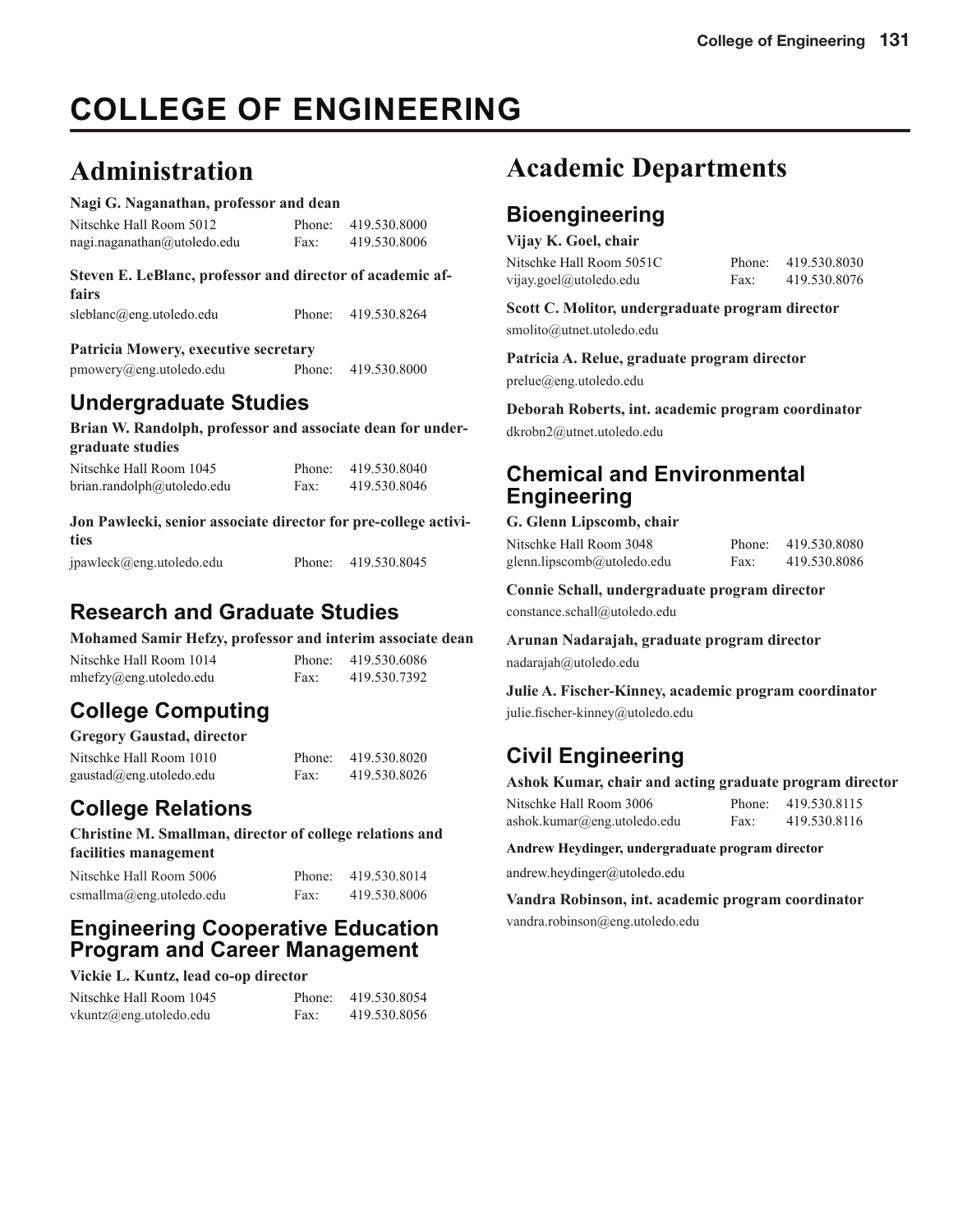## **Electrical Engineering and Computer Science**

#### **Roger J. King, interim chair**

| Nitschke Hall Room 2008 |      | Phone: 419.530.8140 |
|-------------------------|------|---------------------|
| rking@eecs.utoledo.edu  | Fax: | 419.530.8146        |

#### **Gerald R. Heuring, C.S.E. undergraduate program director**

jheuring@eecs.utoledo.edu

#### **Jungwan Kim, graduate program director**

jkim@utnet.utoledo.edu

#### **Amy Kall, academic program coordinator**

amy.kall@eng.utoledo.edu

## **Mechanical, Industrial and Manufacturing Engineering**

### **Abdollah A. Afjeh, chair** Nitschke Hall Room 4006 Phone: 419,530,8200

aafjeh@eng.utoledo.edu Fax: 419.530.8206

#### **Douglas L. Oliver, I.E. and M.E. undergraduate program director**

douglas.oliver@utoledo.edu

#### **Mohamed Samir Hefzy, graduate program director**

mhefzy@eng.utoledo.edu

#### **Debbra Kraftchick, academic program coordinator**

dkraftch@eng.utoledo.edu

## **Engineering Technology**

#### **Daniel J. Solarek, chair**

Engineering Technology Center Room 1127 Phone: 419.530.3377 dsolarek@eng.utoledo.edu Fax: 419.530.3068

#### **Richard A. Springman, student support director**

rspringm@eng.utoledo.edu

#### **Allen Rioux, CSET undergraduate program director, online services director**

allen.rioux@utoledo.edu

#### **Ella Fridman, graduate program director**

ella.fridman@utoledo.edu

#### **Frederick Nelson, E.E.T. undergraduate program director**

fnelson@eng.utoledo.edu

#### **Richard (Tabb) Schreder, M.E.T. undergraduate program director**

richard.schreder@utoledo.edu

#### **Nicholas Kissoff, C.E.T. undergraduate program director**

nkissof@utnet.utoledo.edu

#### **Myrna Swanberg, academic program coordinator**

myrna.swanberg@utoledo.edu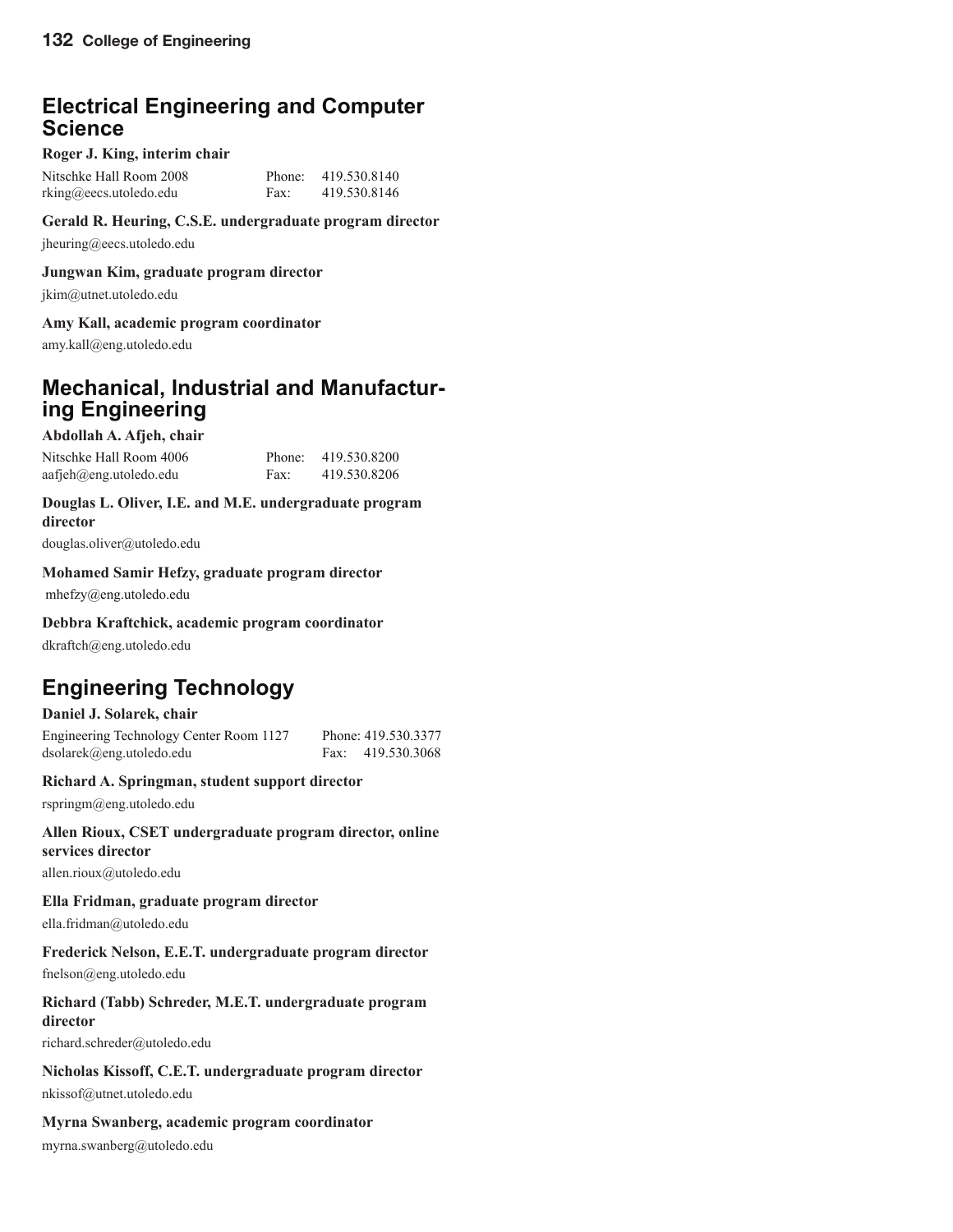# **COLLEGE OF ENGINEERING**

# **Engineering Programs Accreditation**

The College of Engineering's bachelor of science programs in bioengineering, chemical engineering, civil engineering, computer science and engineering, electrical engineering, and industrial engineering and mechanical engineering are accredited by the Engineering Accreditation Commission (EAC) of ABET, 111 Market Place, Suite 1050, Baltimore, MD 21202-4012, Telephone: 410.347.7700. The program in computer science and engineering also is accredited by the Computing Accreditation Commission (CAC) of ABET.

The mission of the College of Engineering is to achieve prominence as a student-focused college that educates engineers of recognized quality to be leaders in engineering disciplines, technology and society; and as a college that enhances the well-being of the region, state and nation through the creation and transfer of new knowledge.

## **Engineering Degree Programs**

The College of Engineering offers seven bachelor of science in engineering programs – bioengineering, chemical engineering, civil engineering, computer science and engineering, electrical engineering, and industrial engineering and mechanical engineering. The college also offers four bachelor of science in engineering technology programs that are described in the engineering technology section.

Engineering students may wish to consider a dual degree plan within the College of Engineering. Depending on which two engineering curricula are involved, careful planning from the beginning may permit the completion of both degrees with less than a full year of additional study. In any dual degree plan, the student must be accepted by both major departments and have an adviser from each of the two degree programs. With any combination, the curricular requirements of each individual degree must be met.

## **Graduate Programs in Engineering**

Graduate work in engineering is described in the College of Engineering portion of the Graduate School section of this catalog.

## **Early Admission to M.S. in Engineering**

The College of Engineering offers students currently enrolled in a bachelor of science in engineering program at The University of Toledo an opportunity to begin work toward a master of science degree in engineering. This option offers talented students who intend to continue their education beyond the B.S. a unique opportunity to begin their graduate research activities at an earlier stage in their career and proceed into the graduate programs in a timely manner.

Up to nine semester credit hours of graduate-level technical elective or required courses may be applied toward the B.S. degree in lieu of selected undergraduate elective courses, subject to specific departmental restrictions. Only 5000-level or higher engineering courses taken at The University of Toledo may be applied toward this option. In addition, an approved M.S.

plan of study must be filed indicating those courses that will be accepted in lieu of specific B.S. course requirements. Application and admission requirements are described in the graduate section of the catalog.

Normally, the B.S. engineering degree programs (with co-op) require five years and the M.S. engineering degree programs require an additional two years. It is anticipated that by participating in this option, a total of six years will be required for the completion of both degrees.

## **Minors**

## **Minor in Computer Science and Engineering**

Students may earn a minor in computer science and engineering (C.S.E.) by completing the six required courses listed below, plus two courses selected from the list of advanced courses. To be eligible to register for these courses, students must be coded as C.S.E. minor candidates and have successfully completed MATH 1850 and MATH 1860. A GPA of 2.0 is required in the EECS courses.

#### **Required courses:**

| <b>EECS 1100</b> |                                              |  |
|------------------|----------------------------------------------|--|
| <b>EECS 1560</b> | Introduction to Object Oriented Programming3 |  |
| <b>EECS 1570</b> |                                              |  |
| <b>EECS 1580</b> |                                              |  |
| <b>EECS 1590</b> |                                              |  |
| <b>EECS 2100</b> | Computer Organization and Assembly           |  |
|                  |                                              |  |

#### **Advanced courses (select two):**

| <b>EECS 2550</b> | Operating Systems and Systems Programming 3 |  |
|------------------|---------------------------------------------|--|
| <b>EECS 3100</b> |                                             |  |
| <b>EECS 3500</b> | Automata and Language Translation Systems4  |  |
| <b>EECS 3550</b> |                                             |  |
| <b>EECS 4130</b> |                                             |  |
| <b>EECS 4500</b> |                                             |  |
| <b>EECS 4510</b> |                                             |  |
| <b>EECS 4530</b> |                                             |  |
| <b>EECS 4560</b> |                                             |  |
|                  |                                             |  |

### **Minor in Business Administration**

Engineering students may earn a minor in business administration by earning a C or better in six business courses, plus at least one economics course. The economics requirement may be satisfied with MIME 2600 or with ECON 1150 and 1200. The six business courses must include BUAD 2040, while the other five may be selected from the list in the College of Business Administration section. For students whose goal is to earn an M.B.A., the following six courses are recommended:

| <b>BUAD 2040</b> | Financial Accounting Information                     |
|------------------|------------------------------------------------------|
| <b>BUAD 2050</b> | Accounting for Business Decision Making              |
| <b>BUAD 3010</b> | Principles of Marketing                              |
| <b>BUAD 3020</b> | Principles of Manufacturing and Service Systems      |
| <b>BUAD 3030</b> | Managerial and Behavioral Processes in Organizations |
| <b>BUAD 3040</b> | Principles of Financial Management                   |

Students not interested in an M.B.A. may wish to make substitutions in this list. For example, IBUS 3150, Understanding Cultural Differences for Business, could be used in place of any of the above courses except BUAD 2040, to simultaneously satisfy part of the multicultural requirement in the University Core Curriculum. The flexibility of the requirements allows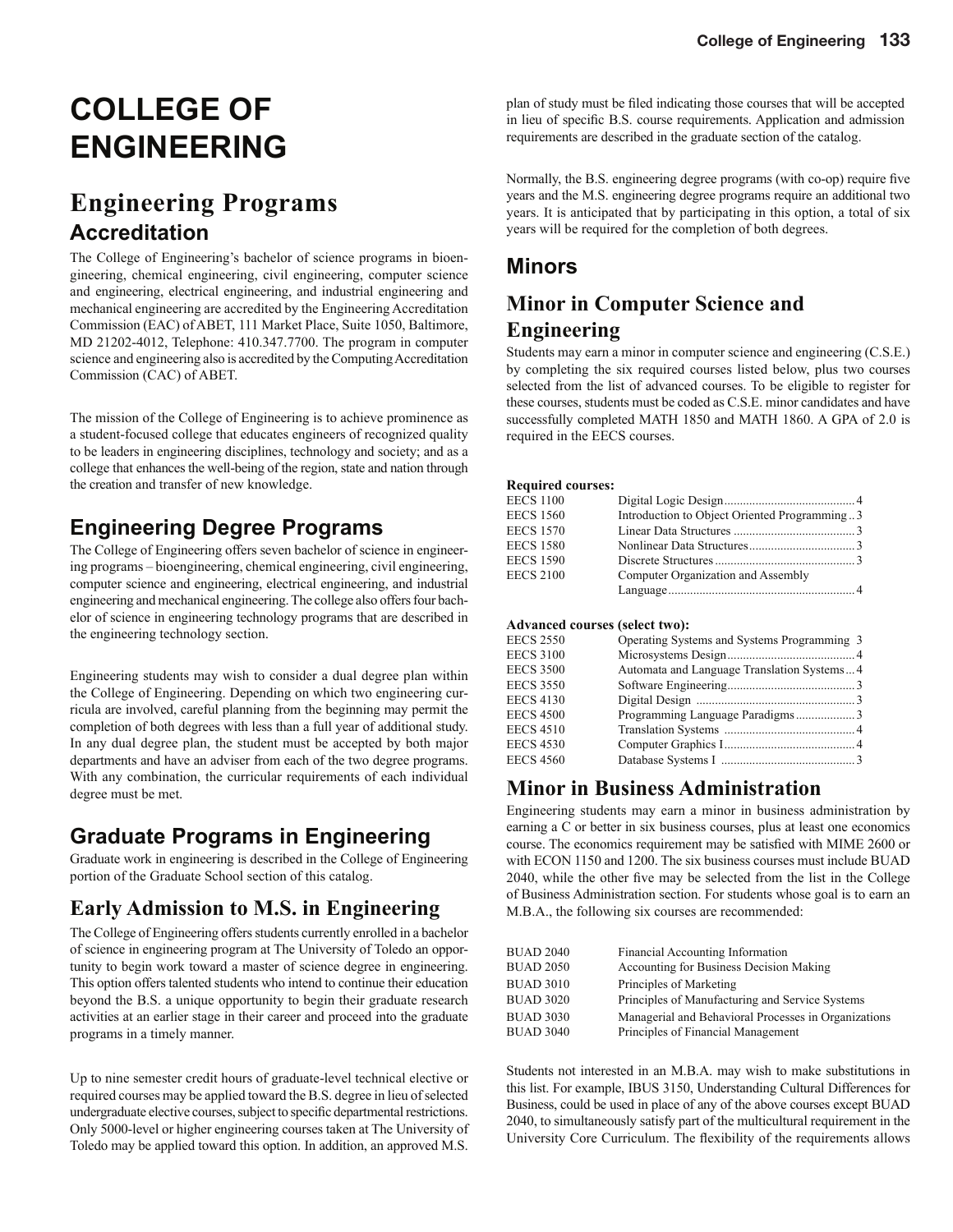students to focus in areas such as marketing, sales, finance, management or entrepreneurship.

Students must be sophomores to take the 2000-level business courses and juniors to take the 3000-level courses. Also, BUAD 2040 must be taken before BUAD 3040, and the economics requirement must be satisfied before taking BUAD 3010. Otherwise, business prerequisites are waived for engineering students. Students should register with the College of Business Administration to become candidates for the business minor.

Students in the industrial or mechanical engineering programs may use one of the business courses as a technical elective. Students in the civil or electrical engineering programs may use one of the business courses as a technical elective if they complete the business minor requirements. Students in the chemical or computer science and engineering program may use business courses as free electives. Students interested in a business minor should consult advisers in the College of Business Administration and the College of Engineering.

## **Programs with Other University of Toledo Colleges**

## **Joint B.S. in Engineering/M.B.A. Program**

The College of Business Administration, in conjunction with the College of Engineering, offers a program whereby a student may earn a bachelor of science in engineering and a master of business administration (M.B.A.). This program provides a unique opportunity to combine business and engineering skills to prepare graduates for global competitiveness and supports the mission to prepare corporate leaders for the future. The program should be particularly attractive to students who want to start their own company or who simply want to develop an appreciation for how engineering and business complement each other.

This program will allow engineering students in their final two semesters of study to begin taking M.B.A. courses while completing their B.S. Students with senior standing may be formally admitted into the M.B.A. program and can complete the M.B.A. at the end of six years of study. The business undergraduate prerequisites can be satisfied as part of the undergraduate curriculum.

To be admitted to the program, students must have senior standing, score a minimum of 450 on the Graduate Management Admissions Test (GMAT) and have at least a 3.0 cumulative GPA. Students also must have completed the requirements for the business minor. The business minor courses should be chosen carefully, however, as not all business minor courses can be used towards the M.B.A. The six business courses listed in the business minor section plus MIME 2600 or ECON 1150 and 1200 satisfy the basic core prerequisite requirement for the M.B.A. program for engineering students.

Students who wish to pursue the program should inform the associate dean of undergraduate studies in the College of Engineering during their junior year and complete the GMAT by the end of their junior year. Students should submit completed application materials to the Graduate School for admission to the M.B.A. program **before** fall semester of their senior year. Upon admission to the program by the Graduate School and the College of Business Administration, students will be classified as special provisional graduate students so that they may take graduate courses while completing the bachelor of science degree requirements. Students' special status must be tracked by the M.B.A. office to assure AACSB compliance. Also, the B.S. in engineering must be granted in a semester prior to graduating with the M.B.A.

To satisfy the requirements for the M.B.A., students must complete all of the core and elective required courses in the M.B.A. program. By choosing the correct courses, this may be accomplished with six undergraduate- and 11 graduate-level business courses.

Normally, the B.S. engineering degree programs (with co-op) require five years, and the M.B.A. would require an additional two years. It is anticipated that by enrolling in the two programs simultaneously, a total of six years will be required for completion of both degrees.

## **Guaranteed Admission Program to The University of Toledo College of Law**

Students who graduate with a bachelor of science degree from the College of Engineering, have a minimum GPA of 3.4, an LSAT score at or above the 50th percentile, and who have not committed an act or acts involving moral turpitude (e.g., a felony, an academic suspension) will be guaranteed admission to The University of Toledo College of Law upon submission of a completed application.

## **Admission Requirements Entering Freshmen**

To be considered for admission to any bachelor of science program in engineering, new, direct-from-high-school students need a minimum cumulative high school GPA of 3.0 **and** a minimum ACT composite score of 22 (or SAT combined score of 1020). Students also must successfully complete a minimum of four years of high school mathematics (with coverage of trigonometry or precalculus) and high school chemistry (physics also is strongly recommended). Students who do not meet the minimum requirements will be considered for admission to the engineering technology program or they may choose another University program.

## **Transfer Students**

Transfer students seeking admission to the bachelor of science programs in bioengineering, chemical engineering, civil engineering, computer science and engineering, electrical engineering, industrial engineering or mechanical engineering must have a minimum GPA of 2.75 from all previous college or university work and have college credit for MATH 1850 Calculus I and CHEM 1230 General Chemistry, or equivalents, with grades of at least a C. Students who have attended more than one university will be evaluated on a case-by-case basis.

Students transferring into the College of Engineering bachelor of science in engineering technology programs in construction engineering technology, electrical engineering technology, mechanical engineering technology, and computer science and engineering technology from other colleges within the University or from other universities must have obtained a minimum cumulative GPA of 2.0. Students not admitted to an engineering program may not take engineering courses unless those courses are required for a degree program outside of engineering.

Students transferring from other institutions must earn at least 32 hours of undergraduate credit in residence at The University of Toledo. At least 14 of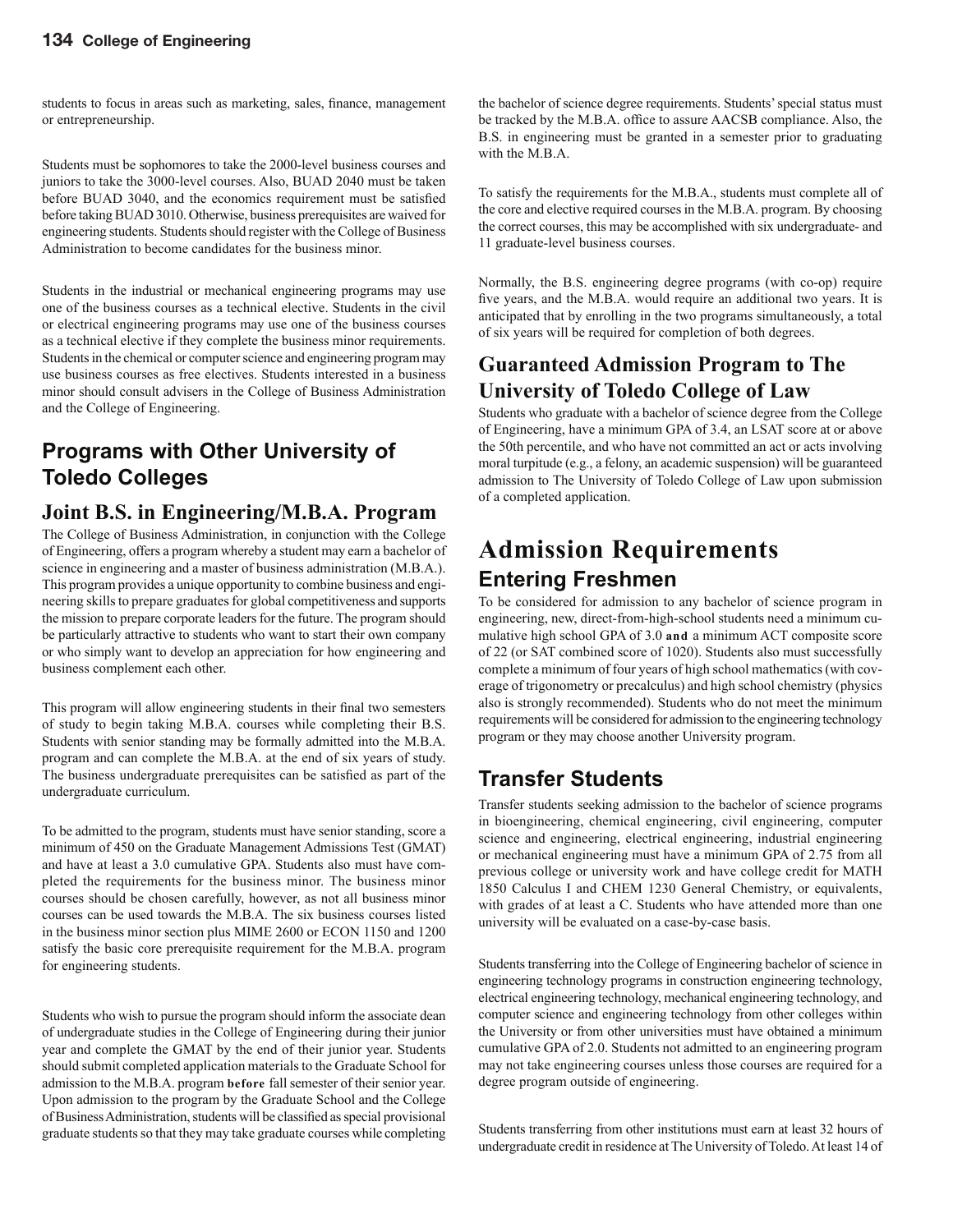these must be in the major area. The remainder of the credit hours are to be in engineering topics or in other areas that satisfy degree requirements.

Full-time students must take their last semester in residence (part-time students must take their last 14 hours in residence) unless exceptional arrangements have been made in advance with the associate dean of undergraduate studies in the college. Bachelor of science in engineering technology students must earn at least 32 hours at The University of Toledo, not including deficiencies. Associate of applied science students must earn at least 17 hours at The University of Toledo; at least 8 hours must be in the major.

## **Cooperative (Co-op) Education Program**

Students in the engineering programs must complete a cooperative (co-op) educational requirement. For engineering technology students, participation in the co-op program is optional. The purpose of the co-op program is to provide students with career-related experiences. The program also helps students defray the cost of their education and enhances employment opportunities after graduation. The curriculum in each of the engineering programs is set up to accommodate four, and in some cases five, co-op assignments. To satisfy the requirement, a student must participate in at least three semester-long work experiences, alternating with semesters of coursework, but many participate in four or even five. The student pays a \$400 fee upon completion of each work experience. Successful completion of each work experience appears on the student's transcript. The college will assist students in finding co-op positions, but does not guarantee placement. Elaborations on implementation policies are available in the college's Career Management Center.

## **Honors Program**

The Honors Program in the College of Engineering provides opportunities for challenging and individual study to undergraduate students of unusually high ability, motivation and initiative.

Students with a minimum high school GPA of 3.5 and a minimum ACT composite of 25 are encouraged to apply. Current University of Toledo students and transfer students may apply for admission to the Honors Program if they have completed at least 15, but not more than 60, graded semester hours with a minimum UT GPA of at 3.5, and have been interviewed by an honors adviser. All admissions to the Honors Program are granted on a space-available basis.

To receive the College Honors citation upon graduation from an engineering bachelor's degree program, the following criteria must be met:

- 1. A minimum cumulative GPA of 3.3.
- 2. A total of 33 semester hours in honors courses, six of which must be in the interdisciplinary honors area (Readings Conference) and 10 of which must be in honors courses offered by the UT College of Engineering.
- 3. An honors thesis or honors project.

# **Academic Policies**

Students in the College of Engineering are subject to the general regulations that apply to all students enrolled in The University of Toledo. The University's General Academic Policies are in the General Section of this catalog. In addition, certain regulations apply only to those who are enrolled in the College of Engineering. These are described below.

## **General Degree Requirements**

To obtain a degree in an undergraduate program, students must have the proper number of credit hours in courses required for the curriculum, a minimum overall cumulative GPA of 2.0 (average of C), and a minimum GPA of 2.0 in the student's major. When a course is repeated (see below), only the grade the last time a course was taken is used in the calculation of the major GPA.

## **Pass/No Credit Option**

Engineering students have the option to take a maximum of two humanities/fine arts/social science/multicultural courses on a pass/no credit basis. Pass/no credit grade forms are available in the Engineering Undergraduate Office (Nitschke Hall Room 1045). The form must be returned to the Registrar's Office before the end of the 15th calendar day of the term.

## **Repeated Courses/Grade Deletion**

Students may repeat a previously attempted course. If the grade in the repeated course is higher, the student may petition the college in which the course is taught to have the initial grade deleted from the overall GPA calculation. Complete information about the Grade Deletion Policy may be found in General Academic Policies in the General Section of this catalog. When a course in the major is repeated, only the grade the last time the course is taken is used in the major GPA calculation.

## **Curricular Requirements**

All seven of the 128-hour bachelor of science programs in engineering have a common structure of mathematics, basic sciences, humanities/fine arts, social sciences, multicultural studies and engineering topics. The four 128-hour bachelor's programs in engineering technology have curricula that lead to a four-year bachelor of science degree.

The required curriculum and recommended course sequence for each engineering program is presented in the departmental section of this catalog. These curricula permit the student to complete the degree requirements, along with the co-op requirement, in **five** years.

## **University Core Curriculum**

All engineering degree candidates are required to complete between 27 and 30 credit hours of courses that comprise the University Core Curriculum. This will satisfy the humanities/fine arts/social sciences/multicultural requirement in the College of Engineering. *Please refer to the General Section of this catalog for additional information.*

## **Mathematics and Basic Science**

All bachelor of science programs in engineering require at least 32 hours of mathematics and basic science that include calculus through differential equations, 10 hours of calculus-based physics and at least one semester of general chemistry. Courses required in these subjects include MATH 1850, 1860, 2850 and 3860; PHYS 2130 and 2140; and CHEM 1230. Individual programs may have additional requirements in mathematics, chemistry and/or biology.

## **Engineering Topics**

Each program requires a minimum of 48 hours of engineering topics. This is designed to give the graduate a sound background in engineering science and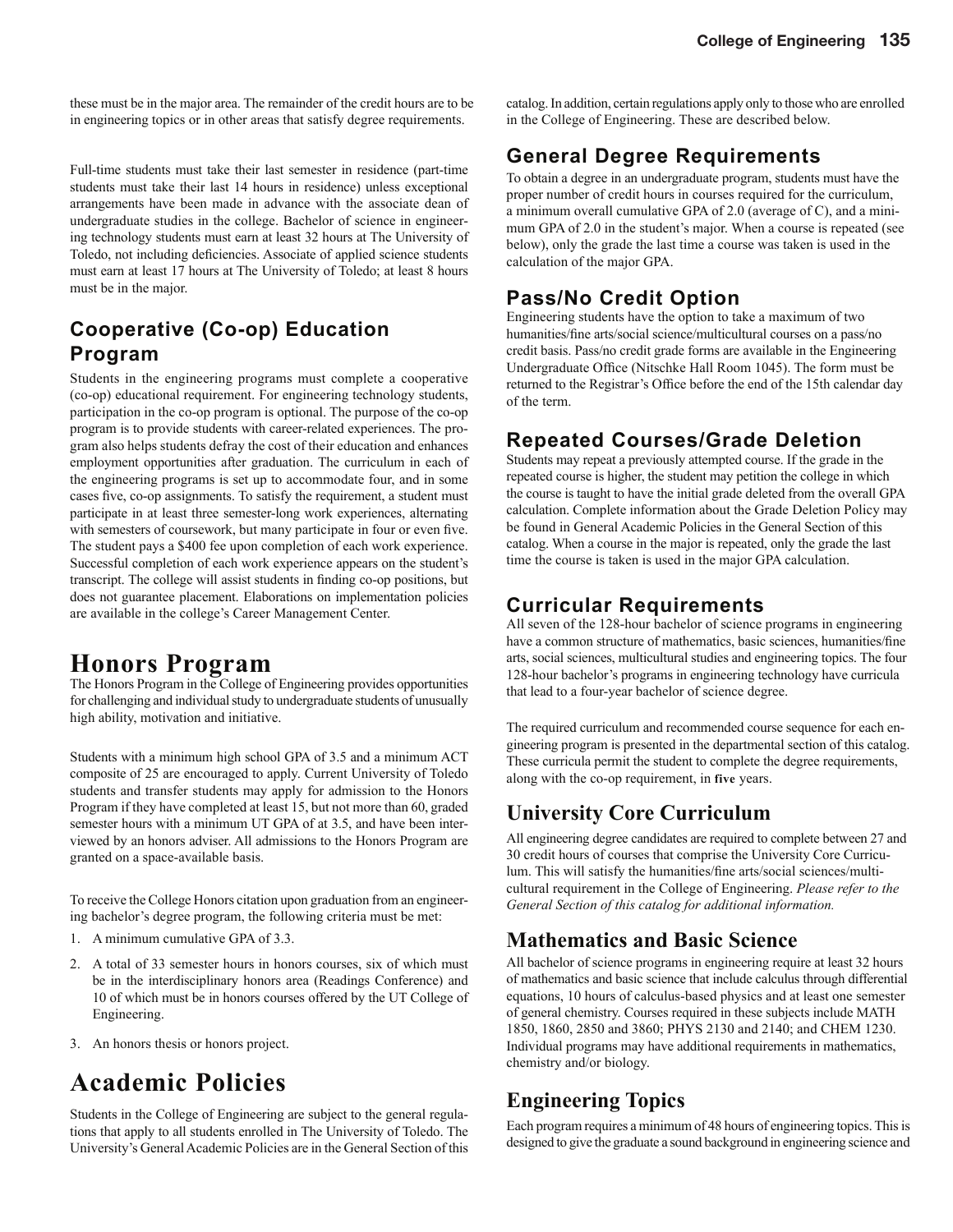a meaningful design experience appropriate to the selected field of study. The desired outcomes vary from one program to another, but it is expected that graduates from all the B.S. programs will have attained:

- An ability to apply knowledge of mathematics, science and engineering;
- An ability to design and conduct experiments, as well as to analyze and interpret data;
- An ability to design a system, component or process to meet desired needs within realistic constraints such as economic, environmental, social, political, ethical, health and safety, manufacturability, and sustainability;
- An ability to function on multi-disciplinary teams;
- An ability to identify, formulate and solve engineering problems;
- An understanding of professional and ethical responsibility;
- An ability to communicate effectively;
- The broad education necessary to understand the impact of engineering solutions in global, economic, environmental and societal contexts;
- A recognition of the need for and an ability to engage in life-long learning;
- A knowledge of contemporary issues; and
- An ability to use the techniques, skills and modern engineering tools necessary for engineering practice.

## **Required Academic Performance**

All students are expected to maintain a minimum cumulative GPA of 2.0. A student who achieves less than a 2.0 GPA the first semester will be placed on probation and is expected to make marked advancement in subsequent semesters in order to achieve an overall 2.0 GPA. Anything less will lead to suspension or dismissal according to the policy outlined below.

After 100 hours have been attempted, students should request a degree audit from their undergraduate director to formulate plans for completion of the program and obtain the necessary approval of the associate dean of undergraduate studies. Preparation of the final two-semester schedule should be completed to assure that the degree requirements will be met. Application for graduation should be made at the Registrar's Office before the published deadline.

## **Probation, Suspension, Readmission and Dismissal**

After each semester, each student's progress is reviewed. Students who do not meet the minimum academic achievement level will be placed on probation or, if already on probation, may be suspended or dismissed from the college according to the rules below:

#### **Probation**

- 1. A student whose cumulative GPA is less than 2.0 will be placed on probation. In successive semesters, a student may remain in school as long as he/she continues to earn a GPA greater than 2.0 in each term. However, the student will remain on probation as long as the cumulative GPA is below 2.0. A student is removed from probation when the cumulative GPA is above 2.0.
- 2. A student earning a 1.5 GPA or less in any semester, regardless of the overall GPA, will be placed on probation.
- 3. Students on probation will not be permitted to interview for co-op positions.

#### **Suspension**

- 1. A student on probation whose cumulative and current semester GPA falls below 2.0 will be subject to suspension from the college for one semester.
- 2. Consideration of a student's petition for reinstatement will be given only after **one semester** from the date of suspension. In some circumstances, the suspension may be deferred.

#### **Readmission**

- 1. Readmission will **only** be by written petition to the college's associate dean of undergraduate studies. Readmission decisions will be made by the associate dean of undergraduate studies in conjunction with the department to which the student is requesting readmission.
- 2. The petition must be typewritten and must be received at least one month prior to the start of the semester the student desires to return.

#### **Dismissal**

- 1. If readmission is granted after a suspension, the student will be subject to dismissal from the college unless he/she earns a semester average greater than 2.0 each term until the cumulative GPA is above 2.0.
- 2. Further consideration of a student's petition for reinstatement will be given only after **one year** from the date of dismissal.

# **Professional Registration**

### **Graduates of Engineering Programs**

Registration by the State of Ohio as a Professional Engineer is important for professional practice and requires four years of engineering experience after graduation. However, the first step is applying for and passing the Fundamentals of Engineering (FE) examination, formerly known as the Engineer-in-Training (EIT) exam. The exam is generally given in April and October of each year. Application deadlines, however, are several months earlier. All engineering graduates are strongly encouraged to take the FE near their date of graduation and are permitted to sit for the exam up to six months prior to graduation with a letter from the dean. After the necessary period of acceptable engineering experience, the State Board of Registration will permit the graduate to take the Professional Engineers (PE) examination. Engineering Technology graduates must pass the FE exam and need a minimum of eight years of engineering experience before taking the PE exam.

 For students graduating in the spring or summer, the FE Examination is given in Cincinnati, Columbus and Cleveland during a Saturday in April. For fall graduates, the FE exam is given in Cincinnati, Columbus and Cleveland on a Saturday in October. Applications should be filed with the board in Columbus at least 90 days prior to the examination date. Additional information is available in the Office of the Associate Dean of Undergraduate Studies, or from the Secretary of the Board of Registration for Professional Engineers and Surveyors, 77 S. High St., Columbus, OH 43266-0314, *www.ohiopeps.org*, or from the National Council of Examiners for Engineering and Surveying Web site at *www.ncees.org*.

# **Programs of Study Department of Bioengineering**

*Vijay K. Goel, chair*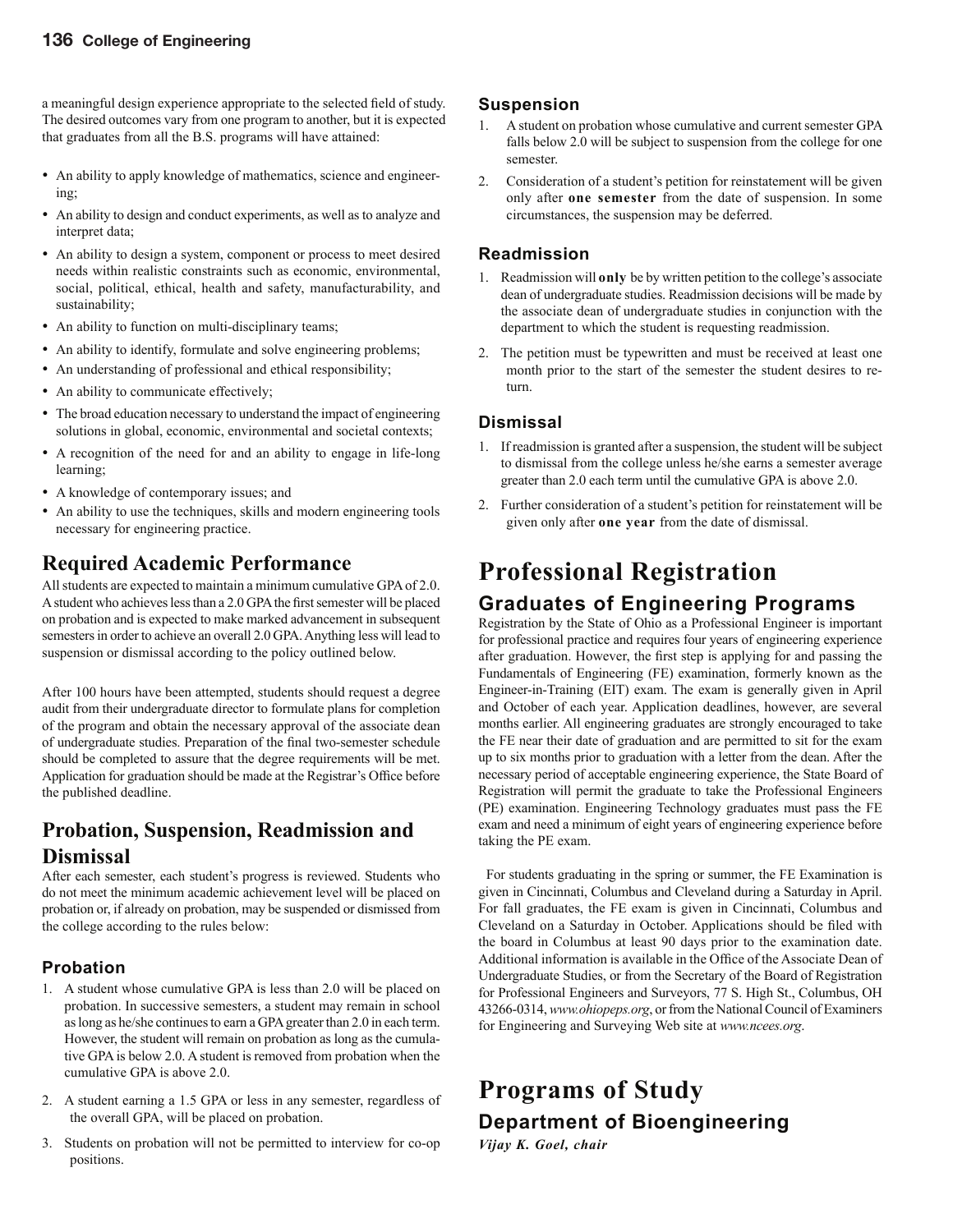### **Degrees Offered**

The department of bioengineering offers an ABET-accredited course of study leading to the bachelor of science degree in bioengineering (B.S.B.E.) degree.

Bioengineering is a relatively new discipline that applies engineering and life science principles to study, understand, modify and control biological systems. Bioengineering is a branch of engineering in which knowledge and skills are applied to define and solve problems in biology and medicine. Bioengineers develop and improve concepts, techniques and solutions that may be applied to a variety of problems in medicine and in the manufacture of biomedical products, instruments and devices. Bioengineers are employed by various industries, including pharmaceutical companies, the bioprocessing industry, medical device manufacturers, hospitals, academic and industrial research facilities, and in governmental regulatory agencies.

The bioengineering program of study combines a background in biology with training in advanced mathematics, chemistry, physics and traditional engineering topics. The educational objectives of our program result in graduates who will:

- Obtain positions as practicing engineers in various industries and government agencies that are involved in the development, testing, marketing and regulation of medical devices, medical systems, diagnostic systems, pharmaceuticals and other therapeutic systems;
- Continue their studies in medical schools to pursue careers as physicians in the practice of clinical medicine; or
- Continue their studies in graduate programs to pursue careers in biomedical research, business or law.

The first component of the undergraduate curriculum is a balanced general education in communication skills, social sciences, humanities/fine arts and an awareness of multicultural issues. The next component is a background in biology, chemistry, mathematics, physics, physiology and computers. A general engineering component provides students with a foundation in electrical engineering, mechanics, thermodynamics and transport phenomena. Additional coursework in biomechanics, bioprocessing and medical instrumentation apply general engineering principles to biological and medical systems. A series of technical elective courses give students the opportunity to specialize in orthopedic biomechanics, diagnostic devices and sensors, medical imaging or cellular and molecular biology. Students also may use some of their technical electives (e.g., organic chemistry) to satisfy the entrance requirements for medical schools. The curriculum culminates in a two-semester design project that serves to integrate, apply and demonstrate the knowledge gained throughout the program.

More information is available on the department Web site at *www.bioe. eng.utoledo.edu*

### **Premed Programs**

Bioengineering provides an excellent preparation for students interested in pursuing medical careers. Bioengineering undergraduates acquire research skills that are desired by the best medical schools and receive a technical education that prepares future physicians for advances in medical technology. According to the American Association of Medical Colleges (AAMC) Data Warehouse, bioengineers are accepted into medical school at higher rates compared to students majoring in the biological sciences. The department of bioengineering at the University of Toledo offers a pre-med concentration that allows students to take the courses

that will prepare them for the Medical College Admission Test (MCAT) exam and for medical school. Any student in bioengineering can receive a B.S.B.E with a pre-med concentration if he/she successfully completes the following courses:

| CHEM 24 10/2460 | Organic Chemistry I w/ laboratory  |
|-----------------|------------------------------------|
| CHEM 2420/2470  | Organic Chemistry II w/ laboratory |

Students interested in using bioengineering as a premedicine program should consult with both the premed adviser in the College of Arts and Sciences and the academic program coordinator in the department of bioengineering.

#### **Accelerated Premed Program**

The department of bioengineering at the University of Toledo offers a special program that allows premed students entering the bioengineering program directly from high school to complete their B.S. in bioengineering in four years with an accelerated curriculum. To qualify for this program, premed students must earn a minimum GPA of 3.7 during their first semester and maintain a minimum cumulative GPA of 3.7 through the end of their second year. Interested premed students should contact the academic program coordinator to participate in this program.

### **Joint B.S./M.D. Program with MUO**

The department of bioengineering also offers a joint BS/MD program with the Medical University of Ohio (MUO) at Toledo. Following completion of their B.S. in bioengineering, students in this program are guaranteed acceptance into the medical school at the Medical University of Ohio provided they maintain a cumulative GPA of at least 3.5 upon graduation with a B.S. in Bioengineering. To qualify for this program, all of the following requirements must be met:

- a high school GPA of at least 3.8 on a 4.0 scale;
- a composite ACT score of at least 29 or a composite SAT score of at least 1300;
- a successful interview with MUO faculty.

A maximum of 10 first-year students are selected for this program every year. An application form for this program is available on the department Web site at *http://www.bioe.eng.utoledo.edu/forms/bsmdapplication. pdf.*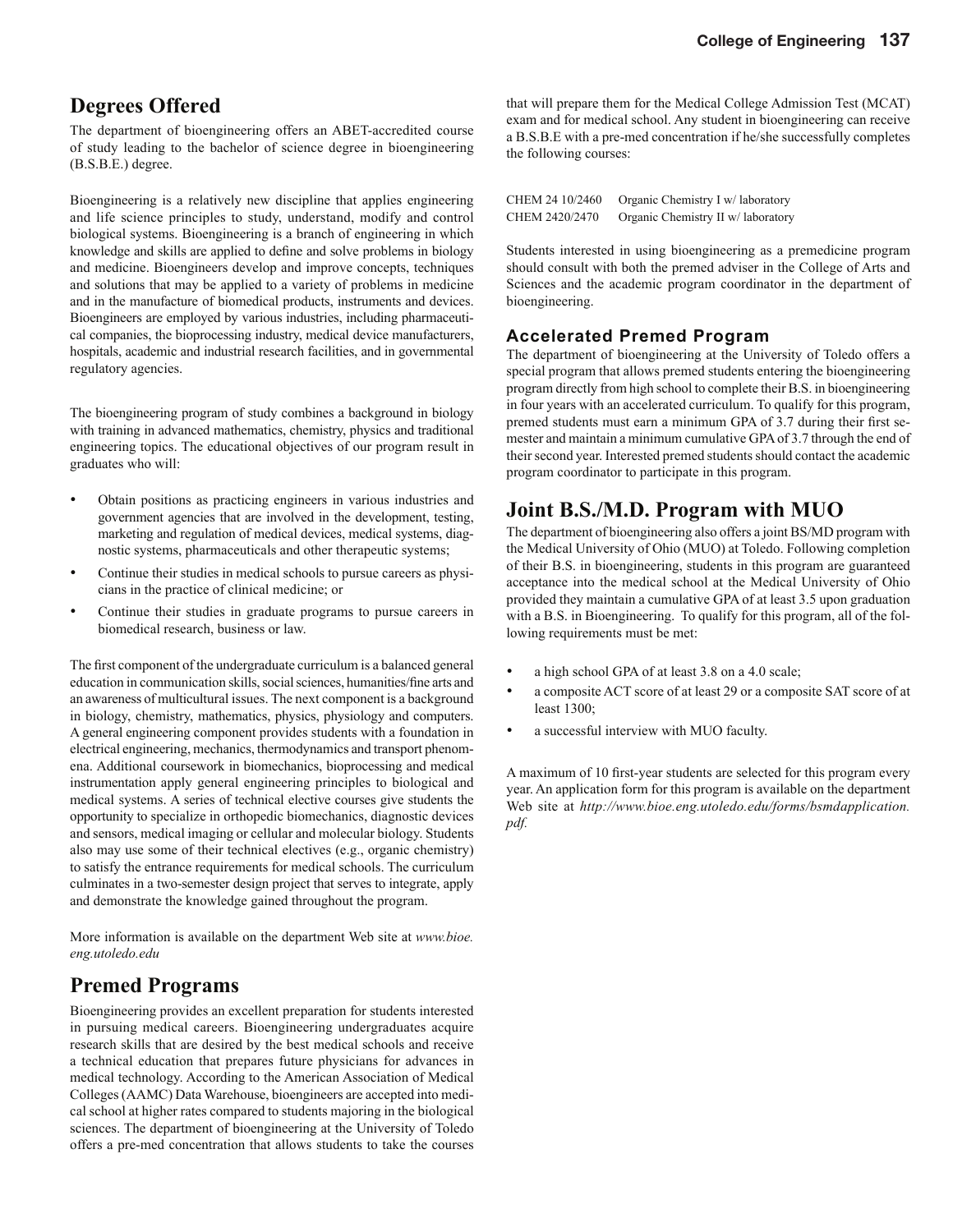Students should follow and complete the degree requirements as displayed in the Bioengineering Program -–Plan A, B or C (PreMed Option) charts.

## **Bioengineering Program - Plan A**

|                   | <b>Fall Semester</b>                                                                                                                                                                                                                                                       | <b>Spring Semester</b>                                                                                                                                                                                                                                                                                | <b>Summer Semester</b>                                                                                                                                                                                                     |
|-------------------|----------------------------------------------------------------------------------------------------------------------------------------------------------------------------------------------------------------------------------------------------------------------------|-------------------------------------------------------------------------------------------------------------------------------------------------------------------------------------------------------------------------------------------------------------------------------------------------------|----------------------------------------------------------------------------------------------------------------------------------------------------------------------------------------------------------------------------|
| Freshman<br>ear   | MATH 1850 Single Variable Calculus I<br>4 cr.<br>CHEM 1230 General Chemistry I<br>4 cr.<br>CHEM 1280 Chemistry Lab I<br>$1$ cr.<br>ENGL 1110 College Composition I<br>3 cr.<br>BIOE 1000 Orientation & Intro to BioE<br>$2$ cr.<br><b>Total 14 hours</b>                   | CHEM 1240 General Chemistry II<br>4 cr.<br>CHEM 1290 Chemistry Lab II<br>$1$ cr.<br>MATH 1860 Single Variable Calculus II<br>4 cr.<br>PHYS 2130 Engineering Physics I<br>5 cr.<br><b>BIOE 1200 Computer Applications</b><br>3 cr.<br><b>Total 17 hours</b>                                            |                                                                                                                                                                                                                            |
| Sophomore<br>ear  | MATH 2850 Elem. Multivariable Calc.<br>4 cr.<br>PHYS 2140 General Physics II<br>5 <sub>cr.</sub><br>BIOL 2150 Fund of Life Science I<br>4 cr.<br>BIOL 2160 Fund of Life Science Lab<br>1 cr.<br><b>BIOE 2200 Biomaterials</b><br>3 <sub>cr.</sub><br><b>Total 17 hours</b> | MATH 3860 Elem. Diff. Equations<br>3 cr.<br>BIOL 2170 Fund of Life Science II<br>$4$ cr.<br>BIOL 2180 Fund of Life Science II Lab<br>$1 \text{ cr}$ .<br>BIOE 1010 Professional Development<br>1 cr.<br>BIOE 2100 BioE Thermodynamics<br>3 cr.<br>CIVE 1150 Statics<br>3 cr.<br><b>Total 15 hours</b> | <b>EECS 2300 Electric Circuits</b><br>4 cr.<br>Hum./Soc. Sci./Multicultural Elective<br>3 cr.<br>Hum./Soc. Sci./Multicultural Elective<br>3 cr.<br>Hum./Soc. Sci./Multicultural Elective<br>3 cr.<br><b>Total 13 hours</b> |
| Pre-Junior<br>ear | BIOE 3940-001<br>Co-Op Experience #1                                                                                                                                                                                                                                       | BIOE 3110 Biomechanics<br>3 <sub>cr.</sub><br>4 cr.<br><b>BIOE 3300 Biomedical Electronics</b><br>3 cr.<br>BIOE 4300 Analysis of BioE Systems<br>ENGL 2950 Sci. & Tech. Rpt. Writing<br>3 cr.<br>Hum./Soc. Sci./Multicultural Elective<br>3 cr.<br><b>Total 16 hours</b>                              | Co-Op Experience #2<br>BIOE 3940-002                                                                                                                                                                                       |
| Junior<br>ear     | BIOE 3200 Physiology for Bioengineers 3 cr.<br>BIOE 3400 Biotransport Phenomena<br>3 cr.<br>BIOE 3500 Bioprocessing Lab<br>3 cr.<br><b>Technical Elective</b><br>3 cr.<br><b>Total 12 hours</b>                                                                            | BIOE 3940-003 Co-Op Experience #3                                                                                                                                                                                                                                                                     | Coursework for deficiencies, medical school<br>prerequisites, business administration minor,<br>graduate study or additional co-op experience.                                                                             |
| Senior<br>ear     | <b>BIOE 4120 Biosignal Processing</b><br>3 cr.<br>BIOE 4410 Design Project I<br>3 <sub>cr.</sub><br><b>BioE Technical Elective</b><br>3 cr.<br><b>Technical Elective</b><br>3 cr.<br><b>Total 12 hours</b>                                                                 | BIOE 4420 Design Project II<br>3 cr.<br><b>BioE Technical Elective</b><br>3 <sub>cr.</sub><br>$3$ cr.<br><b>Technical Elective</b><br>Hum./Soc. Sci./Multicultural Elective<br>3 cr.<br><b>Total 12 hours</b>                                                                                         |                                                                                                                                                                                                                            |

### **Bioengineering Program - Plan B**

|                   | <b>Fall Semester</b>                                                                                                                                                                                                                                   | <b>Spring Semester</b>                                                                                                                                                                                                                                                                                              | <b>Summer Semester</b>                                                                                                                                                                                                     |
|-------------------|--------------------------------------------------------------------------------------------------------------------------------------------------------------------------------------------------------------------------------------------------------|---------------------------------------------------------------------------------------------------------------------------------------------------------------------------------------------------------------------------------------------------------------------------------------------------------------------|----------------------------------------------------------------------------------------------------------------------------------------------------------------------------------------------------------------------------|
| Freshman<br>ear   | MATH 1850 Single Variable Calculus I<br>4 cr.<br>CHEM 1230 General Chemistry I<br>4 cr.<br>CHEM 1280 Chemistry Lab I<br>1 cr.<br>ENGL 1110 College Composition I<br>3 cr.<br>BIOE 1000 Orientation & Intro to BioE<br>$2$ cr.<br><b>Total 14 hours</b> | CHEM 1240 General Chemistry II<br>4 cr.<br>CHEM 1290 Chemistry Lab II<br>1 cr.<br>MATH 1860 Single Variable Calculus II 4 cr.<br>PHYS 2130 Engineering Physics I<br>5 cr.<br><b>BIOE 1200 Computer Applications</b><br>3 <sub>cr.</sub><br><b>Total 17 hours</b>                                                    |                                                                                                                                                                                                                            |
| Sophomore<br>ear  | MATH 2850 Elem. Multivariable Calc.<br>4 cr.<br>PHYS 2140 General Physics II<br>5 cr.<br>BIOL 2150 Fund of Life Science I<br>4 cr.<br>BIOL 2160 Fund of Life Science Lab<br>1 cr.<br>3 cr.<br>CIVE 1150 Statics<br><b>Total 17 hours</b>               | MATH 3860 Elem. Diff. Equations<br>3 <sub>cr.</sub><br>BIOL 2170 Fund of Life Science II<br>4 cr.<br>BIOL 2180 Fund of Life Science II Lab<br>$1$ cr.<br>$1$ cr.<br>BIOE 1010 Professional Development<br>BIOE 2100 BioE Thermodynamics<br>3 cr.<br><b>BIOE 3110 Biomechanics</b><br>3 cr.<br><b>Total 15 hours</b> | <b>EECS 2300 Electric Circuits</b><br>4 cr.<br>3 cr.<br>Hum./Soc. Sci./Multicultural Elective<br>Hum./Soc. Sci./Multicultural Elective<br>3 cr.<br>Hum./Soc. Sci./Multicultural Elective<br>3 cr.<br><b>Total 13 hours</b> |
| Pre-Junior<br>ear | <b>BIOE 2200 Biomaterials</b><br>3 cr.<br>BIOE 3200 Physiology for Bioengineers 3 cr.<br>BIOE 3400 Biotransport Phenomena<br>$3$ cr.<br>BIOE 3500 Bioprocessing Lab<br>$3$ cr.<br>ENGL 2950 Sci. & Tech. Rpt. Writing<br>3 cr.<br>Total 15 hours       | Co-Op Experience #1<br>BIOE 3940-001                                                                                                                                                                                                                                                                                | Coursework for deficiencies, medical school<br>prerequisites, business administration minor,<br>graduate study or additional co-op experience.                                                                             |
| Junior<br>Year    | BIOE 3940-002<br>Co-Op Experience #2                                                                                                                                                                                                                   | <b>BIOE 3300 Biomedical Electronics</b><br>4 cr.<br>BIOE 4300 Analysis of BioE Systems<br>3 cr.<br>Hum./Soc. Sci./Multicultural Elective<br>3 cr.<br><b>Technical Elective</b><br>3 cr<br>Total 13 hours                                                                                                            | BIOE 3940-003 Co-Op Experience #3                                                                                                                                                                                          |
| Senior<br>ear     | <b>BIOE 4120 Biosignal Processing</b><br>3 cr.<br>BIOE 4410 Design Project I<br>3 cr.<br><b>BioE Technical Elective</b><br>3 cr.<br><b>Technical Elective</b><br>3 cr.<br><b>Total 12 hours</b>                                                        | BIOE 4420 Design Project II<br>3 cr.<br><b>BioE Technical Elective</b><br>3 cr.<br>Hum./Soc. Sci./Multicultural Elective<br>$3$ cr.<br><b>Technical Elective</b><br>3 cr<br><b>Total 12 hours</b>                                                                                                                   |                                                                                                                                                                                                                            |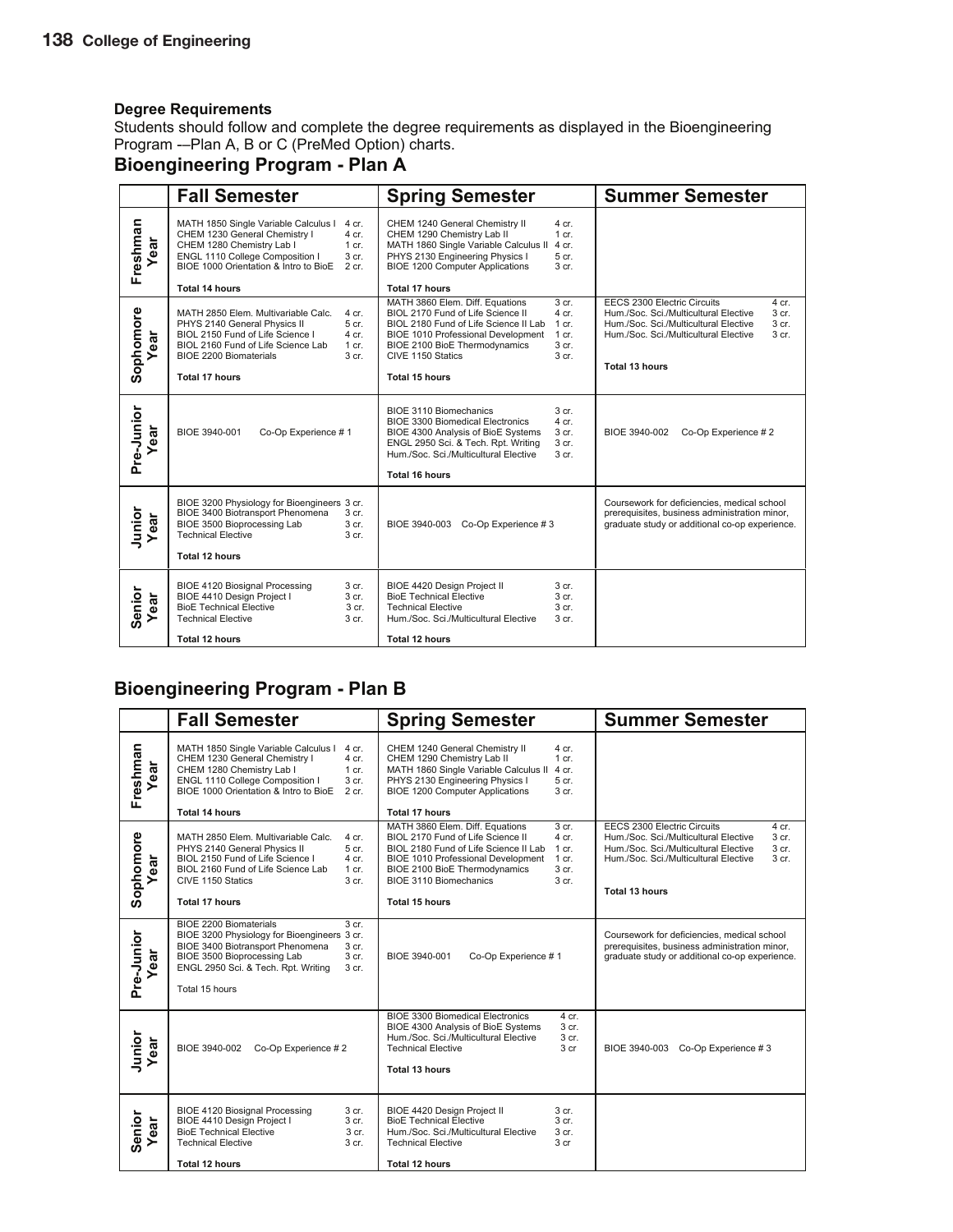## **Bioengineering Program - Plan C (Accelerated PreMed Option)**

|                     | <b>Fall Semester</b>                                                                                                                                                                                                                                                                                                        | <b>Spring Semester</b>                                                                                                                                                                                                                                                                                                 | <b>Summer Semester</b>                                                                                               |
|---------------------|-----------------------------------------------------------------------------------------------------------------------------------------------------------------------------------------------------------------------------------------------------------------------------------------------------------------------------|------------------------------------------------------------------------------------------------------------------------------------------------------------------------------------------------------------------------------------------------------------------------------------------------------------------------|----------------------------------------------------------------------------------------------------------------------|
| Freshman<br>ă<br>قح | MATH 1850 Single Variable Calculus I<br>4 cr.<br>CHEM 1230 General Chemistry I<br>4 cr.<br>CHEM 1280 Chemistry Lab I<br>$1 \text{ cr}$ .<br>ENGL 1110 College Composition I<br>3 <sub>cr.</sub><br>BIOE 1000 Orient. & Intro to Bioengr.<br>$2$ cr.<br>Total 14 hours                                                       | CHEM 1240 General Chemistry II<br>4 cr.<br>CHEM 1290 Chemistry Lab II<br>$1$ cr.<br>MATH 1860 Single Variable Calculus II<br>4 cr.<br>PHYS 2130 Engineering Physics I<br>5 cr.<br><b>BIOE 1200 Computer Applications</b><br>3 <sub>cr.</sub><br><b>BIOE 1010 Professional Development</b><br>$1$ cr.<br>Total 18 hours | BIOE 3940-001<br>Co-op Experience #1                                                                                 |
| Sophomore<br>ear    | MATH 2850 Elem. Multivariable Calc.<br>4 cr.<br>PHYS 2140 Engineering Physics II<br>5 cr.<br>BIOL 2150 Fund of Life Science I<br>4 cr.<br>BIOL 2160 Fund of Life Science Lab I<br>1 cr.<br>CHEM 2410 Organic Chemistry I<br>3 cr.<br>CHEM 2460 Organic Chemistry Lab I<br>1 cr.<br><b>Total 18 hours</b>                    | MATH 3860 Differential Equations<br>3 <sub>cr.</sub><br><b>EECS 2300 Electric Circuits</b><br>4 cr.<br>BIOL 2170 Fund of Life Science II<br>4 cr.<br>BIOL 2180 Fund of Life Science Lab II<br>$1$ cr.<br>CHEM 2420 Organic Chemistry II<br>3 cr.<br>CHEM 2470 Organic Chemistry Lab II<br>1 cr.<br>Total 16 hours      | BIOE 3940-002<br>Co-Op Experience #2                                                                                 |
| Junior<br>ă         | BIOE 2200 Biomaterials<br>3 <sub>cr.</sub><br>BIOE 3200 Physiology for Bioengineers 3 cr.<br>BIOE 3500 Bioprocessing Lab<br>3 cr.<br>CIVE 1150 Statics<br>3 <sub>cr.</sub><br>ENGL 2950 Sci. & Tech. Rpt. Writing<br>3 <sub>cr.</sub><br>Hum./Soc. Sci./Multicultural Elective<br>3 <sub>cr.</sub><br><b>Total 18 hours</b> | BIOE 2100 BioE Thermodynamics<br>3 cr.<br>BIOE 3110 Biomechanics<br>3 <sub>cr.</sub><br>BIOE 3300 Biomedical Electronics<br>4 cr.<br>3 <sub>cr.</sub><br>BIOE 4300 Analysis of BioE Systems<br>Technical Elective*<br>3 <sub>cr</sub><br><b>Total 16 hours</b>                                                         | Co-Op Experience #3<br>BIOE 3940-003                                                                                 |
| Senior<br>ear       | BIOE 3400 Biotransport Phenomena<br>3 <sub>cr.</sub><br>3 <sub>cr.</sub><br><b>BIOE 4120 Biosignal Processing</b><br>BIOE 4410 Design Project I<br>3 <sub>cr.</sub><br><b>BioE Technical Elective</b><br>$3$ cr.<br>Hum./Soc. Sci./Multicultural Elective<br>3 <sub>cr.</sub><br>Total 15 hours                             | BIOE 4420 Design Project II<br>3 <sub>cr.</sub><br><b>BioE Technical Elective</b><br>3 cr.<br>Hum./Soc. Sci./Multicultural Elective<br>3 <sub>cr.</sub><br>3 <sub>cr.</sub><br>Hum./Soc. Sci./Multicultural Elective<br>$3$ cr.<br>Hum./Soc. Sci./Multicultural Elective<br><b>Total 15 hours</b>                      | * Select carefully, the admission requirements<br>for your selected medical school may have<br>special requirements. |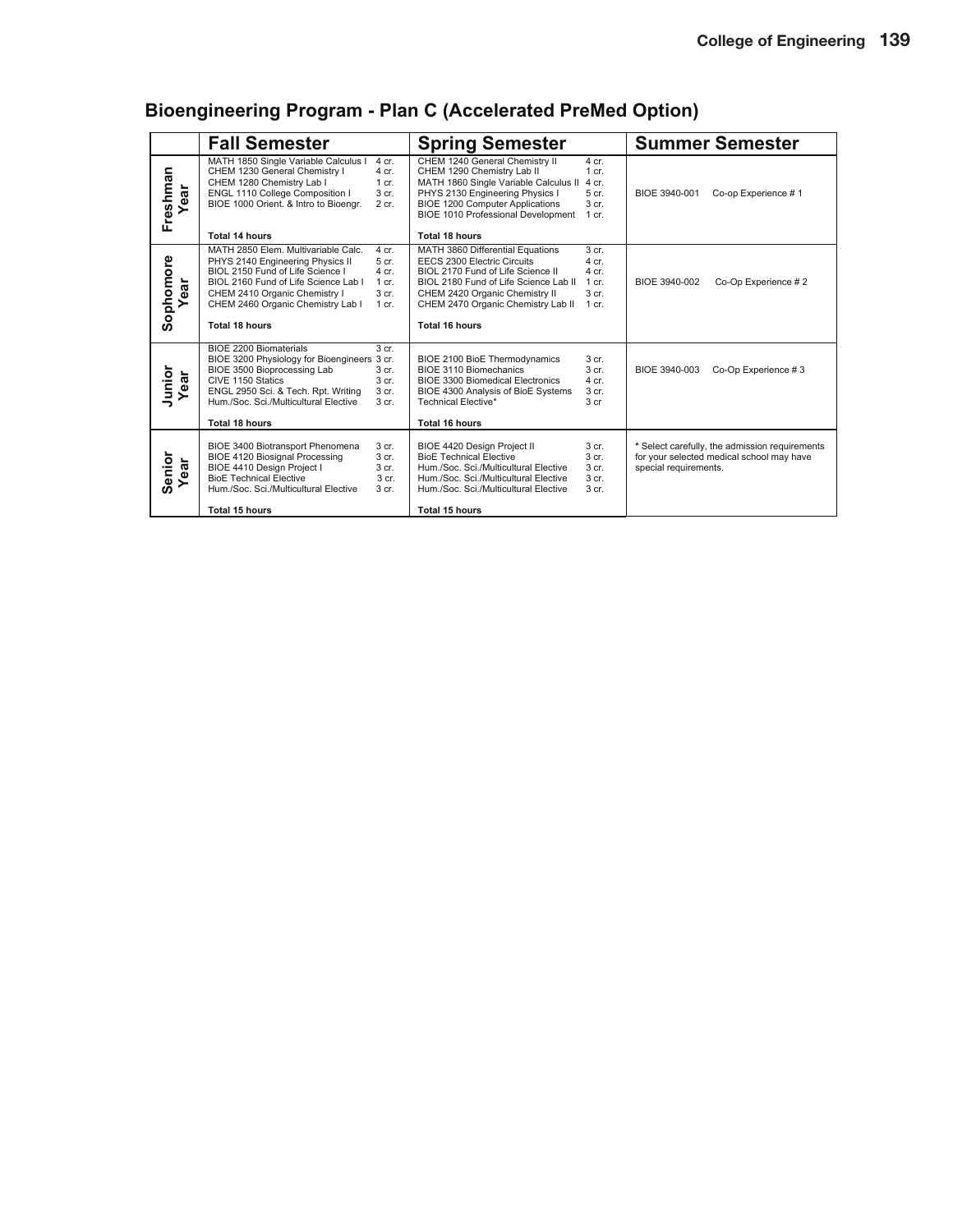## **Technical Electives**

In addition to required courses, each student must complete at least 15 credit hours of technical electives. Of these, at least six credit hours must be selected from 4000-level BIOE courses. The remaining nine credit hours are chosen from upper-level (3000-level and above) courses in engineering, mathematics or the natural sciences. Courses not shown below must be approved by the undergraduate program director to qualify as technical electives:

#### **Biomechanics**

| MIME 2300   |      | <b>Engineering Dynamics</b>           |
|-------------|------|---------------------------------------|
| <b>BIOE</b> | 4110 | <b>Advanced Biomechanics</b>          |
| <b>BIOE</b> | 4710 | Biomechanics of Soft & Hard Tissues   |
| <b>BIOE</b> | 4730 | Computational Orthopedic Biomechanics |
| BIOE        | 4750 | <b>Experimental Biomechanics</b>      |
|             |      |                                       |

#### **Neuroengineering and Nanotechnology**

| <b>BIOL</b> | 3030 | Cell Biology                      |
|-------------|------|-----------------------------------|
| <b>BIOE</b> | 4200 | Biosystems and Control            |
| <b>BIOE</b> | 4720 | Cellular Electrophysiology        |
| <b>BIOE</b> | 4810 | Introduction to Nanotechnology    |
| <b>BIOE</b> | 4820 | Nanotechnology & Microfabrication |

#### **Optics and Imaging**

| <b>PHYS</b> | 3070 | <b>Quantum Physics for Engineers</b>   |
|-------------|------|----------------------------------------|
| <b>EECS</b> | 3700 | Electromagnetics                       |
| <b>BIOE</b> | 4350 | <b>Biomedical Optics</b>               |
| <b>BIOE</b> | 4640 | Medical Imaging                        |
| <b>BIOE</b> | 4670 | Ultrasound Principles and Applications |
|             |      |                                        |

#### **Premedicine**

| CHEM 2410        |      | Organic Chemistry I        |
|------------------|------|----------------------------|
| <b>CHEM 2420</b> |      | Organic Chemistry II       |
| CHEM 2460        |      | Organic Chemistry Lab I    |
| CHEM 2470        |      | Organic Chemistry Lab II   |
| <b>CHEM 3510</b> |      | Biochemistry I             |
| BIOE             | 4200 | Biosystems and Control     |
| BIOE             | 4720 | Cellular Electrophysiology |

#### **Tissue Engineering**

| <b>BIOL</b> | 3010 | <b>Molecular Genetics</b>           |
|-------------|------|-------------------------------------|
| <b>BIOL</b> | 3030 | Cell Biology                        |
| <b>BIOE</b> | 4610 | Artificial Organs                   |
| <b>BIOE</b> | 4710 | Biomechanics of Soft & Hard Tissues |
| <b>BIOE</b> | 4740 | Tissue Engineering                  |
|             |      |                                     |

## **Degree Requirements**

Students should follow and complete the degree requirements as displayed in the bioengineering program Plan A or bioengineering program Plan B charts. Students who qualify for the accelerated premed program should follow the bioengineering Plan C chart.

# **Department of Chemical and Environmental Engineering**

*G. Glenn Lipscomb, chair*

## **Degrees Offered**

The department of chemical and environmental engineering offers an ABET-accredited program leading to the bachelor of science degree in chemical engineering (B.S.Ch.E.).

Chemical engineers apply the principles of chemistry, physics and mathematics to create high-value products from lower value raw materials. The curriculum provides a thorough grounding in basic and advanced chemistry, mathematics through differential equations, and engineering physics. These courses are a firm foundation for engineering courses that include thermodynamics, fluid mechanics, heat and mass transfer, separations, reactor design, process control and design. Additional courses in economics, communication skills, humanities, social sciences and various engineering electives broaden the curriculum and are capped by comprehensive chemical engineering design experiences.

The educational objectives of the chemical engineering program are that graduates will:

- Be prepared for professional careers in chemical engineering or to continue on with graduate or professional studies;
- Demonstrate effective problem-solving skills that will enable them to be successful professionals; and
- Be able to function effectively in a professional environment.

Chemical engineering graduates are in demand in many new and challenging fields. Chemical engineers are well suited to solve problems in many areas, including environmental engineering, polymers and materials engineering, renewable energy production, nuclear power, petrochemicals, fertilizers, new food sources, pharmaceuticals, improved refining and chemical processes, computer simulation, mathematical modeling, and bioengineering. Many students go on to graduate work in engineering, law, business and medicine. More information is available on the department Web site at *www.che.utoledo.edu*.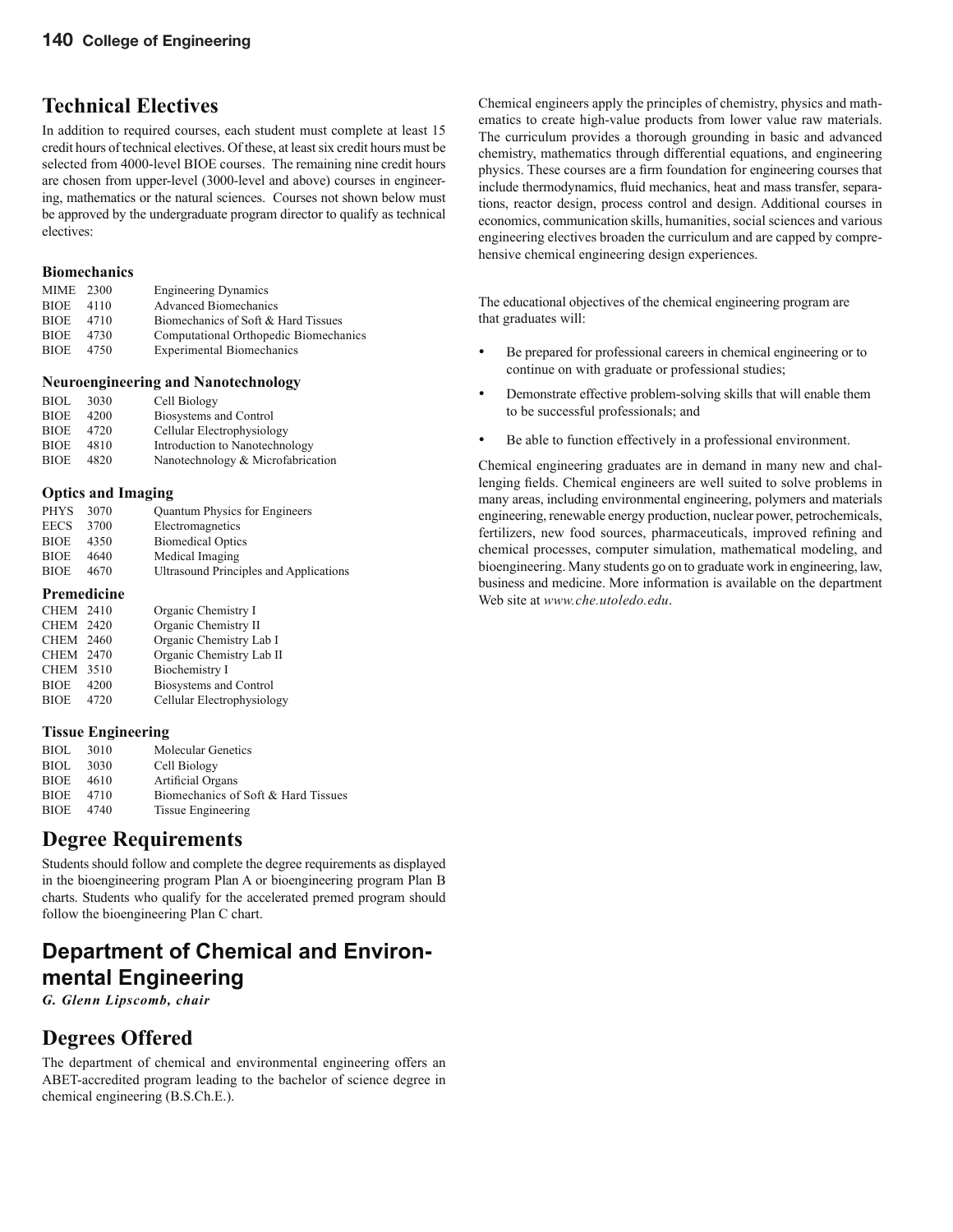Students should follow and complete the degree requirements as displayed in the Chemical Engineering Program -–Plan A or Plan B charts.

### **Chemical Engineering Program – Plan A**

|                    | <b>Fall Semester</b>                                                                                                                                                                                                                                       | <b>Spring Semester</b>                                                                                                                                                                                                                                    | <b>Summer Semester</b>                                                                                                                                                                                                                             |
|--------------------|------------------------------------------------------------------------------------------------------------------------------------------------------------------------------------------------------------------------------------------------------------|-----------------------------------------------------------------------------------------------------------------------------------------------------------------------------------------------------------------------------------------------------------|----------------------------------------------------------------------------------------------------------------------------------------------------------------------------------------------------------------------------------------------------|
| Freshman<br>Year   | 3<br>CHEE 1000 Orient & Comp for ChEE<br>CHEM 1230 General Chemistry I<br>4<br>CHEM 1280 General Chemistry Lab I<br>$\mathbf{1}$<br>ENGL 1110 College Composition I<br>3<br>MATH 1850 Calculus I<br>4<br>Total 15                                          | CHEE 1010 Professional Development 1<br>CHEE 2010 Mass & Energy Balances<br>3<br>CHEM 1240 General Chemistry II<br>$\overline{4}$<br>CHEM 1290 General Chemistry Lab II<br>1<br>COMM 1010 Comm Prin & Prac<br>3<br>MATH 1860 Calculus II<br>4<br>Total 16 |                                                                                                                                                                                                                                                    |
| Sophomore<br>Year  | CHEE 2230 ChE Thermo I<br>3<br>3<br>CHEM 2410 Organic Chemistry I<br>CHEM 2460 Organic Chemistry Lab I<br>$\mathbf{1}$<br>MATH 2850 Multivariable Calc.<br>4<br>PHYS 2130 Engineering Physics I<br>5<br>Total 16                                           | Co-Op Experience #1<br>CHEE 3940-001                                                                                                                                                                                                                      | CHEE 2330 ChE Thermo II<br>3<br>CHEM 2420 Organic Chemistry II<br>3<br>$\mathbf{1}$<br>CHEM 2470 Organic Chemistry Lab II<br>3<br>MATH 3860 Differential Equations<br>3<br>Free Elective<br>3<br>Hum./Soc. Sci./Multicultural Elective<br>Total 16 |
| Pre-Junior<br>Year | CHEE 3940-002<br>Co-Op Experience #2                                                                                                                                                                                                                       | <b>Advanced Chemistry Elective</b><br>3<br>CHEE 2110 Process Fluid Mechanics<br>3<br>CHEE 3030 Separation Processes<br>3<br>$\overline{2}$<br>CHEE 3110 Heat Transfer<br>5<br>PHYS 2140 Engineering Physics II<br>Total 16                                | Co-Op Experience #3<br>CHEE3940-003                                                                                                                                                                                                                |
| Junior<br>Year     | <b>Advanced Science Elective</b><br>3<br>3<br>CHEE 3120 Mass Transfer<br>CHEE 3300 Reactor Design<br>3<br>$\overline{2}$<br>CHEE 4500 ChE Laboratory I<br><b>Engineering Elective</b><br>3<br>ENGL 2950 Sci & Tech Report Writing<br>3<br>Total 17         | CHEE 3940-004<br>Co-Op Experience #4<br>(Optional)                                                                                                                                                                                                        | CHEE 4520 Proc Econ & Design<br>3<br>CIVE 1150 or EECS 2340<br>3<br>3<br><b>Engineering Elective</b><br>6<br>Hum/Soc Sci/Multicultural Elective<br>Total 15                                                                                        |
| Senior<br>Year     | 3<br><b>Advanced Chemistry Elective</b><br>3<br>CHEE 3400 Process Dyn & Control<br>CHEE 4540 Chemical Eng Design<br>3<br>CHEE 4550 ChE Laboratory II<br>$\overline{2}$<br>3<br><b>CHEE Elective</b><br>3<br>Hum/Soc Sci/Multicultural Elective<br>Total 17 | Course work for deficiencies, business<br>administration minor, graduate study or additional<br>co-op experience.                                                                                                                                         |                                                                                                                                                                                                                                                    |

### **Chemical Engineering Program – Plan B**

|                    | <b>Fall Semester</b>                                                                                                                                                                                                                           | <b>Spring Semester</b>                                                                                                                                                                                                                                            | <b>Summer Semester</b>                                                                                 |
|--------------------|------------------------------------------------------------------------------------------------------------------------------------------------------------------------------------------------------------------------------------------------|-------------------------------------------------------------------------------------------------------------------------------------------------------------------------------------------------------------------------------------------------------------------|--------------------------------------------------------------------------------------------------------|
| Freshman<br>Year   | CHEE 1000 Orient & Comp for ChEE<br>3<br>CHEM 1230 General Chemistry I<br>4<br>CHEM 1280 General Chemistry Lab I<br>$\mathbf{1}$<br>ENGL 1110 College Composition I<br>3<br>MATH 1850 Calculus I<br>4                                          | CHEE 1010 Professional Development 1<br>CHEE 2010 Mass & Energy Balances<br>3<br>CHEM 1240 General Chemistry II<br>$\overline{\mathbf{4}}$<br>CHEM 1290 General Chemistry Lab II<br>$\mathbf{1}$<br>COMM 1010 Comm Prin & Prac<br>3<br>MATH 1860 Calculus II<br>4 |                                                                                                        |
|                    | Total 15                                                                                                                                                                                                                                       | Total 16                                                                                                                                                                                                                                                          |                                                                                                        |
| Sophomore<br>Year  | CHEE 2230 ChE Thermo I<br>3<br>3<br>CHEM 2410 Organic Chemistry I<br>CHEM 2460 Organic Chemistry Lab I<br>$\mathbf{1}$<br>MATH 2850 Multivariable Calc<br>4<br>PHYS 2130 Engineering Physics I<br>5                                            | CHEE 2110 Process Fluid Mechanics<br>3<br>CHEE 2330 ChE Thermo II<br>3<br>$\overline{2}$<br>CHEE 3110 Heat Transfer<br>CHEM 2420 Organic Chemistry II<br>3<br>CHEM 2470 Organic Chemistry Lab II<br>$\mathbf{1}$<br>MATH 3860 Differential Equations<br>3         | CHEE 3940-001<br>Co-Op Experience #1                                                                   |
|                    | Total 16                                                                                                                                                                                                                                       | Total 15                                                                                                                                                                                                                                                          |                                                                                                        |
| Pre-Junior<br>Year | <b>Advanced Science Elective</b><br>3<br>3<br>CHEE 3030 Separation Processes<br>3<br>CHEE 3120 Mass Transfer<br>3<br>CHEE 3300 Reactor Design<br>PHYS 2140 Engineering Physics II<br>5                                                         | Co-Op Experience #2<br>CHEE 3940-002                                                                                                                                                                                                                              | CIVE<br>1150 or EECS 2340<br>3<br><b>Free Elective</b><br>3<br>Hum/Soc Sci/Multicultural Elective<br>9 |
|                    | Total 17                                                                                                                                                                                                                                       |                                                                                                                                                                                                                                                                   | Total 15                                                                                               |
| Junior<br>Year     | CHEE 3940-003<br>Co-Op Experience #3                                                                                                                                                                                                           | <b>Advanced Chemistry Elective</b><br>3<br>$\overline{2}$<br>CHEE 4500 ChE.Laboratory I<br>CHEE 4520 Proc Econ & Design<br>3<br><b>Engineering Elective</b><br>6<br>ENGL 2950 Sci & Tech Report Writing<br>3<br>Total 17                                          | CHEE 3940-004<br>Co-Op Experience #4<br>(Optional)                                                     |
| Senior<br>Year     | 3<br><b>Advanced Chemistry Elective</b><br>CHEE 3400 Process Dyn & Control<br>3<br>3<br>CHEE 4540 Chemical Eng Design<br>$\overline{2}$<br>CHEE 4550 ChE Laboratory II<br>3<br><b>CHEE Elective</b><br>3<br>Hum/Soc Sci/Multicultural Elective | Course work for deficiencies, business<br>administration minor, graduate study or additional<br>co-op experience.                                                                                                                                                 |                                                                                                        |
|                    | Total 17                                                                                                                                                                                                                                       |                                                                                                                                                                                                                                                                   |                                                                                                        |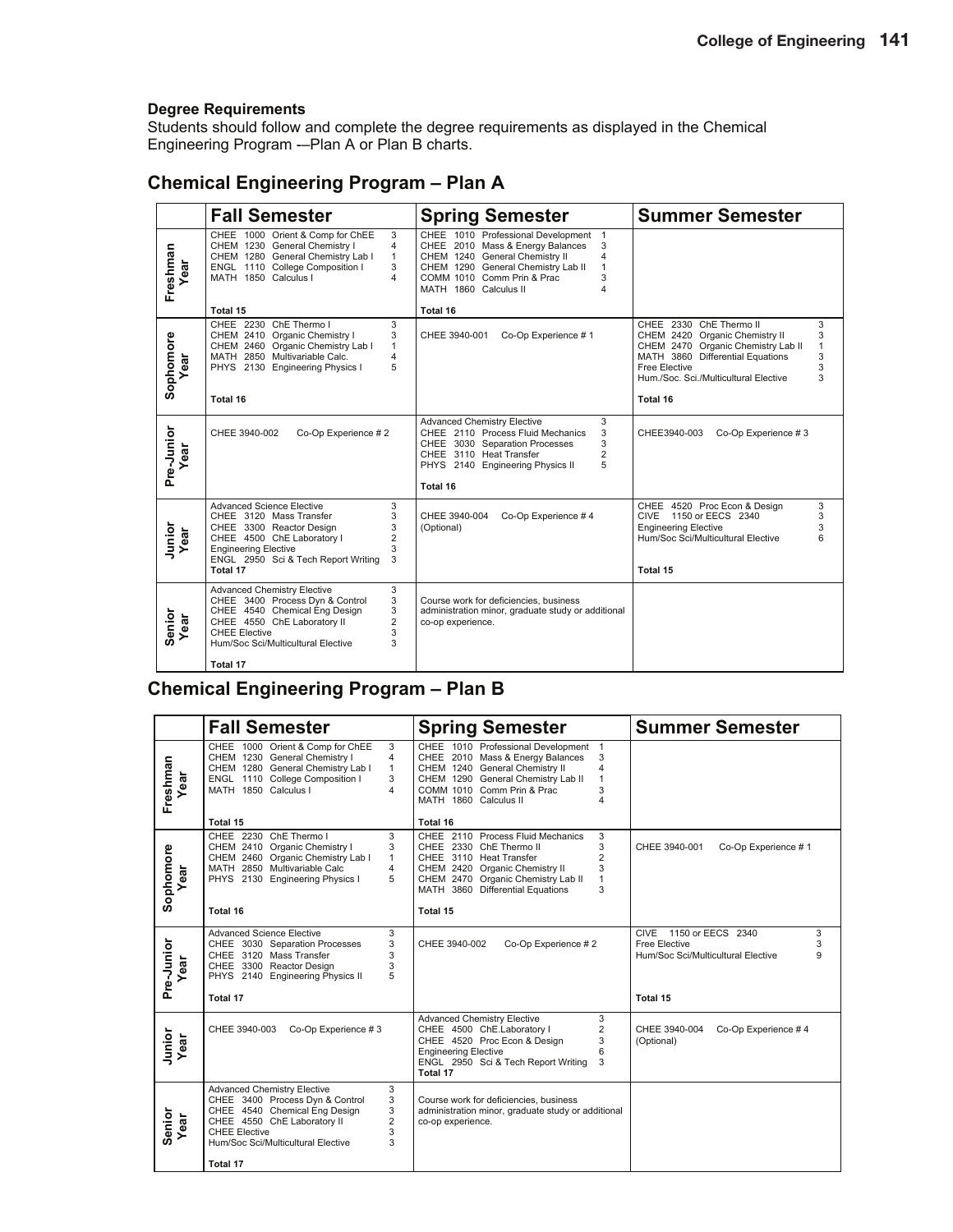### **Electives**

#### **Free Electives**

Three hours of free electives are required. Free electives are any courses at the University that broaden students' backgrounds in an area of interest. Courses that are considered remedial for engineering students may not be used to satisfy this requirement. For questions about this requirement, contact an academic adviser.

#### **Engineering Electives**

Twelve hours of engineering electives are required. Students must take CIVE 1150 Engineering Mechanics: Statics or EECS 2340 Electric Circuits for Non-Majors, and one elective (three hours) from the chemical and environmental engineering department. An additional six hours may be chosen from engineering courses offered in the College of Engineering. Recommended courses include CIVE 3610 Water Supply and Treatment, CIVE 3620 Air Pollution Engineering I, MIME 2600 Engineering Economics, MIME 4000 Engineering Statistics I, or any 4000-level chemical engineering elective course. Students should see the departmental Web page at *www.che.utoledo.edu* for a list of current courses and should consult their advisers before selecting engineering electives.

#### **Advanced Chemistry and Science Electives**

Nine hours of advanced science electives are required. Students may choose 3000/4000-level courses from the following departments: chemistry, physics, biology, and earth, ecological and environmental sciences. At least six hours of advanced chemistry are required. Students should select courses from recommended science sequences such as:

| Biochemistry:         | (CHEM 3510/3520 Biochemistry I and II); BIOL<br>2170/2180 Fundamentals of Life Science II/Lab)                                      |
|-----------------------|-------------------------------------------------------------------------------------------------------------------------------------|
| <b>Environmental:</b> | (CHEM 3510/3610 Biochemistry I and Inorganic Chemis-<br>try I; EEES 4220 Environmental Geochemistry)                                |
| <b>Physical:</b>      | (CHEM 3740/3860 Physical Chemistry II and Advanced<br>Lab I; CHEM 4980 Principles of Materials Science)                             |
| Analytical:           | (CHEM 3310/3360/3860/4300Analytical Chemistry,<br>Analytical Chemistry Lab, Advanced Chemistry Lab I and<br>Instrumental Analysis). |

Additional courses that may be used to fulfill the advanced science requirement include:

| <b>EEES</b>      | 4450      | Hazardous Waste Management      |
|------------------|-----------|---------------------------------|
| <b>EEES</b>      | 3050/3060 | Ecology & Ecology Lab           |
| <b>PHYS</b>      | 3070      | Quantum Physics for Engineers   |
| <b>CHEM 4980</b> |           | Materials Science I             |
| <b>CHEE</b>      | 4800      | Polymer Science and Engineering |
| CHEE             | 4980      | Polymeric Materials             |
|                  |           |                                 |

Students should meet with the academic adviser to develop a course sequence that is tailored to the individual academic goals of their programs.

#### **Environmental Engineering Electives**

Industrial needs require that all chemical engineers be aware of environmental issues when designing new chemical facilities or modifying existing ones. The environmental option allows chemical engineering students to apply engineering principles in the development of environmentally conscious chemical processes. Greater background in the sciences is provided in this program to allow the environmental specialist increased flexibility in understanding the environmental impact of current or proposed new practices. Specific examples of existing concepts are provided to demonstrate current practice. The trend toward pollution prevention is emphasized.

Upon completion of these electives, the environmental chemical engineer will be able to analyze chemical processes for their environmental impact, suggest modifications to processes to minimize the production of wastes, and develop treatment alternatives. The environmental chemical engineer provides an important bridge between the process engineer and the waste treatment specialist.

The goals of this sequence are achieved through careful choice of the electives, without additional hours beyond those normally required for graduation. The sequence of recommended electives is:

#### **Advanced Chemistry Electives:**

| <b>CHEM 3510</b> | Biochemistry I        |
|------------------|-----------------------|
| <b>CHEM 3610</b> | Inorganic Chemistry I |

#### **Advanced Science Electives:**

| EEES        | 3050 | Ecology                           |
|-------------|------|-----------------------------------|
| <b>EEES</b> | 3060 | Ecology Laboratory                |
| <b>EEES</b> | 4450 | Hazardous Waste Management        |
| <b>EEES</b> | 4220 | <b>Environmental Geochemistry</b> |

#### **Engineering Electives:**

| <b>CIVE</b> | 3610   | Water Supply and Treatment |
|-------------|--------|----------------------------|
| CIVE.       | - 4680 | Environmental Law          |

Students should see an adviser for more information about this option.

#### **Polymer Engineering Electives**

Polymers and plastics are extremely important materials. The volume of plastics used annually exceeds that of steel and aluminum. Chemical engineers with expertise in polymers and plastics are in demand. Concepts with which chemical engineers specializing in this area need to be familiar include polymer synthesis and chemistry, polymer processing (mixing, extrusion, blow molding and injection molding), and polymer blends and composites. The polymer engineering sequence will enable students to apply their engineering skills to this important field and gather the necessary experience and expertise to work in the polymer industry after graduation.

```
Recommended polymer engineering electives include:
CHEE 4800 Polymer Science & Engineering<br>CHEE 4980 Polymeric Materials
                       Polymeric Materials
```
For a complete list of courses in the polymer engineering sequence, students should see their adviser or consult the departmental Web page at *www.che.utoledo.edu.*

## **Department of Civil Engineering**

*Ashok Kumar, chair*

#### **Degrees Offered**

The department of civil engineering offers an ABET-accredited program leading to the bachelor of science degree in civil engineering (B.S.C.E.). A graduate of this program meets the requirements to sit for the exam leading to registration as a professional engineer.

Civil engineering can be considered as the composite of structural, geotechnical, environmental and transportation engineering. All involve the application of basic scientific principles to the planning, design and construction of public facilities.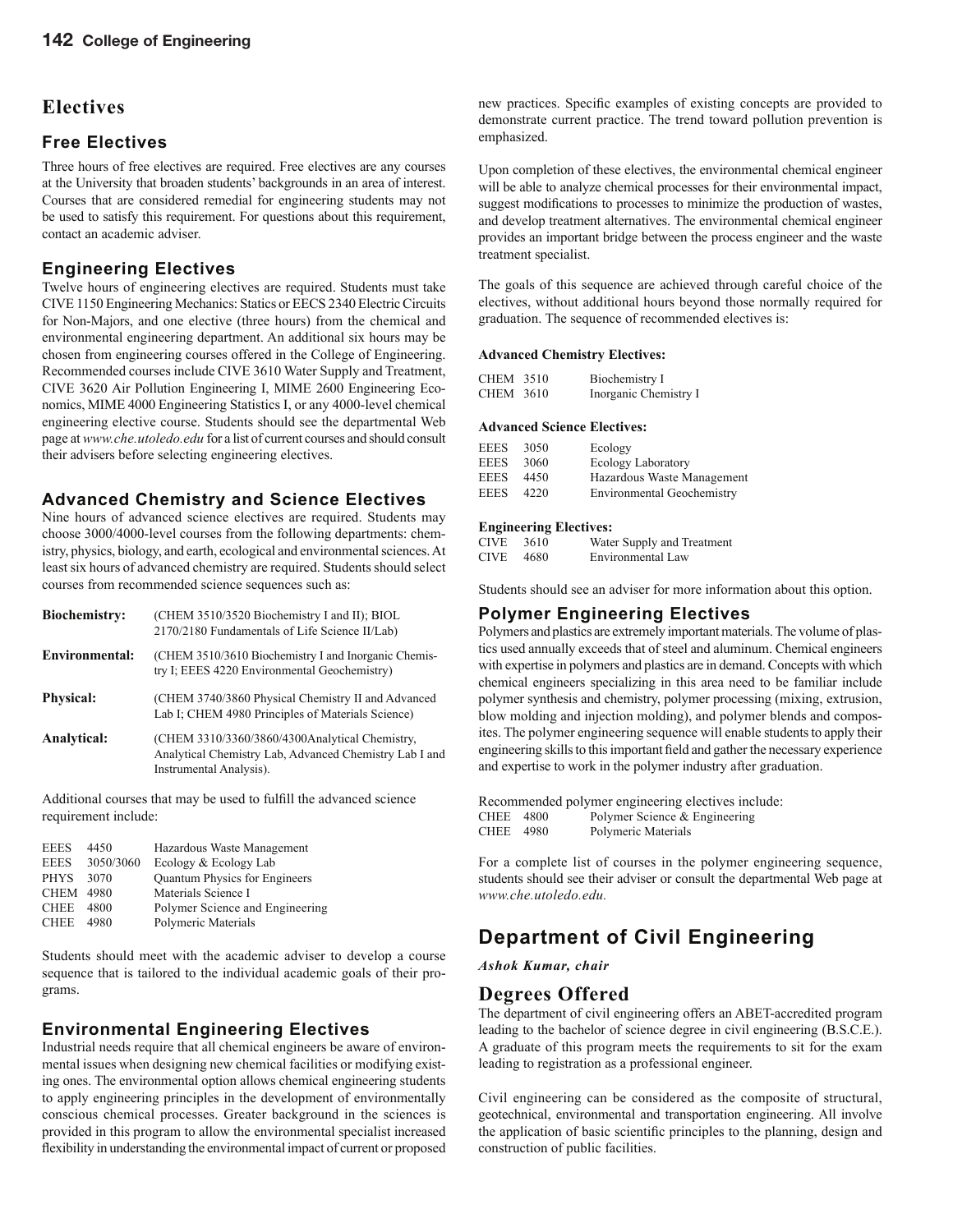The mission of the department of civil engineering is to advance civil engineering knowledge, solutions and practices through research and the education of civil engineers who have a balanced and integrated education; are creative, independent and practical thinkers; and are world-class leaders and designers. The department's goal is to prepare its students to be productive contributors to an increasingly technical society and to have an appreciation for the broader societal issues in which technical decisions are made.

This is achieved through a balanced curriculum of mathematics and physical sciences; fundamentals of engineering; specific courses in environmental, geotechnical, structural and transportation areas; and courses in humanities, social sciences and multicultural studies. Individual specialization is achieved through the selection of elective courses. The course of study culminates in a comprehensive senior design project.

Each student is taught to apply basic scientific principles to the planning, design and construction of public facilities. Students are expected to gain a broad understanding of technical fundamentals, to increase problemsolving skills, and to develop professional attitudes and abilities. Through laboratory experiences, students are able to make measurements on and to interpret data obtained from physical phenomena. Opportunities for students to work on a variety of group projects, to prepare written reports, and to make oral presentations are used to develop communication skills and teamwork.

The cooperative education experiences of students provide them with real-world work experiences that introduce them to the practice of civil engineering, while placing their academic studies in a realistic context with social and fiscal constraints. Graduates of the civil engineering program are prepared for positions of increasing responsibility, and ultimately leadership, as practicing civil engineers in industry and government agencies. Students also develop an appreciation of the need for continued, life-long learning to keep pace with the rapidly expanding body of knowledge available to them. B.S.C.E. program graduates have the preparation needed for continued study in graduate school or other forms of continued learning.

To summarize, the educational objectives of the program are:

- Graduates who will pursue professional employment, obtain a position in civil engineering or related engineering field, and be successful in that position;
- Graduates who will demonstrate continuing professional development; and
- Graduates who will successfully pursue further study.

More information is available on the departmental Web site at *www. eng.utoledo.edu/civil.*

#### **Degree Requirements**

Students should follow and complete the degree requirements as displayed in the civil engineering program Plan A or the civil engineering program Plan B charts.

#### **Electives**

Each civil engineering student selects electives from four general areas – at least 15 credit hours in the humanities, social sciences and multicultural studies; at least three credit hours in college composition; at least three credit hours in fundamentals of engineering; and at least six credit hours of technical electives. Recommended lists of college composition, fundamentals of engineering and technical electives are given below. Technical electives not listed below must be at the 3000- or 4000-level and must be approved by the student's adviser. At least three credit hours of technical electives should be chosen from within the civil engineering department. An introductory accounting course (e.g. BUAD 2040) can be considered as a technical elective if the requirements for a business minor are completed.

#### **College Composition Electives**

| ENGL 2950 | Scientific and Technical Report Writing |
|-----------|-----------------------------------------|
| ENGL 2960 | Organizational Report Writing           |

#### **Fundamentals of Engineering Electives**

| EECS | 2340   | Electric Circuits for Nonmajors |
|------|--------|---------------------------------|
| MIME | - 1650 | Materials Science & Engineering |
| MIME | -3400  | Thermodynamics I                |

#### **Technical Electives**

#### **Structural Engineering (Analysis)**

| <b>CIVE</b> | 3320 | Basic Finite Element Methods        |
|-------------|------|-------------------------------------|
| <b>CIVE</b> | 4300 | Advanced Mechanics of Materials     |
| <b>CIVE</b> | 4320 | Matrix Analysis of Structures       |
| <b>CIVE</b> | 4340 | <b>Experimental Mechanics</b>       |
| <b>CIVE</b> | 4350 | Introduction to Structural Dynamics |

#### **Structural Engineering (Design)**

| CIVE  | 4410 | Timber Design                 |
|-------|------|-------------------------------|
| CIVE. | 4430 | Structural Steel Design II    |
| CIVE  | 4440 | Reinforced Concrete Design II |
| CIVE  | 4480 | Reinforced Masonry Design     |

#### **Environmental Engineering**

| <b>EEES</b> | 4410 | Hydrogeology                         |
|-------------|------|--------------------------------------|
| <b>CIVE</b> | 4610 | <b>Hydrology and Water Resources</b> |
| <b>CIVE</b> | 4620 | Open Channel Flow Hydraulics         |
| <b>CIVE</b> | 4630 | <b>Indoor Air Quality</b>            |
| <b>CIVE</b> | 4640 | Industrial Hygiene                   |
| <b>CIVE</b> | 4650 | <b>Industrial Ventilation</b>        |
| <b>CIVE</b> | 4660 | Pollution Laboratory                 |
| <b>CIVE</b> | 4670 | Solid Waste Management and Disposal  |
| <b>CIVE</b> | 4680 | Environmental Law                    |
|             |      |                                      |

#### **Transportation Engineering**

| <b>GEPL</b> | 4530 | Principles of Urban Planning                       |
|-------------|------|----------------------------------------------------|
| <b>CIVE</b> | 4510 | Materials Engineering                              |
| <b>CIVE</b> | 4550 | Traffic Control                                    |
| <b>CIVE</b> | 4580 | Introduction to Intelligent Transportation Systems |

#### **Geotechnical Engineering**

| <b>EEES</b> | 3250 | <b>Engineering Geology</b>             |
|-------------|------|----------------------------------------|
| <b>EEES</b> | 3320 | <b>Structural Geology</b>              |
| <b>EEES</b> | 4610 | Introduction to Geophysics             |
| <b>CIVE</b> | 4210 | <b>Advanced Soil Mechanics</b>         |
| CIVE.       | 4220 | <b>Advanced Foundation Engineering</b> |
| CIVE        | 4240 | Design With Geosynthetics              |
| CIVE        | 4260 | <b>Experimental Soil Mechanics</b>     |

#### **Other Technical Electives**

| <b>CIVE</b> | 4710 | Advanced Engineering Systems Analysis  |
|-------------|------|----------------------------------------|
| <b>CIVE</b> | 4810 | Contracts and Specifications           |
| <b>CIVE</b> | 4820 | Project Management                     |
| <b>CIVE</b> | 4830 | Engineering Ethics and Professionalism |
| <b>CIVE</b> | 4840 | GIS for Civil Engineering              |
| <b>CIVE</b> | 4900 | Seminars in Civil Engineering          |
| <b>CIVE</b> | 4960 | Honors Thesis Research                 |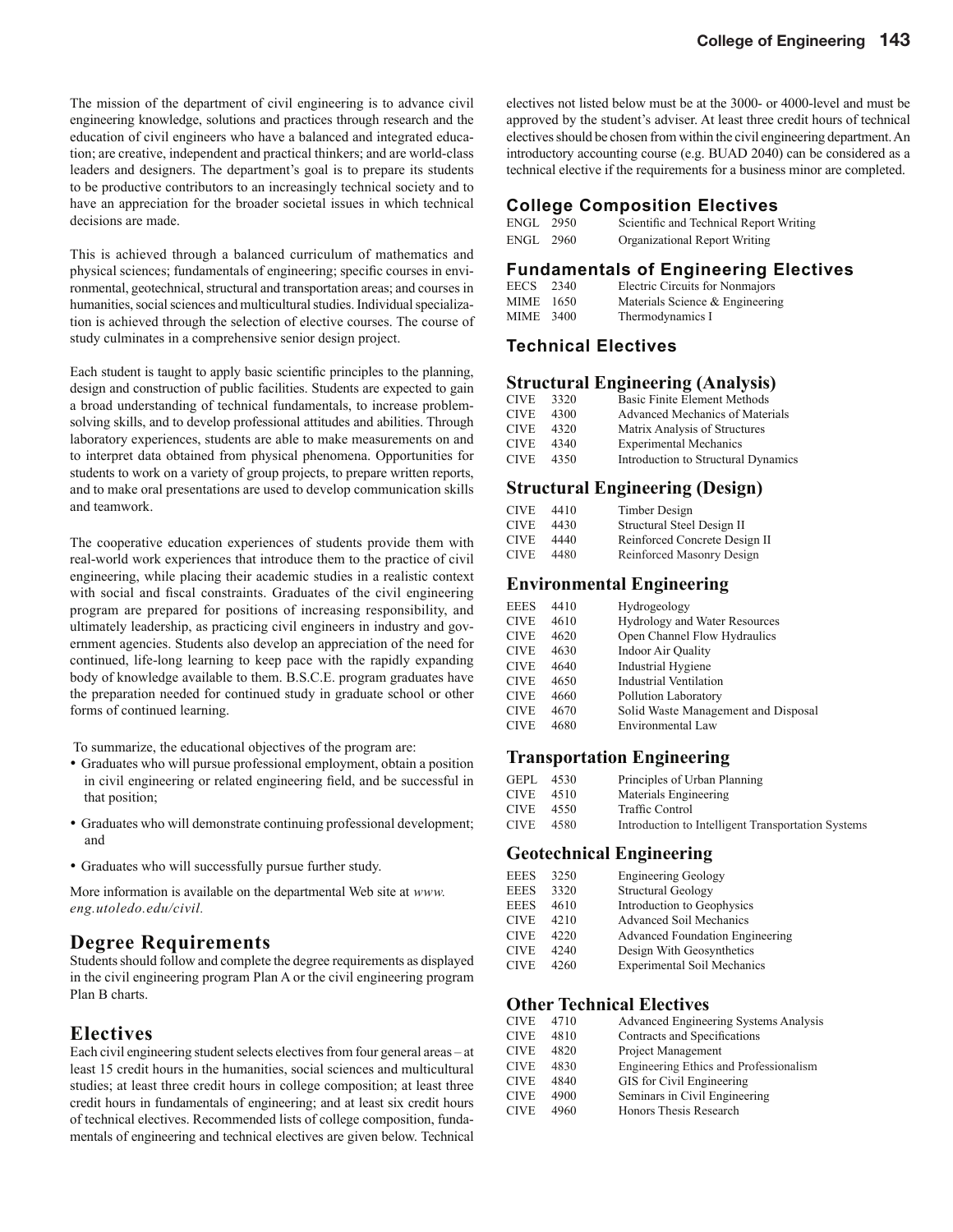Students should follow and complete the degree requirements as displayed in the Civil Engineering Program -–Plan A or Plan B charts.

### **Civil Engineering Program - Plan A**

|                          | <b>Fall Semester</b>                                                                                                                                                                                                                                                                        | <b>Spring Semester</b>                                                                                                                                                                                                                                                                                            | <b>Summer Semester</b>                                                                                                                                                                                                                                                               |
|--------------------------|---------------------------------------------------------------------------------------------------------------------------------------------------------------------------------------------------------------------------------------------------------------------------------------------|-------------------------------------------------------------------------------------------------------------------------------------------------------------------------------------------------------------------------------------------------------------------------------------------------------------------|--------------------------------------------------------------------------------------------------------------------------------------------------------------------------------------------------------------------------------------------------------------------------------------|
| Freshman<br>Year         | CIVE 1000 Freshman Civil Eng. Exp.<br>1 cr.<br>CIVE 1100 Msmts & CAD for Civil Eng.<br>4 cr.<br>MATH 1850 Single Variable Calculus I<br>4 cr.<br>CHEM 1230 General Chemistry I<br>4 cr.<br>CHEM 1280 Chemistry Lab I<br>1 cr.<br>ENGL 1110 College Composition I<br>3 cr.<br>Total 17 hours | CIVE 2000 Professional Development<br>1 cr.<br>MATH 1860 Single Variable Calculus II<br>4 cr.<br>PHYS 2130 Engineering Physics I<br>5 cr.<br>ENGL 2950 or 2960 Report Writing.<br>3 cr.<br>Hum./Soc. Sci./Multicultural Elective<br>3 cr.<br><b>Total 16 hours</b>                                                |                                                                                                                                                                                                                                                                                      |
| Sophomore<br>Year<br>ear | MATH 2890 Numerical Meth & Linear Alg 3 cr.<br>MATH 2850 Elem. Multivariable Calculus 4 cr.<br>PHYS 2140 Engineering Physics II<br>5 cr.<br>CIVE 1150 Engineering Statics<br>3 cr.<br>EECS 1050 Intro to Computing in C/C++ 2 cr.<br>Total 17 hours                                         | Co-Op Experience #1<br>CIVE 3940-001                                                                                                                                                                                                                                                                              | MATH 3860 Differential Equations<br>3 cr.<br>CIVE 1160 Mechanics of Materials<br>3 cr.<br>CIVE 1170 Fluid Mech. For Civil Engr.<br>3 cr.<br>MIME 2300 Engineering Dynamics<br>3 <sub>cr.</sub><br>Hum /Soc. Sci /Multicultural Elective<br>3 <sub>cr.</sub><br><b>Total 15 hours</b> |
| Pre-Junior<br>Year       | CIVE 3940-002<br>Co-Op Experience #2                                                                                                                                                                                                                                                        | CIVE 2110 Civil Engr. Materials with Lab 3 cr.<br>CIVE 3120 Civil Engr. Systems Analysis 3 cr.<br>CIVE 3310 Structural Analysis<br>3 cr.<br>CIVE 3630 Wastewater Engineering<br>3 cr.<br>CIVE 3620 Air Pollution Engineering I<br>3 cr.<br>Fundamentals of Engineering Elective<br>3 cr.<br><b>Total 18 hours</b> | Co-Op Experience #3<br>CIVE 3940-003                                                                                                                                                                                                                                                 |
| Junior<br>Year           | CIVE 3210 Soil Mechanics<br>3 cr.<br>CIVE 3510 Transportation Engineering<br>3 cr.<br>CIVE 3420 Reinforced Concrete Design I 3 cr.<br>CIVE 3610 Water Supply and Treatment 3 cr.<br>MIME 2600 Engineering Economics<br>3 cr.<br>Total 15 hours                                              | Co-Op Experience #4<br>CIVE 3940-004                                                                                                                                                                                                                                                                              | CIVE 3220 Foundation Engineering<br>3 cr.<br>CIVE 3410 Steel Design I<br>3 cr.<br>CIVE 3520 Transportation Engineering II 3 cr.<br>MIME 4000 Engineering Statistics<br>3 cr.<br>Hum./Soc. Sci./Multicultural Elective<br>3 cr.<br><b>Total 15 hours</b>                              |
| Senior<br>Year<br>ear    | CIVE 4750 Senior Design Project<br>3 cr.<br><b>Technical Electives</b><br>6 cr.<br>Hum./Soc. Sci./Multicultural Elective<br>6 cr.<br><b>Total 15 hours</b>                                                                                                                                  | Course work for deficiencies, business<br>administration minor, graduate study or<br>additional co-op experience.                                                                                                                                                                                                 |                                                                                                                                                                                                                                                                                      |

## **Civil Engineering Program – Plan B**

|                             | <b>Fall Semester</b>                                                                                                                                                                                                                                                                                        | <b>Spring Semester</b>                                                                                                                                                                                                                                                              | <b>Summer Semester</b>                                                                                                                                                                                                                                                |
|-----------------------------|-------------------------------------------------------------------------------------------------------------------------------------------------------------------------------------------------------------------------------------------------------------------------------------------------------------|-------------------------------------------------------------------------------------------------------------------------------------------------------------------------------------------------------------------------------------------------------------------------------------|-----------------------------------------------------------------------------------------------------------------------------------------------------------------------------------------------------------------------------------------------------------------------|
| Freshman<br>Year            | MATH 1850 Single Variable Calculus I<br>4 cr.<br>CHEM 1230 General Chemistry I<br>4 cr.<br>CHEM 1280 Chemistry Lab I<br>$1$ cr.<br>ENGL 1110 College Composition I<br>3 cr.<br>CIVE 1000 Freshman Civil Eng. Exper.<br>1 cr.<br>Hum./Soc. Sci./Multicultural Elective<br>3 <sub>cr.</sub><br>Total 16 hours | CIVE 1100 Msmts & CAD for Civil Engr.<br>4 cr.<br>CIVE 2000 Professional Development<br>$1$ cr.<br>MATH 1860 Single Variable Calculus II<br>4 cr.<br>PHYS 2130 Engineering Physics I<br>5 cr.<br>ENGL 2950 or 2960 Report Writing.<br>$3$ cr.<br><b>Total 17 hours</b>              |                                                                                                                                                                                                                                                                       |
| Sophomore<br>Year<br>ă<br>Ö | MATH 2850 Elem. Multivariable Calculus 4 cr.<br>MATH 2890 Numerical Meth & Linear Alg 3 cr.<br>PHYS 2140 Engineering Physics II<br>5 cr.<br>CIVE 1150 Engineering Statics<br>3 cr.<br>EECS 1050 Intro to Computing in C/C++ 2 cr.<br><b>Total 17 hours</b>                                                  | MATH 3860 Differential Equations<br>3 cr.<br>CIVE 1160 Mechanics of Materials<br>3 <sub>cr.</sub><br>CIVE 1170 Fluid Mech. For Civil Engr.<br>3 cr.<br>MIME 2300 Engineering Dynamics<br>3 cr.<br><b>Fundamentals of Engineering Elective</b><br>3 <sub>cr.</sub><br>Total 15 hours | Co-Op Experience #1<br>CIVE 3940-001                                                                                                                                                                                                                                  |
| Pre-Junior<br>Year          | CIVE 2110 Civil Engr. Materials w/ Lab<br>3 cr.<br>CIVE 3210 Soil Mechanics<br>3 cr.<br>CIVE 3310 Structural Analysis<br>3 cr.<br>CIVE 3510 Transportation Engineering I<br>3 cr.<br>CIVE 3610 Water Supply and Treatment 3 cr.<br>Hum./Soc. Sci./Multicultural Elective<br>3 cr.<br>Total 18 hours         | CIVE 3940-002<br>Co-Op Experience #2                                                                                                                                                                                                                                                | CIVE 3220 Foundation Engineering<br>3 cr.<br>CIVE 3410 Steel Design I<br>3 cr.<br>CIVE 3520 Transportation Engineering II<br>3 cr.<br>MIME 4000 Engineering Statistics<br>3 cr.<br>Hum./Soc. Sci./Multicultural Elective<br>3 <sub>cr.</sub><br><b>Total 15 hours</b> |
| Junior<br>Year              | CIVE 3940-003<br>Co-Op Experience #3                                                                                                                                                                                                                                                                        | CIVE 3420 Reinforced Concrete Design<br>3 cr.<br>CIVE 3120 Civil Engr Systems Analysis<br>3 cr.<br>CIVE 3620 Air Pollution Engineering<br>3 cr.<br>CIVE 3630 Wastewater Engineering<br>3 cr.<br><b>Technical Elective</b><br>3 cr.<br>Total 15 hours                                | CIVE 3940-004<br>Co-Op Experience #4                                                                                                                                                                                                                                  |
| Senior<br>Year<br>ear       | CIVE 4750 Senior Design Project<br>3 cr.<br>MIME 2600 Engineering Economics<br>3 cr.<br><b>Technical Elective</b><br>3 cr.<br>6 cr.<br>Hum./Soc. Sci./Multicultural Electives<br><b>Total 15 hours</b>                                                                                                      | Course work for deficiencies, business<br>administration minor, graduate study or<br>additional co-op experience.                                                                                                                                                                   |                                                                                                                                                                                                                                                                       |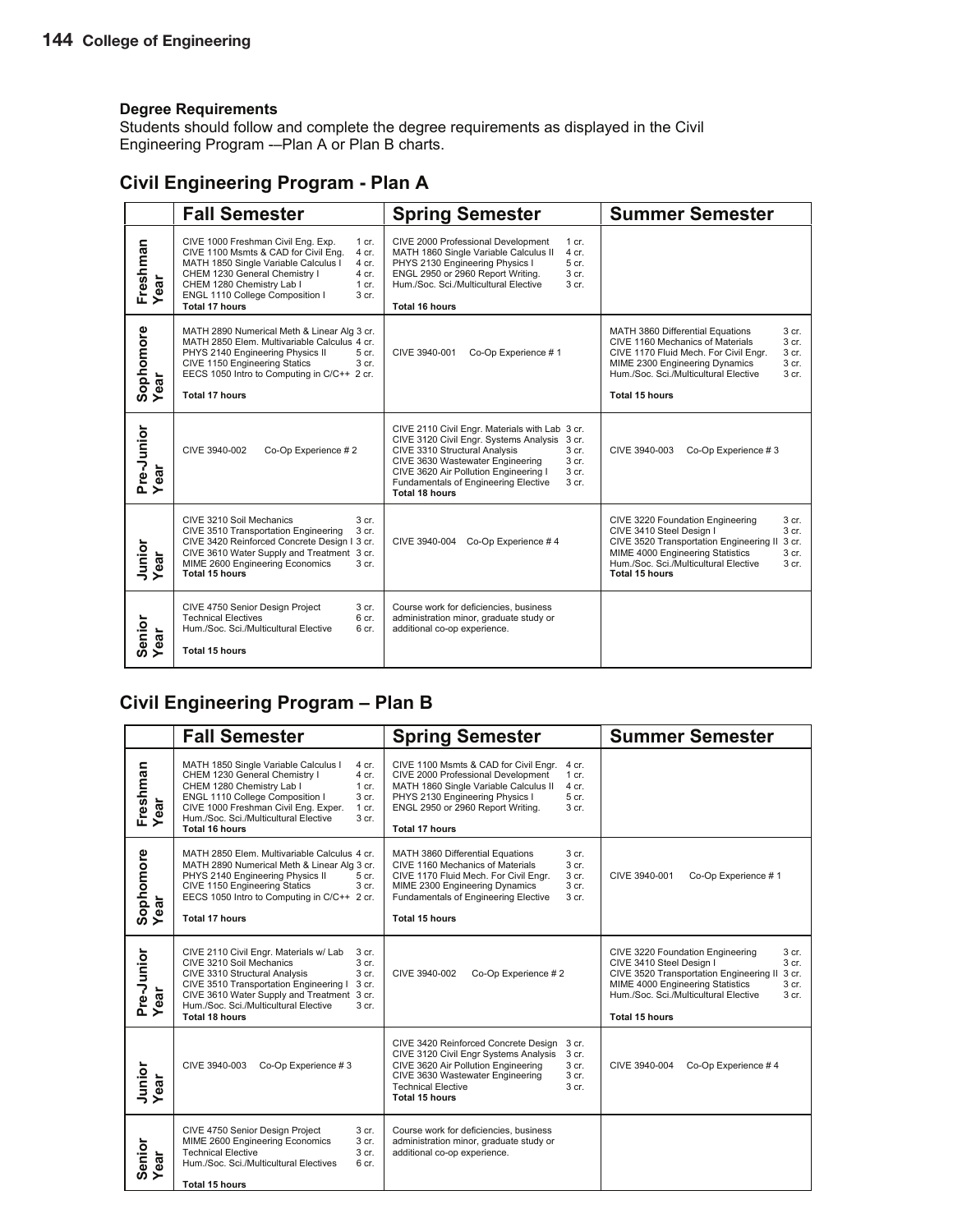## **Department of Electrical Engineering and Computer Science**

#### *Roger J. King, interim chair*

### **Degrees Offered**

Two degree programs are offered through the department of electrical engineering and computer science – the bachelor of science in computer science and engineering (C.S.E.) and the bachelor of science in electrical engineering  $(E.E.)$ . These programs rely on a common scientific and mathematical foundation and possess common interests in electric circuits, electronics, signals and systems and computer-based systems. The C.S.E. program places greater emphasis on computer science and computer-related applications, including computer systems design, programming languages, networking and software engineering. The E.E. program emphasizes computer hardware, electrical principles and related applications, such as electronics design, microelectronics, energy systems, automatic control systems, signal analysis and communications. Both programs are accredited by the Engineering Accreditation Commission (EAC) of ABET. The C.S.E. degree also is accredited by the Computing Accreditation Commission (CAC) of ABET.

All engineering programs require humanities, social sciences and multicultural core electives. More detailed information is available in the departmental office and also may be accessed using the departmental Web page at *www.eecs.utoledo.edu.*

### **Advanced Placement**

Students with a score of 3, 4 or 5 on the Computer Science A test receive credit for EECS 1560 (3 hours).

## **Computer Science and Engineering Degree Requirements**

The educational objectives of the computer science and engineering program are:

- Graduates who will possess a strong foundation in computer science and computer engineering;
- Graduates who will be employable in the computer science and computer engineering professions;
- Graduates who will perform professionally and ethically in the workplace; and
- Graduates who will be well-prepared to pursue graduate studies.

The College of Engineering has instituted a co-op program that requires three or more work experiences. Students should follow and complete the degree requirements as displayed in the computer science and engineering program Plan A or Plan B charts. Students should consult their advisers for additional information.

The curriculum has a requirement of nine hours of professional electives. Students are required to develop a plan of study for the professional elective courses with their C.S.E. program adviser. The combination of electives selected and required advanced courses (EECS 2550 Operating Systems and Systems Programming, EECS 3550 Software Engineering, EECS 3100 Microsystems Design, EECS 3150 Data Communications and EECS 3500 Automata and Language Translation Systems) provide in-depth coverage of at least three advanced C.S.E. specialization areas.

A current list of approved professional electives for the program may be obtained from the departmental office or from the departmental Web page at *www.eecs.utoledo.edu.*

The humanities/fine arts/social science/multicultural electives must be chosen so they complete the University Core Curriculum and the requirements of the College of Engineering. In addition, the C.S.E. program has two breadth electives (6 credit hours). These courses must not be computer or engineering related. Students should check with their advisers if they have any questions on these courses.

## **Electrical Engineering Degree Requirements**

The educational objectives of the electrical engineering program are:

- Graduates who will have the ability to engage in a successful professional career in electrical engineering; and
- Graduates who will be equipped for lifelong contribution to the electrical engineering profession.

The College of Engineering has instituted a co-op program that requires three or more work experiences. Students should follow and complete the degree requirements as displayed in the electrical engineering program Plan A or Plan B charts. Students should consult their advisers for additional information.

The curriculum has a requirement of 12 hours of technical electives. Students are required to develop a plan of study for the technical elective courses with the E.E. program adviser. A list of suggested technical electives for the program may be obtained from the departmental office or from the departmental Web page at *www.eecs.utoledo.edu.*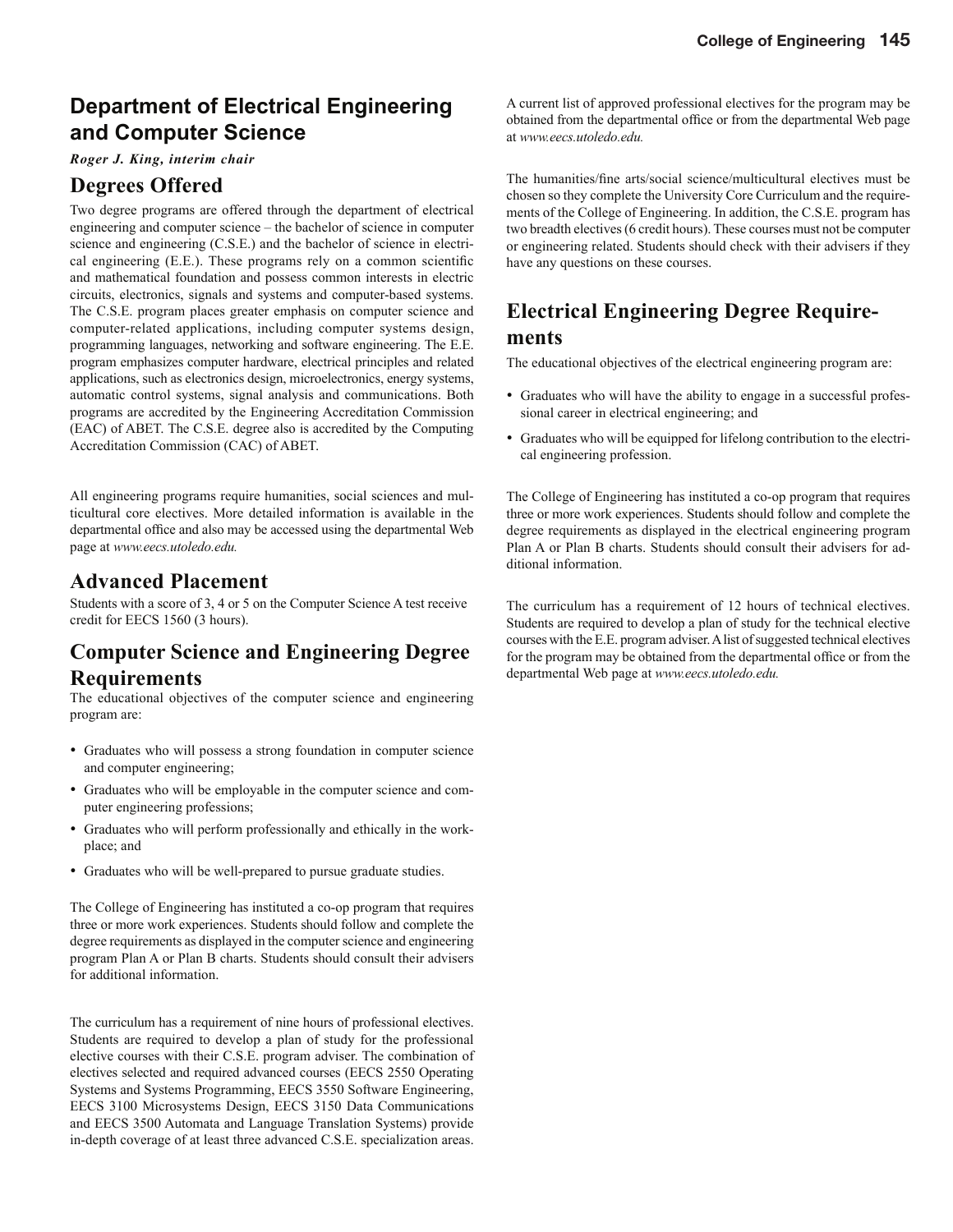Students should follow and complete the degree requirements as displayed in the Computer Science and Engineering Program–Plan A or Plan B charts. Students should consult an advisor for additional information.

|                                      | <b>Fall Semester</b>                                                                                                                                                                                                                                                                                    | <b>Spring Semester</b>                                                                                                                                                                                                                                                                             | <b>Summer Semester</b>                                                                                                                                                                                                                                                  |
|--------------------------------------|---------------------------------------------------------------------------------------------------------------------------------------------------------------------------------------------------------------------------------------------------------------------------------------------------------|----------------------------------------------------------------------------------------------------------------------------------------------------------------------------------------------------------------------------------------------------------------------------------------------------|-------------------------------------------------------------------------------------------------------------------------------------------------------------------------------------------------------------------------------------------------------------------------|
| Freshman<br>Year<br>ᢐ<br>قة          | PHIL 1010 Intro to Logic<br>3 cr.<br>MATH 1850 Single Variable Calculus I<br>4 cr.<br>CHEM 1230 General Chemistry I<br>4 cr.<br>EECS 1000 Orientation to EECS<br>$1$ cr.<br>EECS 1560 Intro. to Obj. Orient. Prog.<br>3 cr.<br>Total 15 hours                                                           | MATH 1860 Single Variable Calculus II<br>4 cr.<br>PHYS 2130 Physics for Sci & Eng. I<br>5 cr.<br>EECS 2000 Professional Development<br>$1$ cr.<br>EECS 1100 Digital Logic Design<br>4 cr.<br>EECS 1570 Linear Data Structures<br>3 <sub>cr.</sub><br>Total 17 hours                                |                                                                                                                                                                                                                                                                         |
| Sophomore<br>Year                    | ENGL 1110 College Composition I<br>3 <sub>cr.</sub><br>MATH 2850 Elem. Multivariable Calc.<br>4 cr.<br>PHYS 2140 Physics for Sci & Eng. II<br>5 cr.<br>EECS 2100 Comp Org & Assembly<br>4 cr.<br>Total 16 hours                                                                                         | Co-Op Experience #1<br>EECS 3940:001                                                                                                                                                                                                                                                               | MATH 3860 Elem Differential Equations 3 cr.<br>MATH 2890 Numeric Meth & Linear Alg<br>3 cr.<br>EECS 1580 Nonlinear Data Structures<br>3 <sub>cr.</sub><br>EECS 1590 Discrete Structures<br>3 <sub>cr.</sub><br>EECS 2300 Electric Circuits<br>$4$ cr.<br>Total 16 hours |
| Pre-Junior<br>Year<br>ar             | EECS 3940:002<br>Co-Op Experience #2                                                                                                                                                                                                                                                                    | ENGL 2960 Organizational Report Writing or<br>ENGL 2950 Sci & Tech Report Wrtg<br>3 cr.<br>EECS 2550 Operating Systems<br>3 <sub>cr.</sub><br>EECS 3400 Electronics I<br>4 cr.<br>EECS 3200 Signals & Systems<br>4 cr.<br>MIME 4000 Engineering Statistics I<br>3 <sub>cr.</sub><br>Total 17 hours | EECS 3940:003<br>Co-Op Experience #3                                                                                                                                                                                                                                    |
| Junior<br>Year<br>ă<br>ق             | EECS 3150 Data Communication<br>3 <sub>cr.</sub><br>MIME 3400 Thermodynamics I or<br>CIVE 1150 Statics<br>3 <sub>cr.</sub><br>4 cr.<br>EECS 3100 Microsystem Design<br>EECS 3500 Automata & Lang. Trans.<br>3 cr.<br>ECON 1200 Microeconomics or<br>ECON 1150 Macroeconomics<br>3 cr.<br>Total 16 hours | Hum/Soc/Multicultural Electives<br>6 cr.<br><b>Breadth Elective</b><br>3 <sub>cr.</sub><br>3 cr.<br><b>EECS Professional Elective</b><br>3 cr.<br>EECS 3550 Software Engineering<br>Total 15 hours                                                                                                 | EECS 3940:004<br>Co-Op Experience #4                                                                                                                                                                                                                                    |
| Senior<br>Year<br>$\bar{\mathbf{a}}$ | Hum/Soc/Multicultural Electives<br>3 cr.<br><b>Breadth Elective</b><br>3 <sub>cr.</sub><br><b>EECS Professional Electives</b><br>6 <sub>cr.</sub><br>EECS 4000 Senior Design Project<br>4 cr.<br><b>Total 16 hours</b>                                                                                  | Course work for deficiencies, business<br>administration minor, graduate study or<br>additional co-op experience.                                                                                                                                                                                  |                                                                                                                                                                                                                                                                         |

### **Computer Science and Engineering Program – Plan A**

### **Computer Science and Engineering Program - Plan B**

|                                                  | <b>Fall Semester</b>                                                                                                                                                                                                                                                          | <b>Spring Semester</b>                                                                                                                                                                                                                                             | <b>Summer Semester</b>                                                                                                                                                                                                                                                                        |
|--------------------------------------------------|-------------------------------------------------------------------------------------------------------------------------------------------------------------------------------------------------------------------------------------------------------------------------------|--------------------------------------------------------------------------------------------------------------------------------------------------------------------------------------------------------------------------------------------------------------------|-----------------------------------------------------------------------------------------------------------------------------------------------------------------------------------------------------------------------------------------------------------------------------------------------|
| Freshman<br>Year                                 | PHIL 1010 Intro to Logic<br>3 cr.<br>MATH 1850 Single Variable Calculus I<br>4 cr.<br>CHEM 1230 General Chemistry I<br>4 cr.<br>EECS 1000 Orientation to EECS<br>1 cr.<br>3 cr.<br>EECS 1560 Intro. to Obj. Orient. Prog.<br><b>Total 15 hours</b>                            | MATH 1860 Single Variable Calculus II 4 cr.<br>PHYS 2130 Physics for Sci & Eng. I<br>5 cr.<br>EECS 2000 Professional Development 1 cr.<br>EECS 1100 Digital Logic Design<br>$4$ cr.<br>EECS 1570 Linear Data Structures<br>3 <sub>cr.</sub><br>Total 17 hours      |                                                                                                                                                                                                                                                                                               |
| Sophomore<br>Year                                | ENGL 1110 College Composition I<br>3 cr.<br>MATH 2850 Elem. Multivariable Calc.<br>4 cr.<br>PHYS 2140 Physics for Sci & Eng. II<br>5 cr.<br>EECS 2100 Comp Org & Assembly<br>4 cr.<br>Total 16 hours                                                                          | MATH 3860 Elem Differential Equations 3 cr.<br>MATH 2890 Numeric Meth & Linear Alg 3 cr.<br>EECS 1580 Nonlinear Data Structures 3 cr.<br>EECS 1590 Discrete Structures<br>3 <sub>cr.</sub><br><b>EECS 2300 Electric Circuits</b><br>4 cr.<br><b>Total 16 hours</b> | EECS 3940:001<br>Co-Op Experience #1                                                                                                                                                                                                                                                          |
| Pre-Junior<br>Year                               | ENGL 2960 Organizational Report Writing or<br>ENGL 2950 Sci & Tech Report Wrtg<br>3 cr.<br>EECS 2550 Operating Systems<br>3 cr.<br>EECS 3400 Electronics I<br>4 cr.<br>EECS 3200 Signals & Systems<br>4 cr.<br>EECS 3500 Automata & Lang. Trans.<br>$3$ cr.<br>Total 17 hours | Co-Op Experience #2<br>EECS 3940:002                                                                                                                                                                                                                               | 3 <sub>cr.</sub><br>EECS 3150 Data Communication<br>MIME 3400 Thermodynamics I or<br>CIVE 1150 Statics<br>3 cr.<br>EECS 3100 Microsystem Design<br>4 cr.<br>MIME 4000 Engineering Statistics I<br>3 cr.<br>ECON 1200 Microeconomics or<br>ECON 1150 Macroeconomics<br>3 cr.<br>Total 16 hours |
| Junior<br>Year<br>$\overline{\overline{6}}$<br>Φ | EECS 3940:003<br>Co-Op Experience #3                                                                                                                                                                                                                                          | Hum/Soc/Multicultural Electives<br>6 <sub>cr.</sub><br>3 cr.<br><b>Breadth Elective</b><br><b>EECS Professional Elective</b><br>3 <sub>cr.</sub><br>EECS 3550 Software Engineering<br>3 cr.<br>Total 15 hours                                                      | EECS 3940:004<br>Co-Op Experience #4                                                                                                                                                                                                                                                          |
| Senior<br>Year<br>ar                             | Hum/Soc/Multicultural Electives<br>$3$ cr.<br><b>Breadth Elective</b><br>3 cr.<br><b>EECS Professional Electives</b><br>6 cr.<br>EECS 4000 Senior Design Project<br>4 cr.<br>Total 16 hours                                                                                   | Course work for deficiencies, business<br>administration minor, graduate study or<br>additional co-op experience.                                                                                                                                                  |                                                                                                                                                                                                                                                                                               |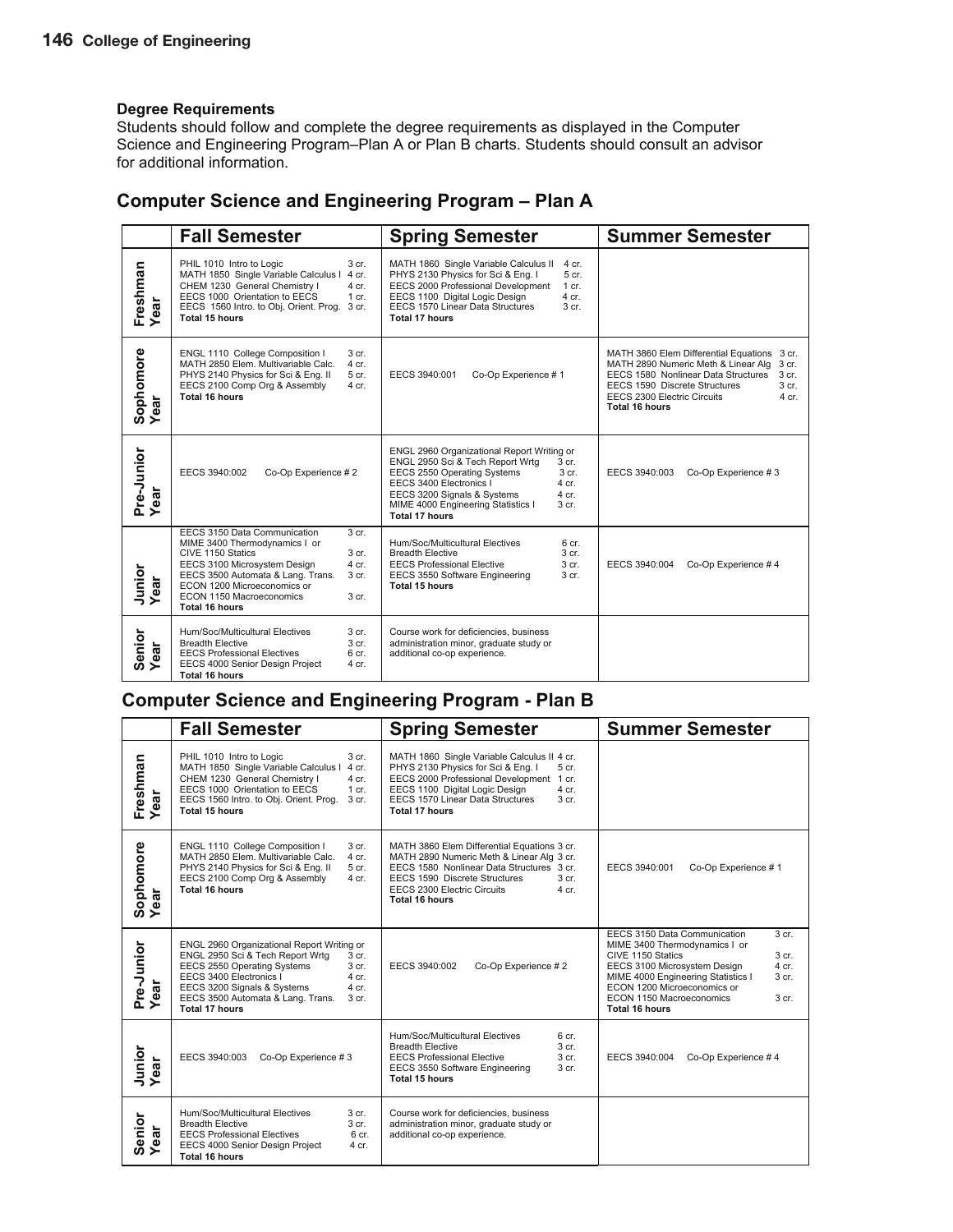Students should follow and complete the degree requirements as displayed in the Electrical Engineering Program -–Plan A or Plan B charts. Students should consult an advisor for additional information

### **Electrical Engineering Program – Plan A**

|                        | <b>Fall Semester</b>                                                                                                                                                                                                                                        | <b>Spring Semester</b>                                                                                                                                                                                                                                                      | <b>Summer Semester</b>                                                                                                                                                                                         |
|------------------------|-------------------------------------------------------------------------------------------------------------------------------------------------------------------------------------------------------------------------------------------------------------|-----------------------------------------------------------------------------------------------------------------------------------------------------------------------------------------------------------------------------------------------------------------------------|----------------------------------------------------------------------------------------------------------------------------------------------------------------------------------------------------------------|
| Freshman<br>Year<br>ea | MATH 1850 Single Variable Calculus I<br>4 cr.<br>CHEM 1230 General Chemistry<br>$4$ cr.<br>ENGL 1110 College Composition I<br>3 cr.<br>EECS 1000 Orientation to EECS<br>1 cr.<br>EECS 1100 Digital Logic Design<br>4 cr.<br>Total 16 hours                  | MATH 1860 Single Variable Calculus II 4 cr.<br>PHYS 2130 Physics for Sci & Eng. I<br>5 cr.<br>EECS 2000 Professional Development 1 cr.<br>EECS 1530 Intro. to Programming<br>3 cr.<br>ENGL 2950 Tech Writing or<br>ENGL 2960 Org. Report Writing<br>3 cr.<br>Total 16 hours |                                                                                                                                                                                                                |
| Sophomore<br>Year      | MATH 2850 Elem. Multivariable Calc.<br>4 cr.<br>PHYS 2140 Physics for Sci & Eng. II<br>5 cr.<br>EECS 2100 Comp Org & Assembly<br>4 cr.<br>ECON 1200 Microeconomics<br>3 <sub>cr.</sub><br><b>Total 16 hours</b>                                             | EECS 3940:001<br>Co-Op Experience #1                                                                                                                                                                                                                                        | MATH 3860 Elem Differential Equations 3 cr.<br>MATH 2890 Num. Methods & Linear Alg 3 cr.<br>EECS 2300 Electric Circuits<br>4 cr.<br>Hum/Soc. Sci./Multicultural Elective<br>6 <sub>cr.</sub><br>Total 16 hours |
| Pre-Junior<br>Year     | EECS 3940:002 Co-Op Experience #2                                                                                                                                                                                                                           | EECS 3400 Electronics I<br>4 cr.<br>EECS 3200 Signals & Systems<br>4 cr.<br>EECS 3700 Electromagnetics<br>4 cr.<br>MIME 3400 Thermodynamics I or<br>CIVE 1150 Statics<br>3 cr.<br><b>Total 15 hours</b>                                                                     | EECS 3940:003 Co-Op Experience #3                                                                                                                                                                              |
| Junior<br>Year<br>ear  | EECS 3100 Microsystems Design<br>4 cr.<br>EECS 3300 Probabilistic Methods<br>$3$ cr.<br>EECS 3420 Electronics II<br>3 <sub>cr.</sub><br>EECS 3460 Energy Conversion<br>3 cr.<br>Hum./Soc. Sci./Multicultural Elective<br>3 <sub>cr.</sub><br>Total 16 hours | EECS 3440 Electronic Lab<br>$1$ cr.<br>EECS 4360 Communication Systems<br>3 <sub>cr.</sub><br>EECS 4200 Feedback Control Systems 3 cr.<br>EECS 4130 Digital Design<br>4 cr.<br><b>EECS Technical Electives</b><br>6 cr.<br>Total 17 hours                                   | EECS 3940:004 Co-Op Experience #4                                                                                                                                                                              |
| Senior<br>Year<br>ear  | EECS 4000 Senior Design<br>4 cr.<br>EECS 4480 Elec. Energy Process<br>3 cr.<br><b>EECS Technical Electives</b><br>6 cr.<br>Hum./Soc. Sci./Multicultural Elective<br>3 <sub>cr.</sub><br><b>Total 16 hours</b>                                               | Course work for deficiencies, business<br>administration minor, graduate study or<br>additional co-op experience.                                                                                                                                                           |                                                                                                                                                                                                                |

### **Electrical Engineering Program – Plan B**

|                             | <b>Fall Semester</b>                                                                                                                                                                                                                       | <b>Spring Semester</b>                                                                                                                                                                                                                              | <b>Summer Semester</b>                                                                                                                                                                                                                     |
|-----------------------------|--------------------------------------------------------------------------------------------------------------------------------------------------------------------------------------------------------------------------------------------|-----------------------------------------------------------------------------------------------------------------------------------------------------------------------------------------------------------------------------------------------------|--------------------------------------------------------------------------------------------------------------------------------------------------------------------------------------------------------------------------------------------|
| Freshman<br>Year            | MATH 1850 Single Variable Calculus I<br>4 cr.<br>CHEM 1230 General Chemistry<br>$4$ cr.<br>ENGL 1110 College Composition I<br>3 cr.<br>EECS 1000 Orientation to EECS<br>1 cr.<br>EECS 1100 Digital Logic Design<br>4 cr.<br>Total 16 hours | MATH 1860 Single Variable Calculus II 4 cr.<br>PHYS 2130 Physics for Sci & Eng. I<br>5 cr.<br>EECS 2000 Professional Development 1 cr.<br>EECS 1530 Introduction to Progrmming 3 cr.<br>ENGL 2950 or 2960 Report Writing<br>3 cr.<br>Total 16 hours |                                                                                                                                                                                                                                            |
| Sophomore<br>Year<br>ಹ<br>Φ | MATH 2850 Elem. Multivariable Calc.<br>4 cr.<br>PHYS 2140 Physics for Sci & Eng. II<br>5 cr.<br>EECS 2100 Comp Org & Assembly<br>4 cr.<br>ECON 1200 Microeconomics<br>3 <sub>cr.</sub><br>Total 16 hours                                   | MATH 3860 Elem Differential Equations 3 cr.<br>MATH 2890 Num. Methods & Linear Alg 3 cr.<br>EECS 2300 Electric Circuits<br>$4$ cr.<br>Hum./Soc. Sci./Multicultural Electives 6 cr.<br>Total 16 hours                                                | EECS 3940:001<br>Co-Op Experience #1                                                                                                                                                                                                       |
| Pre-Junior<br>Year<br>ear   | EECS 3400 Electronics<br>4 cr.<br>EECS 3200 Signals & System<br>4 cr.<br>EECS 3700 Electromagnetics<br>4 cr.<br>MIME 3400 Thermodynamics I or<br>CIVE 1150 Statics<br>3 <sub>cr.</sub><br><b>Total 15 hours</b>                            | EECS 3940:002 Co-Op Experience #2                                                                                                                                                                                                                   | EECS 3300 Probabilistic Methods<br>3 cr.<br>3 cr.<br>EECS 3420 Electronics II<br>3 cr.<br>EECS 3460 Energy Conversion<br>EECS 3100 Microsystems Design<br>4 cr.<br>Hum./Soc. Sci./Multicultural Elective<br>3 cr.<br><b>Total 16 hours</b> |
| Junior<br>Year<br>ă<br>٥    | EECS 3940:003 Co-Op Experience #3                                                                                                                                                                                                          | EECS 3440 Electronic Lab<br>$1 \text{ cr}$ .<br>EECS 4360 Communication Systems<br>3 cr.<br>EECS 4200 Feedback Control Systems 3 cr.<br>EECS 4130 Digital Design<br>4 cr.<br><b>EECS Technical Electives</b><br>6 cr.<br><b>Total 17 hours</b>      | EECS 3940:004 Co-Op Experience #4                                                                                                                                                                                                          |
| Senior<br>Year              | EECS 4000 Senior Design<br>4 cr.<br>EECS 4480 Elec. Energy Process<br>3 cr.<br><b>EECS Technical Electives</b><br>6 <sub>cr.</sub><br>Hum./Soc. Sci./Multicultural Elective<br>3 <sub>cr.</sub><br><b>Total 16 hours</b>                   | Course work for deficiencies, business<br>administration minor, graduate study or<br>additional co-op experience.                                                                                                                                   |                                                                                                                                                                                                                                            |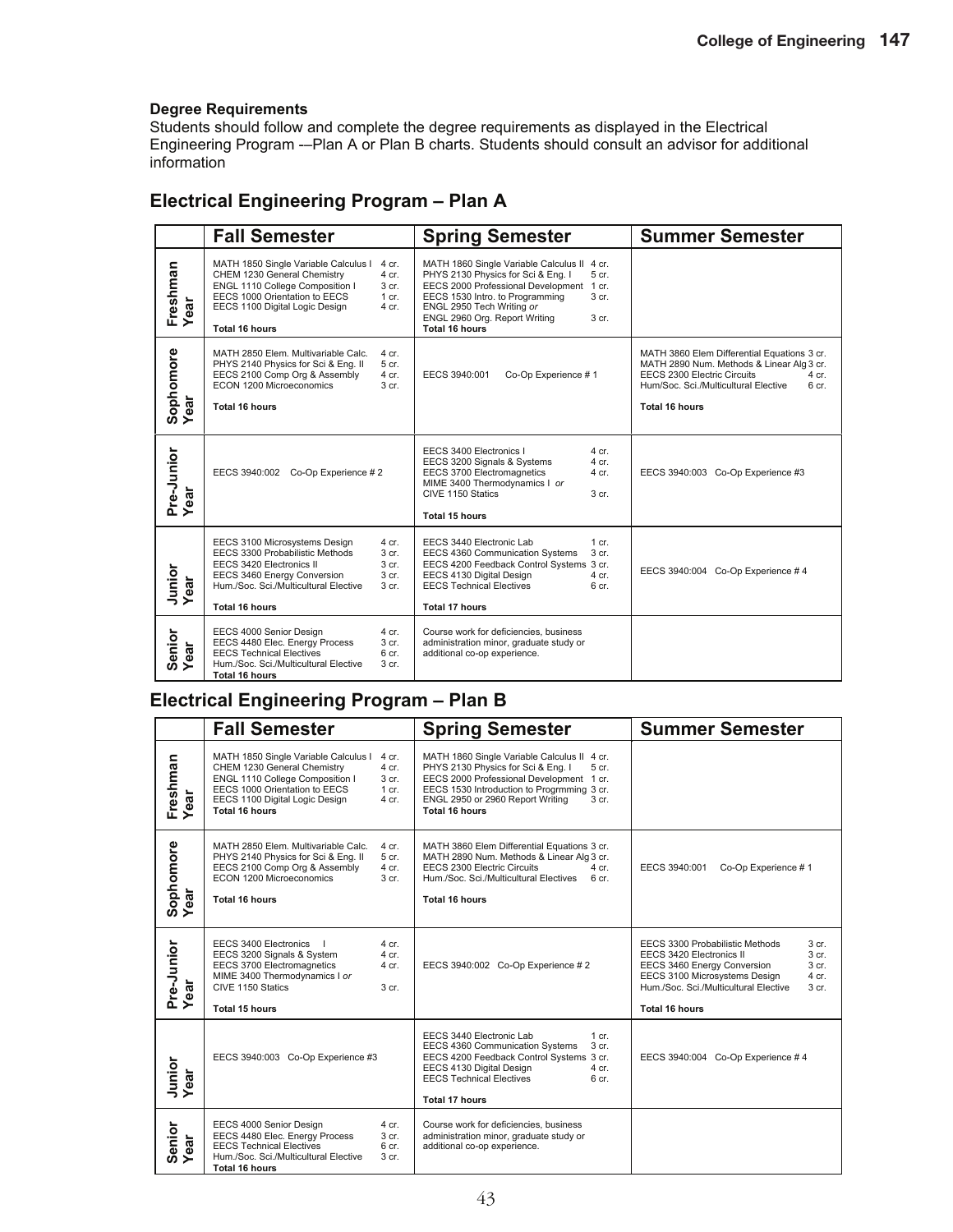## **Department of Mechanical, Industrial and Manufacturing Engineering**

*Abdollah A. Afjeh, chair*

### **Degrees Offered**

The department of mechanical, industrial and manufacturing engineering (MIME) offers ABET-accredited programs leading to the bachelor of science in industrial engineering (B.S.I.E.) and bachelor of science in mechanical engineering (B.S.M.E.) degrees.

The goal of the B.S.I.E. and B.S.M.E. programs is to prepare students for successful professional careers in their chosen fields of study, with emphasis on industrial or mechanical and/or manufacturing engineering. The department fulfills this goal through a carefully constructed, effectively implemented and continuously evolving curriculum that satisfies the detailed incremental objectives leading to appropriate terminal objectives. This is accomplished by providing technical knowledge, increasing creative skills and developing professional attitudes through courses designed with a balance of mathematics, basic sciences, fundamental and specialized engineering courses, humanities/fine arts, social science and multiculturalism.

Industrial engineering deals with the development of better ways to cost effectively produce products with improved quality, safety and reliability, as well as determine the most efficient way to perform tasks needed in the business world. This is an exciting and broad field involving high-level technology, manufacturing systems, management and people. Specifically, the program's educational objectives are that students graduating from the industrial engineering program in the mechanical, industrial and manufacturing engineering department will be individuals who:

- Possess the skill set to be successful in the industrial engineering profession;
- Have the broader educational experience that will permit them to pursue other career opportunities; and
- Continue to grow intellectually in technical and non-technical areas.

Mechanical engineering deals with design, computer-aided design, development, manufacturing, testing, research, maintenance, applications and sales. Mechanical engineering is the largest field in engineering, employing over one-fourth of all engineers. This broad and diverse field also provides a strong foundation for pursuing a law, business or medical degree and affords many advantages in the professional world. Specifically, our program educational objectives are that students graduating from the mechanical engineering program in the mechanical, industrial and manufacturing engineering department will be individuals who:

- Possess the skill set to be successful in the mechanical engineering profession;
- Have the broader educational experience that will permit them to pursue other career opportunities; and
- Continue to grow intellectually in technical and non-technical areas.

### **Degree Requirements**

#### **Bachelor of Science in Industrial Engineering**

Students should follow and complete the degree requirements as displayed in the Plan A chart for the industrial engineering program. By carefully selecting courses, students may be able to complete degree requirements in less time than indicated in the Plan A chart.

### **Bachelor of Science in Mechanical Engineering**

Students should follow and complete the degree requirements as displayed in the Plan A or Plan B charts for the mechanical engineering program. By carefully selecting courses, students may be able to complete degree requirements in less time than indicated in the Plan A or Plan B chart.

#### **Technical Electives**

For technical elective courses, MIME undergraduate students are to select from the following list of courses, as well as additional approved MIME courses. MIME students may take one course from an approved list of courses in another engineering program, or from the department of mathematics, physics or chemistry, or from the College of Business Administration. See the MIME academic adviser for details.

| <b>MIME</b> | 4210 |                                            |  |
|-------------|------|--------------------------------------------|--|
| MIME        | 4230 |                                            |  |
| <b>MIME</b> | 4270 |                                            |  |
| MIME        | 4280 |                                            |  |
| <b>MIME</b> | 4300 | Advanced Mechanics of Materials3           |  |
| <b>MIME</b> | 4310 | Mechanics of Composite Materials 3         |  |
| MIME        | 4320 |                                            |  |
| <b>MIME</b> | 4330 |                                            |  |
| MIME        | 4340 |                                            |  |
| MIME        | 4510 |                                            |  |
| <b>MIME</b> | 4520 | Heating, Ventilating & Air Conditioning  3 |  |
| MIME        | 4530 |                                            |  |
| <b>MIME</b> | 4540 |                                            |  |
| MIME        | 4550 |                                            |  |
| MIME        | 4560 |                                            |  |
| <b>MIME</b> | 4580 |                                            |  |
| MIME        | 4590 | Lubrication Technology & Bearing Design  3 |  |
| MIME        | 4640 |                                            |  |
| <b>MIME</b> | 4690 |                                            |  |
| <b>MIME</b> | 4730 |                                            |  |
| <b>MIME</b> | 4780 | Adv Engrg Economy & Decision Theory3       |  |
| MIME        | 4800 |                                            |  |
| MIME        | 4810 |                                            |  |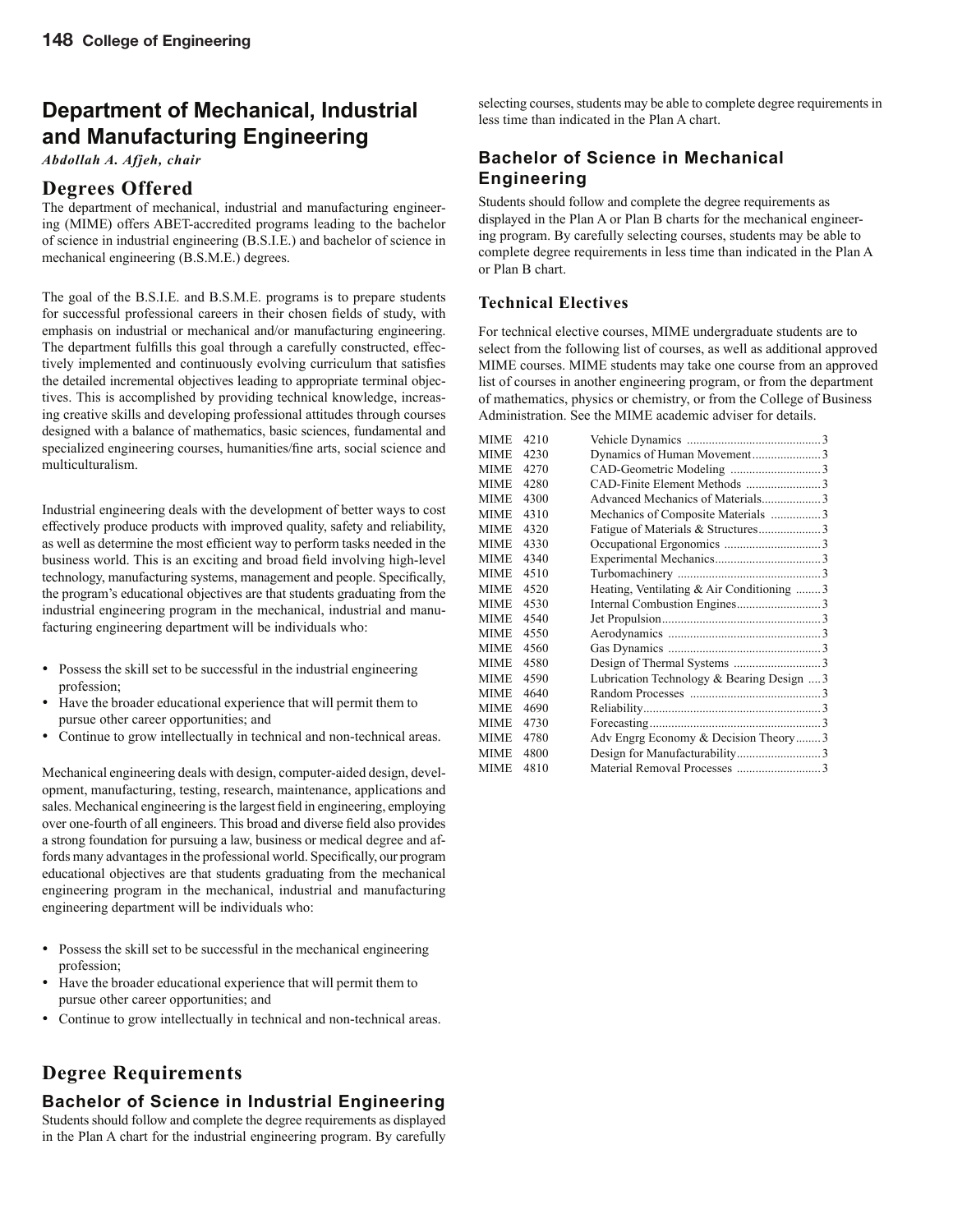Students should follow and complete the degree requirements as displayed in the Industrial Engineering Program – Plan A Chart

## **Industrial Engineering Program – Plan A**

|                    | <b>Fall Semester</b>                                                                                                                                                                                                                                                    | <b>Spring Semester</b>                                                                                                                                                                                                                                            | <b>Summer Semester</b>                                                                                                                                                                                                                              |
|--------------------|-------------------------------------------------------------------------------------------------------------------------------------------------------------------------------------------------------------------------------------------------------------------------|-------------------------------------------------------------------------------------------------------------------------------------------------------------------------------------------------------------------------------------------------------------------|-----------------------------------------------------------------------------------------------------------------------------------------------------------------------------------------------------------------------------------------------------|
| Freshman<br>Year   | MATH 1850 Single Variable Calculus I<br>4 cr.<br>CHEM 1230 General Chemistry I<br>4 cr.<br>ENGL 1110 College Composition I<br>3 cr.<br>MIME 1000 Orientation to ME and IE<br>3 cr.<br>MIME 1100 Introduction to CAD<br>2 cr.<br><b>Total 16 hours</b>                   | MATH 1860 Single Variable Calculus II<br>4 cr.<br>MIME 1010 Professional Development<br>1 cr.<br>MIME 1650 Materials Science & Engr.<br>3 cr.<br>5 cr.<br>PHYS 2130 Engineering Physics I<br>ENGL 1930 Tech. Writing for Engineers 1 cr.<br><b>Total 16 hours</b> |                                                                                                                                                                                                                                                     |
| Sophomore<br>Year  | MATH 2850 Elem. Multivariable Calculus 4 cr.<br>PHYS 2140 Engineering Physics II<br>5 <sub>cr.</sub><br>CIVE 1150 Engineering Statics<br>3 cr.<br>MIME 2650 Manufacturing Processes<br>3 cr.<br><b>Total 15 hours</b>                                                   | Co-Op Experience #1<br>MIME 3940-001                                                                                                                                                                                                                              | MATH 3860 Differential Equations<br>3 cr.<br>MATH 2890 Num Methods & Linear Alg.<br>3 cr.<br>3 cr.<br>MIME 4000 Engineering Statistics I<br>MIME 2300 Engineering Dynamics<br>3 cr.<br>PSY 1010 Principles of Psychology<br>3 cr.<br>Total 15 hours |
| Pre-Junior<br>Year | MIME 3940-002<br>Co-Op Experience #2                                                                                                                                                                                                                                    | MIME 2600 Engineering Economics<br>3 cr.<br>MIME 4050 Human Factors Engineering<br>3 cr.<br>MIME 4080 Operations Research I<br>3 cr.<br>MIME 4010 Engineering Statistics II<br>3 cr.<br>MIME 4100 Manuf. System Simulation<br>3 cr.<br>Total 15 hours             | MIME 3940-003 Co-Op Experience #3                                                                                                                                                                                                                   |
| Junior<br>Year     | MIME 3710 Work Design & Measurement 3 cr.<br>MIME 4060 Manufacturing Engineering<br>3 cr.<br>MIME 4070 Computer Aided Manuf.<br>3 <sub>cr.</sub><br>MIME 4090 Operations Research II<br>3 cr.<br>EECS 2340 Elect Circuits for Non-Majors 3 cr.<br><b>Total 15 hours</b> | MIME 3780 Engineering Management<br>3 cr<br>MIME 4110 Prod. Planning & Inv. Control 3 cr.<br>MIME 4160 Facilities Planning<br>3 <sub>cr.</sub><br><b>Technical Elective</b><br>3 cr.<br>Hum/Soc. Sci. Electives<br>6 cr.<br><b>Total 18 hours</b>                 | Co-Op Experience #4<br>MIME 3940-004                                                                                                                                                                                                                |
| Senior<br>Year     | MIME 4020 Stat. Q. C. & Management<br>3 cr.<br>MIME 4200 Senior Design Projects<br>3 cr.<br><b>Technical Electives</b><br>6 <sub>cr.</sub><br><b>Multicultural Electives</b><br>6 cr.<br>Total 18 hours                                                                 | Course work for deficiencies, business<br>administration minor, graduate study or<br>additional co-op experience.                                                                                                                                                 |                                                                                                                                                                                                                                                     |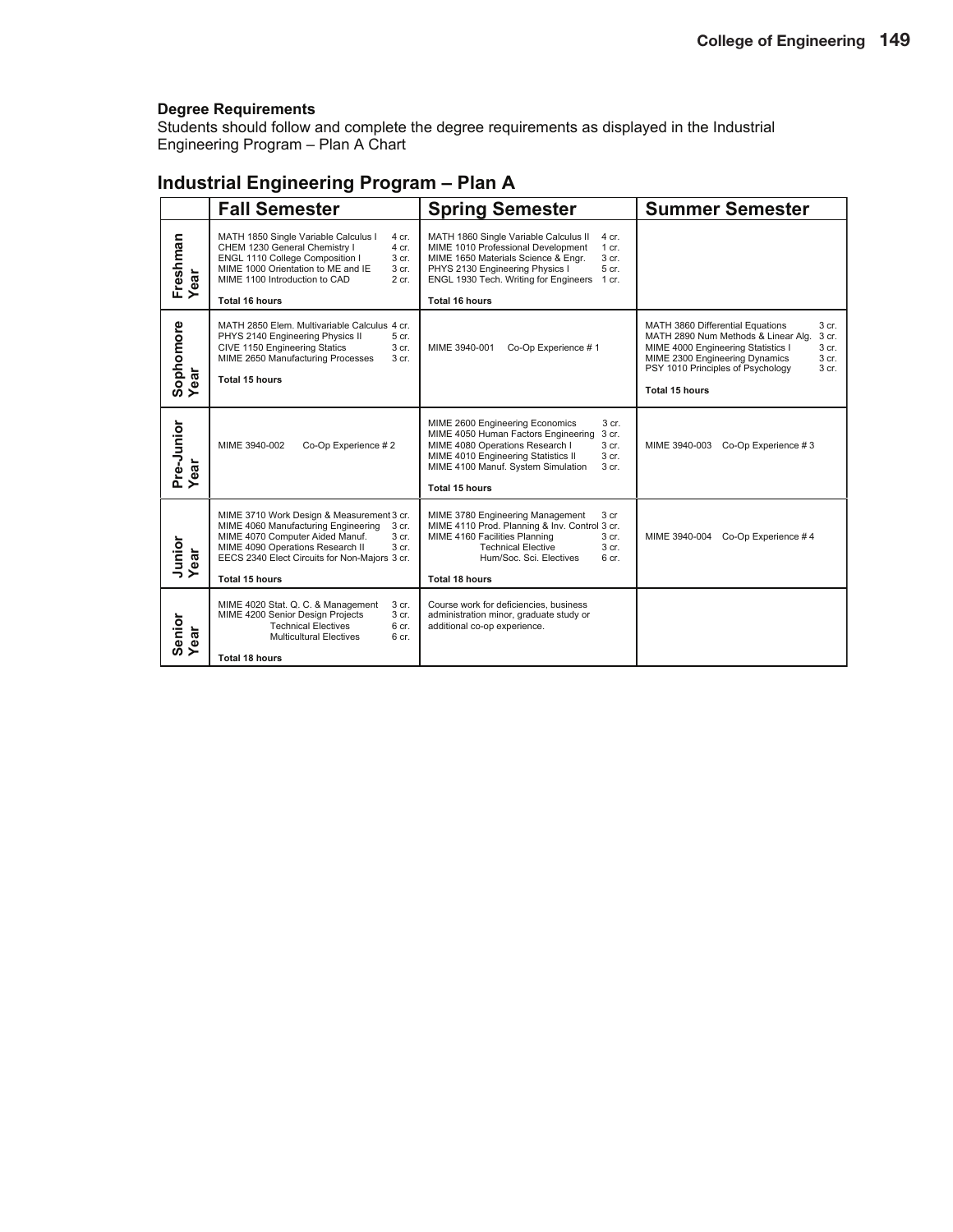Students should follow and complete the degree requirements as displayed in the Mechanical Engineering Program -–Plan A or Plan B charts.

### **Mechanical Engineering Program - Plan A**

|                             | <b>Fall Semester</b>                                                                                                                                                                                                                                                                        | <b>Spring Semester</b>                                                                                                                                                                                                                                              | <b>Summer Semester</b>                                                                                                                                                                                                                                                                                                      |
|-----------------------------|---------------------------------------------------------------------------------------------------------------------------------------------------------------------------------------------------------------------------------------------------------------------------------------------|---------------------------------------------------------------------------------------------------------------------------------------------------------------------------------------------------------------------------------------------------------------------|-----------------------------------------------------------------------------------------------------------------------------------------------------------------------------------------------------------------------------------------------------------------------------------------------------------------------------|
| Freshman<br>Year<br>ear     | MATH 1850 Single Variable Calculus I<br>4 cr.<br>CHEM 1230 General Chemistry I<br>4 cr.<br>ENGL 1110 College Composition I<br>3 cr.<br>MIME 1000 Orientation to ME and IE<br>3 cr.<br>MIME 1100 Introduction to CAD<br>2 cr.<br><b>Total 16 hours</b>                                       | MATH 1860 Single Variable Calculus II<br>4 cr.<br>MIME 1010 Professional Development<br>$1$ cr.<br>MIME 1650 Materials Science & Engr.<br>3 cr.<br>PHYS 2130 Engineering Physics I<br>5 cr.<br>ENGL 1930 Tech. Writing for Engineers 3 cr.<br><b>Total 16 hours</b> |                                                                                                                                                                                                                                                                                                                             |
| Sophomore<br>Year<br>ă<br>Φ | MATH 2850 Elem. Multivariable Calculus 4 cr.<br>PHYS 2140 Engineering Physics II<br>5 cr.<br>CIVE 1150 Engineering Statics<br>3 cr.<br>MIME 2650 Manufacturing Processes<br>3 cr.<br><b>Total 15 hours</b>                                                                                  | MIME 3940-001<br>Co-Op Experience #1                                                                                                                                                                                                                                | 3 <sub>cr.</sub><br>MATH 3860 Differential Equations<br>MATH 2890 Num. Methods & Linear Alg.<br>3 cr.<br>CIVE 1160 Mechanics of Materials<br>3 cr.<br>MIME 2000 Statistics & Meas. Lab<br>$2$ cr.<br>3 cr.<br>MIME 2300 Engineering Dynamics<br>Hum /Soc. Sci./Multicultural Elective<br>3 <sub>cr.</sub><br>Total 17 hours |
| Pre-Junior<br>Year          | MIME 3940-002<br>Co-Op Experience #2                                                                                                                                                                                                                                                        | MIME 2600 Engineering Economics<br>3 cr.<br>MIME 3300 Design Anal - Mech. Sys.<br>3 cr.<br>MIME 3310 Mechanical Design I<br>3 cr.<br>MIME 3400 Thermodynamics I<br>3 cr.<br>EECS 2340 Elect. Circuits for Non-Majors 3 cr.<br>Total 15 hours                        | MIME 3940-003<br>Co-Op Experience #3                                                                                                                                                                                                                                                                                        |
| Junior<br>Year<br>ear       | EECS 3450 Elect. & Electronic Devices<br>3 cr.<br>MIME 3320 Mechanical Design II<br>3 cr.<br>MIME 3370 Vibration & Control<br>3 cr.<br>MIME 3410 Thermodynamics II<br>3 cr.<br>MIME 3430 Fluid Mechanics<br>3 cr.<br>Hum./Soc. Sci/Multicultural Elective<br>3 cr.<br><b>Total 18 hours</b> | Co-Op Experience #4<br>MIME 3940-004                                                                                                                                                                                                                                | MIME 3440 Heat Transfer<br>3 <sub>cr.</sub><br>Hum./Soc. Sci./Multicultural Elective<br>6 cr.<br><b>Technical Electives</b><br>6 cr.<br><b>Total 15 hours</b>                                                                                                                                                               |
| Senior<br>Year<br>ear       | MIME 3390 Mechanics & Vibrations Lab 2 cr.<br>$2$ cr.<br>MIME 3470 Thermal Science Lab<br>MIME 4200 Senior Design Projects<br>3 cr.<br><b>Technical Electives</b><br>6 cr.<br>Hum./Soc. Sci./Multicultural Electives<br>3 cr.<br>Total 16 hours                                             | Course work for deficiencies, business<br>administration minor, graduate study or<br>additional co-op experience.                                                                                                                                                   |                                                                                                                                                                                                                                                                                                                             |

## **Mechanical Engineering Program – Plan B**

|                    | <b>Fall Semester</b>                                                                                                                                                                                                                           | <b>Spring Semester</b>                                                                                                                                                                                                                                                                                       | <b>Summer Semester</b>                                                                                                                                                                                                                                    |  |
|--------------------|------------------------------------------------------------------------------------------------------------------------------------------------------------------------------------------------------------------------------------------------|--------------------------------------------------------------------------------------------------------------------------------------------------------------------------------------------------------------------------------------------------------------------------------------------------------------|-----------------------------------------------------------------------------------------------------------------------------------------------------------------------------------------------------------------------------------------------------------|--|
| Freshman<br>Year   | MATH 1850 Single Variable Calculus I<br>4 cr.<br>CHEM 1230 General Chemistry I<br>4 cr.<br>ENGL 1110 College Composition I<br>3 cr.<br>MIME 1000 Orientation to ME and IE<br>3 cr.<br>MIME 1100 Introduction to CAD<br>2 cr.<br>Total 16 hours | MATH 1860 Single Variable Calculus II<br>4 cr.<br>MIME 1010 Professional Development<br>$1$ cr.<br>MIME 1650 Materials Science & Engr.<br>3 cr.<br>PHYS 2130 Engineering Physics I<br>5 cr.<br>ENGL 1930 Tech. Writing for Engineers 3 cr.<br>Total 16 hours                                                 |                                                                                                                                                                                                                                                           |  |
| Sophomore<br>Year  | MATH 2850 Elem. Multivariable Calculus 4 cr.<br>PHYS 2140 Engineering Physics II<br>5 cr.<br>CIVE 1150 Engineering Statics<br>3 cr.<br>MIME 2650 Manufacturing Processes<br>3 cr.<br>Total 15 hours                                            | 3 cr.<br>MATH 3860 Differential Equations<br>MATH 2890 Num. Methods & Linear Alg.<br>3 cr.<br>3 cr.<br>CIVE 1160 Mechanics of Materials<br>MIME 2000 Statistics & Meas, Lab<br>$2$ cr.<br>3 cr.<br>MIME 2300 Engineering Dynamics<br>Hum./Soc. Sci./Multicultural Elective<br>3 cr.<br><b>Total 17 hours</b> | MIME 3940-001<br>Co-Op Experience #1                                                                                                                                                                                                                      |  |
| Pre-Junior<br>Year | MIME 2600 Engineering Economics<br>3 cr.<br>MIME 3300 Design Anal - Mech. Sys.<br>3 cr.<br>MIME 3310 Mechanical Design I<br>3 cr.<br>MIME 3400 Thermodynamics I<br>3 cr.<br>EECS 2340 Elect. Circuits for Non-Majors 3 cr.<br>Total 15 hours   | MIME 3940-002<br>Co-Op Experience #2                                                                                                                                                                                                                                                                         | MIME 3320 Mechanical Design II<br>3 cr.<br>MIME 3370 Vibration & Control<br>3 <sub>cr.</sub><br>MIME 3410 Thermodynamics II<br>3 cr.<br>MIME 3430 Fluid Mechanics<br>3 cr.<br>Hum./Soc. Sci./Multicultural Elective<br>3 <sub>cr.</sub><br>Total 15 hours |  |
| <b>Junior Year</b> | MIME 3940-003<br>Co-Op Experience #3                                                                                                                                                                                                           | EECS 3450 Elect. & Electronic Devices<br>3 <sub>cr.</sub><br>MIME 3440 Heat Transfer<br>3 cr.<br>MIME 3390 Mechanics & Vibrations Lab 2 cr.<br>$2$ cr.<br>MIME 3470 Thermal Science Lab<br>3 cr.<br>MIME 4200 Senior Design Projects<br><b>Technical Elective</b><br>3 cr.<br><b>Total 16 hours</b>          | Co-Op Experience #4<br>MIME 3940-004                                                                                                                                                                                                                      |  |
| Senior<br>Year     | <b>Technical Electives</b><br>9 cr.<br>Hum./Soc. Sci./Multicultural Electives<br>9 cr.<br><b>Total 18 hours</b>                                                                                                                                | Course work for deficiencies, business<br>administration minor, graduate study or<br>additional co-op experience.                                                                                                                                                                                            |                                                                                                                                                                                                                                                           |  |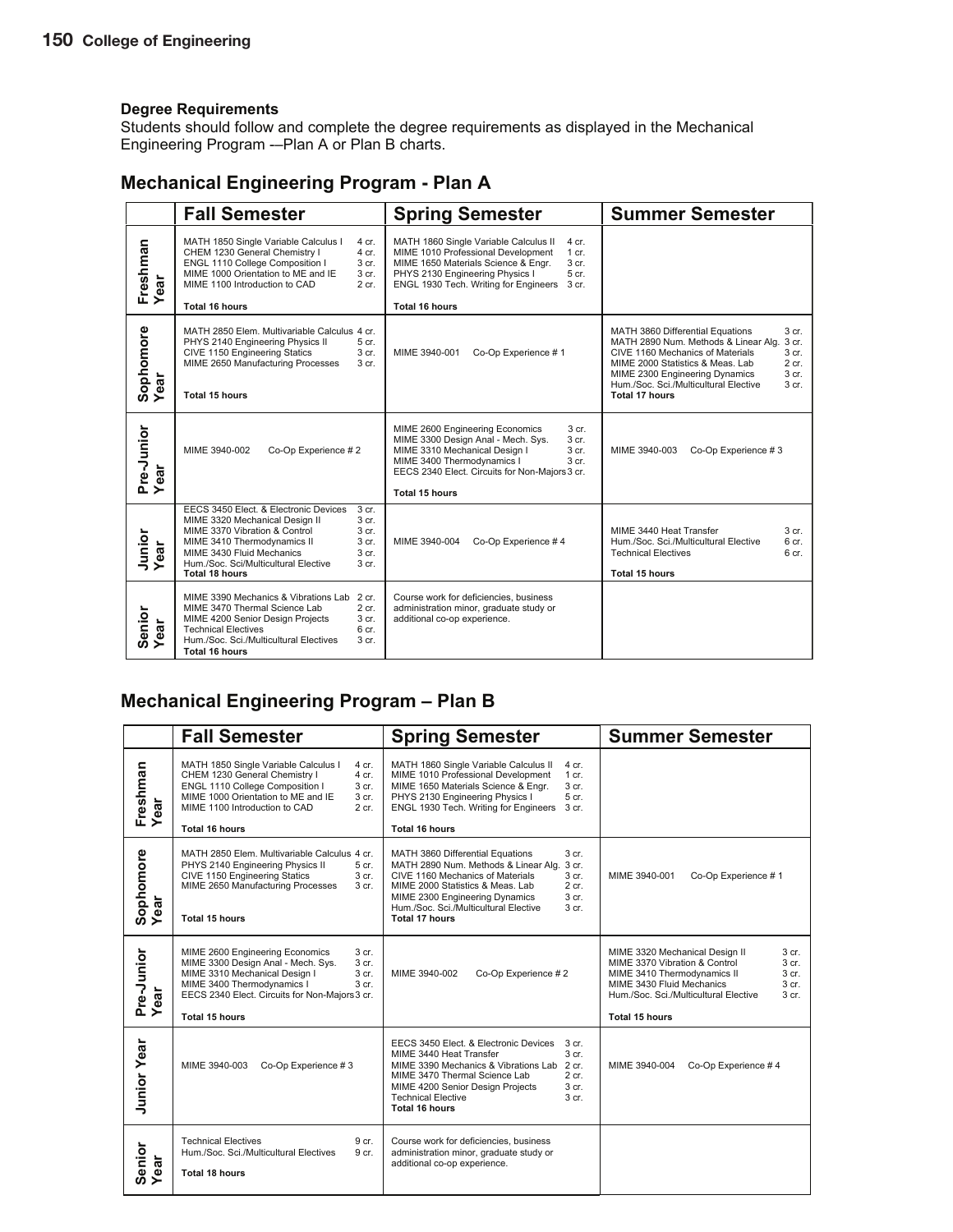# **Engineering Technology Programs**

## **Accreditation**

The bachelor's programs in computer science and engineering technology, construction engineering technology, mechanical engineering technology and electrical engineering technology are accredited by the Technology Accreditation Commission (TAC) of ABET, 111 Market Place, Suite 1050, Baltimore, MD 21202-4012, Telephone: 410.347.7700.

## **Engineering Technology Degree Programs**

The department of engineering technology offers programs of study leading to the bachelor of science degree in engineering technology (B.S.E.T.) in computer science and engineering technology, construction engineering technology, electrical engineering technology and mechanical engineering technology. Associate of applied science programs in construction engineering technology, electrical engineering technology and mechanical engineering technology will be supported through the spring semester of 2007 for students enrolled in the programs as of fall 2004.

## **Articulation Agreements**

A total of 128 hours of course credit is required for the B.S.E.T. degree. A total of 65 to 68 hours of course credit is required for an A.A.S., depending on the selected program of study. Normally, 64 hours of the baccalaureate program may be transferred from an accredited community or technical college. Additional transfer credits may be applied over the 64-semester hour limit at the discretion of the undergraduate program director. In addition, articulation agreements with the following institutions will continue:

Central Ohio Technical College Cincinnati State Technical and Community College Columbus State Community College Cuyahoga Community College Edison Community College Lakeland Community College Lima Technical College Lorain County Community College Marion Technical College Monroe County Community College North Central Technical College Northwest State Community College Owens State Community College Stark State College of Technology Terra Community College Washtenaw Community College

## **Degrees Offered**

The TAC of ABET defines engineering technology as a distinct field of study related to the profession of engineering – "Engineering technology is that part of the technological field which requires the application of scientific and engineering knowledge and methods combined with technical skills in support of engineering activities: it lies in the occupational spectrum between the craftsman and the engineer at the end of the spectrum closest to the engineer." The term "engineering technician" is applied to the graduates of associate's degree programs. Graduates of baccalaureate programs are called "engineering technologists." In industry, job titles with the term "engineer" are common for engineering technology graduates. Engineering technology education is based on sound foundations in applied sciences and mathematics. The curriculum emphasizes basic principles, applications and extensive laboratory experience.

The B.S.E.T. degree does not prepare its graduates for advanced study in traditional engineering programs. B.S.E.T. degree graduates can pursue the college's part-time master of science in engineering (after obtaining employment) or pursue graduate degrees in other colleges at The University of Toledo and elsewhere.

## **Minor in Business Administration**

Engineering technology students may earn a minor in business administration by earning a C or better in six business courses, plus at least one economics course. The economics requirement is satisfied with ECON 1150 and 1200. The six business courses must include BUAD 2040 and should be chosen according to the rules in this catalog in the College of Business Administration section. For students whose goal is to earn an M.B.A., the following six courses are recommended:

| <b>BUAD 2040</b> | Financial Accounting Information                          |
|------------------|-----------------------------------------------------------|
| <b>BUAD 2050</b> | Accounting for Business Decision Making                   |
| <b>BUAD 3010</b> | Principles of Marketing                                   |
| <b>BUAD 3020</b> | Principles of Manufacturing and Service Systems           |
| <b>BUAD 3030</b> | Managerial and Behavioral Processes in Organi-<br>zations |
| <b>BUAD 3040</b> | Principles of Financial Management                        |
|                  |                                                           |

Students not interested in an M.B.A. may wish to make substitutions in this list. For example, IBUS 3150, Understanding Cultural Differences for Business, could be used in place of any of the above courses except BUAD 2040 to also satisfy part of the multicultural requirement in the University Core Curriculum. Students must be sophomores to take the 2000-level business courses and juniors to take the 3000-level courses. Also, BUAD 2040 must be taken before BUAD 3040, and the economics requirement must be satisfied before taking BUAD 3010. Otherwise, business prerequisites are waived for engineering students. Students should register with the College of Business Administrationto become candidates for the business minor.

Students in engineering technology programs may use one or more of the business courses as professional development electives. Students interested in a business minor should consult an adviser in both the College of Business Administration and the College of Engineering.

## **Joint B.S.E.T./M.B.A. Program**

The College of Business Administration, in conjunction with the College of Engineering, offers a program whereby a student may simultaneously earn a B.S. in engineering technology and a master of business administration (M.B.A.). This program provides a unique opportunity to combine business and engineering skills to prepare graduates for global competitiveness. It supports the mission to prepare corporate leaders for the future and is thought to be a one-of-a kind-program in the state of Ohio. The program should be particularly attractive to students who want to start their own companies or who simply want to develop an appreciation for how engineering and business complement each other.

To be admitted to the program, students must have senior standing, score a minimum of 450 on the Graduate Management Admissions Test (GMAT), and have a minimum cumulative GPA of 3.0. Students also must have com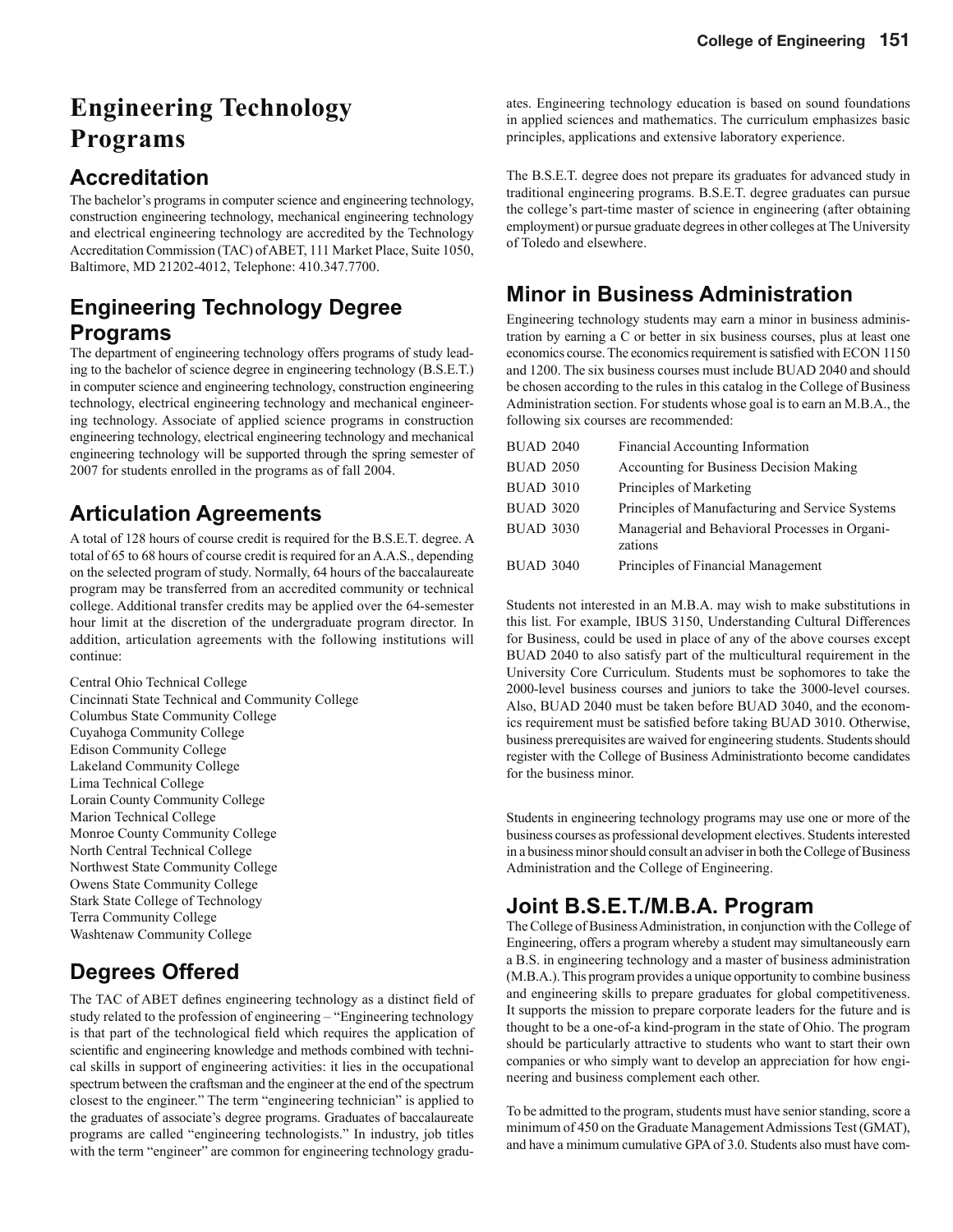pleted the requirements for the business minor, but courses should be chosen carefully, as not all business minor courses can be used towards the M.B.A. The six business courses listed in the business minor section, plus MIME 2600 or ECON 1150 and 1200, satisfy the basic core prerequisite requirement for the M.B.A. program for engineering technology students.

Students who wish to pursue the program should inform the associate dean of undergraduate studies in the College of Engineering during their junior year and complete the Graduate Management Admissions Test (GMAT) by the end of their junior year. Students should submit completed application materials to the Graduate School for admission to the M.B.A. program **before** fall semester of their senior year. Upon admission to the program by the Graduate School and the College of Business Administration, students will be classified as special provisional graduate students so that they may take graduate courses while completing the bachelor of science degree requirements. Students' special status must be tracked by the M.B.A. office to assure AACSB compliance. Also, the B.S.E.T. degree must be granted in a semester prior to graduating with the M.B.A.

To satisfy the requirements for the M.B.A., students must complete all of the core and elective required courses in the M.B.A. program. By choosing the right courses, this may be accomplished with six undergraduate-level and 11 graduate-level business courses.

For B.S.E.T. degree students, the degree program normally requires four years, and the M.B.A. program would require an additional two years. It is anticipated that by enrolling in the two programs simultaneously, a total of five and one half years will be required for completion of both degrees.

## **Guaranteed Admission Program to the University of Toledo College of Law**

Students who graduate with a bachelor of science degree from the College of Engineering with a minimum GPA of 3.4, have an LSAT score at or above the 50th percentile, and who have not committed an act or acts involving moral turpitude (e.g., a felony, an academic suspension) will be guaranteed admission to The University of Toledo College of Law upon submission of a completed application.

## **Admission Requirements**

## **Entering Freshmen**

To be considered for admission to one of the bachelor of science in engineering technology programs, new direct-from-high-school students need a minimum cumulative high school GPA of 2.0 **and** a minimum ACT composite score of 21 (or SAT combined score of 980). Students who do not meet the minimum requirements will be considered for admission to the Student Success Center or may choose another University program.

## **Transfer Students**

## **(Admission with Advanced Standing)**

Students transferring into the College of Engineering from within the University or from other colleges and universities must have a minimum cumulative GPA of 2.0. Transfer to upper level engineering technology programs requires a cumulative GPA of 2.0.

Students transferring from other institutions must earn at least 32 hours of undergraduate credit in residence at The University of Toledo. At least 14 of these hours must be in the major area. The remainder of the hours

is to be in engineering science, engineering design and other areas as necessary to meet degree requirements.

Full-time students must take their last semester in residence (part-time students must take their last 14 hours in residence), unless exceptional arrangements have been made in advance with the associate dean of undergraduate studies in the college. Bachelor of science in engineering technology students must earn at least 32 hours at The University of Toledo, not including deficiencies. Associate of applied science students must earn at least 17 hours at The University of Toledo – at least 8 hours must be in the major.

## **Cooperative (Co-op) Education Program**

For engineering technology students, participation in the co-op program is optional. Students who wish to participate in this program should contact the Career Management Center in the College of Engineering at 419.530.8050.

## **Professional Registration**

### **B.S.E.T. Degree Students**

Registration by the state of Ohio as a Professional Engineer is important for professional practice and requires eight years of experience as an engineering technologist after graduation. However, the first step is applying for and passing the Fundamentals of Engineering (FE) Examination, formerly known as the Engineer-in-Training (EIT) exam. The exam is generally given in April and October of each year. Application deadlines, however, are several months earlier. All engineering technology graduates are encouraged to take the FE near their date of graduation and are permitted to sit for the exam up to six months prior to graduation with a letter from the dean. After the necessary period of acceptable engineering experience, the State Board of Registration will permit the graduate to take the Professional Engineers (PE) examination. Engineering technology graduates must pass the FE exam and need a minimum of eight years of engineering experience before taking the PE exam.

For students graduating in the spring or summer, the FE Examination is given in Cincinnati, Columbus and Cleveland on a Saturday in April. For fall graduates, the FE exam is given in Cincinnati, Columbus and Cleveland on a Saturday in October. Applications should be filed with the board in Columbus at least 90 days prior to the examination date. Further information is available in the Office of the Associate Dean of Undergraduate Studies, or from the Secretary of the Board of Registration for Professional Engineers and Surveyors, 77 S. High St., Columbus, OH 43266-0314, *www. ohiopeps.org,* or from the National Council of Examiners for Engineering and Surveying Web site at *www.ncees.org.*

## **Department of Engineering Technology**

*Daniel J. Solarek, chair*

Graduates of the B.S.E.T. program are eligible to sit for the FE examination in most states as the first step toward registration as a Professional Engineer (PE). Students transferring into this program from other colleges and universities with deficiencies will be required to complete course prerequisites before enrolling in required upper-division courses.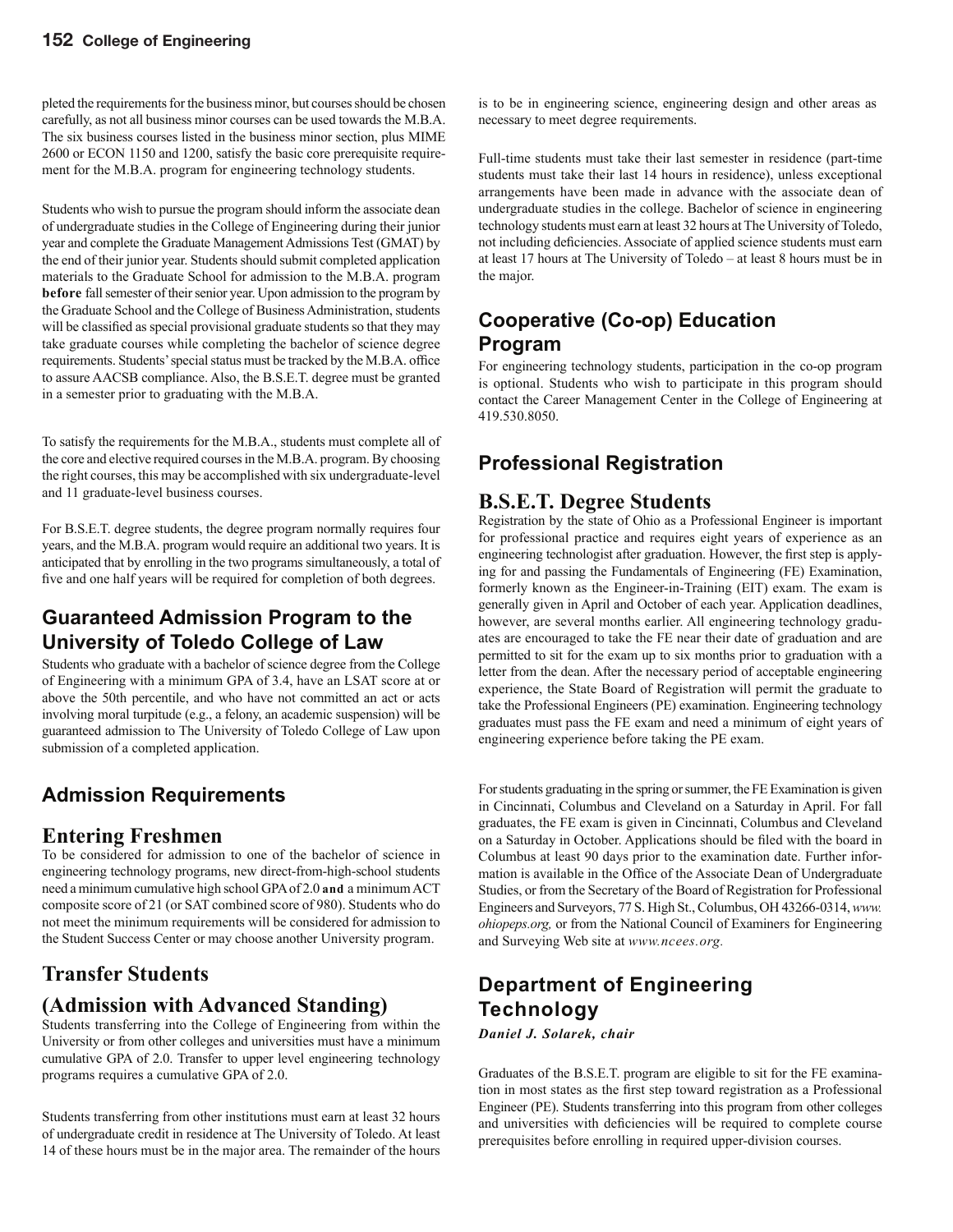## **Computer Science and Engineering Technology**

Computer science and engineering technology prepares students for positions as engineering technologists in engineering support in the electronics industry, manufacturing, testing, sales and service, and design support of equipment and systems used in communication, instrumentation, computers, automation and power.

The educational objectives of the computer science and engineering technology program are to:

- Provide students with the skills necessary to pursue a professional career;
- Provide students with skill in the use of analytical and laboratory tools associated with computer science and engineering technology; and
- Provide students with an understanding of some of the social contexts in which their technical contributions will be applied.

Graduates of the computer science and engineering technology program are expected to have:

- a. An appropriate mastery of the knowledge, techniques, skills and modern tools associated with computer science and engineering technology;
- b. An ability to apply current knowledge and adapt to emerging applications of mathematics, science, engineering and technology;
- c. An ability to conduct, analyze and interpret experiments and apply experimental results to improve processes concerning computer science and engineering technology;
- d. An ability to use creativity in the design and use of computer systems and processes;
- e. An ability to function as part of a team;
- f. An ability to identify, analyze and solve technical problems associated with computer science and engineering technology;
- g. An ability to communicate effectively;
- h. An understanding of the need for and the ability to engage in lifelong learning;
- i. Recognition of professional, ethical and social responsibilities;
- j. A respect for diversity and knowledge of contemporary professional, societal and global issues; and
- k. A commitment to quality, timeliness and continuous improvement.

## **Construction Engineering Technology**

Construction engineering technology prepares students for positions as engineering technicians or technologists in engineering support in the construction industry, shelter and transportation infrastructure.

It is the mission of the construction engineering technology (C.E.T.) program to prepare students to obtain career positions as professionals in the construction and building industries where they will ensure quality in all phases of construction projects including

- Coordination of the design process;
- Monitoring of the quality control of materials and workmanship; and
- Management of costs and progression of construction.

In order to achieve this mission, the goals of the program are to:

• Provide students with a core of basic engineering theory and practice through realistic training and education that emphasizes the practices used in the construction industry;

- Educate students about the manner in which the earth's natural resources are used as components in the construction industry;
- Educate students to gain knowledge of construction requirements and management skills in order to have the ability to assist in the supervision and management of projects in the industry; and
- Fulfill the changing needs of local business and industry for qualified employees in the areas of construction technical sales, materials testing, surveying, construction contracting and building and infra-structure design.

In addition to the above program specific outcomes, the C.E.T. program embraces the 11 (a) through (k) ABET outcomes as part of the C.E.T. program requirements. In addition to the above, graduates of the construction engineering technology program are expected to have:

- a. An appropriate mastery of the knowledge, techniques, skills and modern tools associated with construction engineering technology;
- b. An ability to apply current knowledge and adapt to emerging applications of mathematics, science, engineering and technology;
- c. An ability to conduct, analyze and interpret experiments and apply experimental results to improve processes concerning construction engineering technology;
- d. An ability to use creativity in the design and use of building systems and construction processes;
- e. An ability to function as part of a team;
- f. An ability to identify, analyze and solve technical problems associated with construction engineering technology;
- g. An ability to communicate effectively;

h. An understanding of the need for, and an ability to engage in lifelong learning;

- i. Recognition of professional, ethical and social responsibilities;
- j. A respect for diversity and knowledge of contemporary professional, societal and global issues; and
- k. A commitment to quality, timeliness and continuous improvement.

## **Electrical Engineering Technology**

Electrical engineering technology prepares students for positions as engineering technicians or technologists in engineering support in the electronics industry, manufacturing, testing, sales and service, and design support of equipment and systems used in communication, instrumentation, computers, automation and power.

The educational objectives of the electrical engineering technology program are to:

- Provide students with the skills necessary to successfully pursue a professional career;
- Provide students with skill in the use of analytical and laboratory tools associated with electrical engineering technology; and
- Provide students with an understanding of some of the social contexts within which their technical contributions will be applied.

Graduates of the electrical engineering technology program are expected to have:

- a. An appropriate mastery of the knowledge, techniques, skills and modern tools of their disciplines;
- b. An ability to apply current knowledge and adapt to emerging applications of mathematics, science, engineering and technology;
- c. An ability to conduct, analyze and interpret experiments and apply experimental results to improve processes;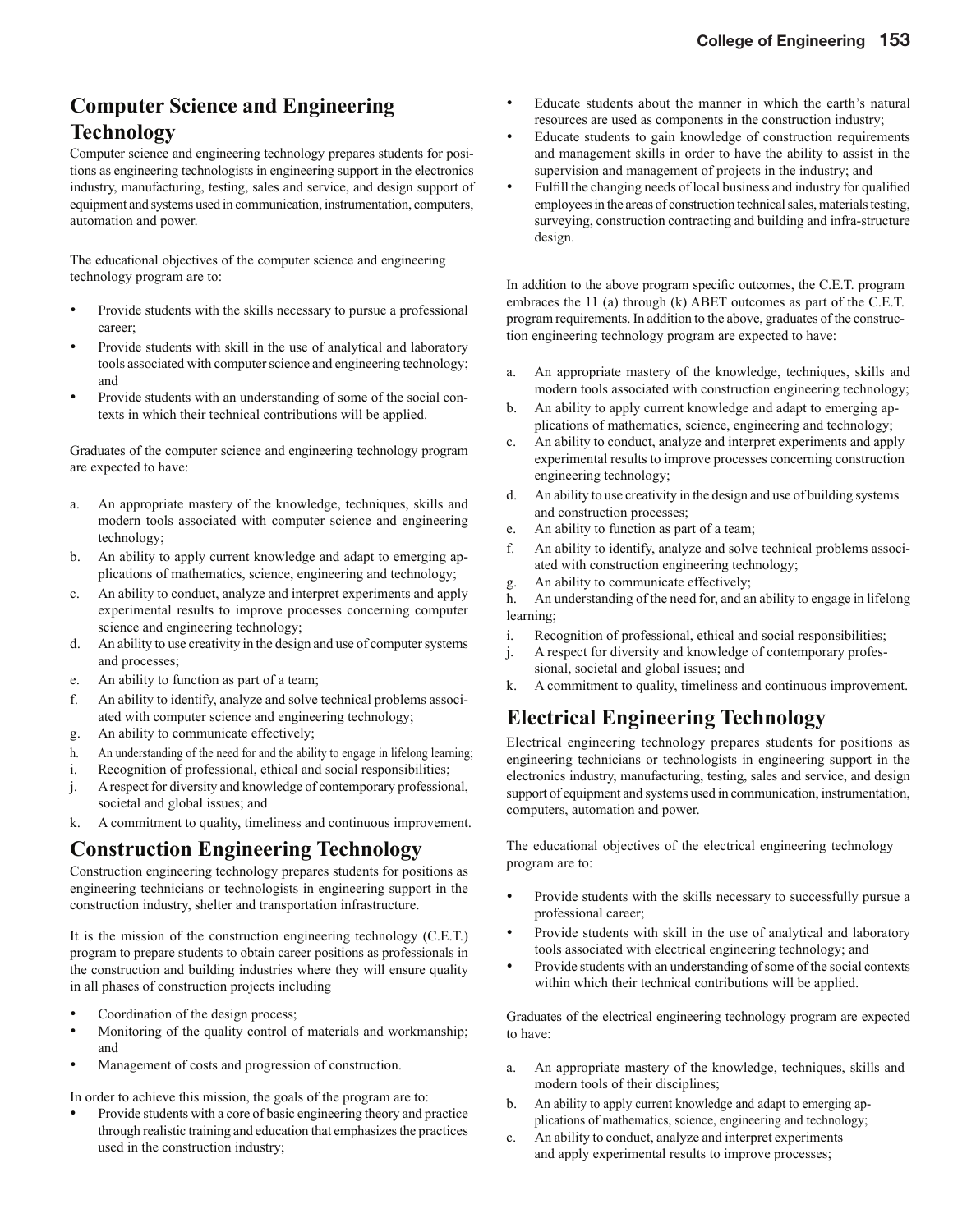#### **154 College of Engineering**

- d. An ability to apply creativity in the design of systems, components or processes appropriate to program objectives;
- e. An ability to function effectively on teams;
- f. An ability to identify, analyze and solve technical problems;
- g. An ability to communicate effectively;
- h. A recognition of the need for, and an ability to engage in lifelong learning;
- i. An ability to understand professional, ethical and social responsibilities;
- j. A respect for diversity and a knowledge of contemporary professional, societal and global issues; and
- k. A commitment to quality, timeliness, and continuous improvement.

## **Mechanical Engineering Technology**

Mechanical engineering technology prepares students for positions as engineering technicians and technologists and as applications engineers in areas such as manufacturing, maintenance, testing, inspection, quality control, systems design and plant operations.

The educational objectives of the mechanical engineering technology program are to:

- Equip students to understand the professional and ethical responsibilities of a mechanical engineer and the importance of lifelong learning, quality and continuous improvement;
- Develop teamwork skills;
- Develop skills for effective communication; and
- Prepare students to identify, analyze, formulate and solve technical problems relating to mechanical engineering

Graduates of the mechanical engineering technology program are expected to have:

- a. An appropriate mastery of the knowledge, techniques, skills and modern tools of their disciplines;
- b. An ability to apply current knowledge and adapt to emerging applications of mathematics, science and technology;
- c. An ability to conduct, analyze and interpret experiments and apply experimental results to improve processes;
- d. An ability to use creativity in the design and use of systems, components or processes appropriate to program objectives;
- e. An ability to function effectively on teams;
- f. An ability to identify, analyze and solve technical problems;
- g. An ability to communicate effectively;
- h. A recognition of the need for, and an ability to engage in lifelong learning;
- i. An ability to understand professional, ethical and social responsibilities;
- j. A respect for diversity and a knowledge of contemporary professional, societal and global issues;
- k. A commitment to quality, timeliness, and continuous improvement.

The following, as well as other upper-division courses in the College of Engineering that are closely related to the discipline, are approved as technical electives:

| <b>CET</b>  | 2980 |                                        |  |
|-------------|------|----------------------------------------|--|
| <b>EEES</b> | 3250 |                                        |  |
| EET         | 3150 |                                        |  |
| ENGT 4900   |      | Review for Professional Certification3 |  |
| MET 4600    |      |                                        |  |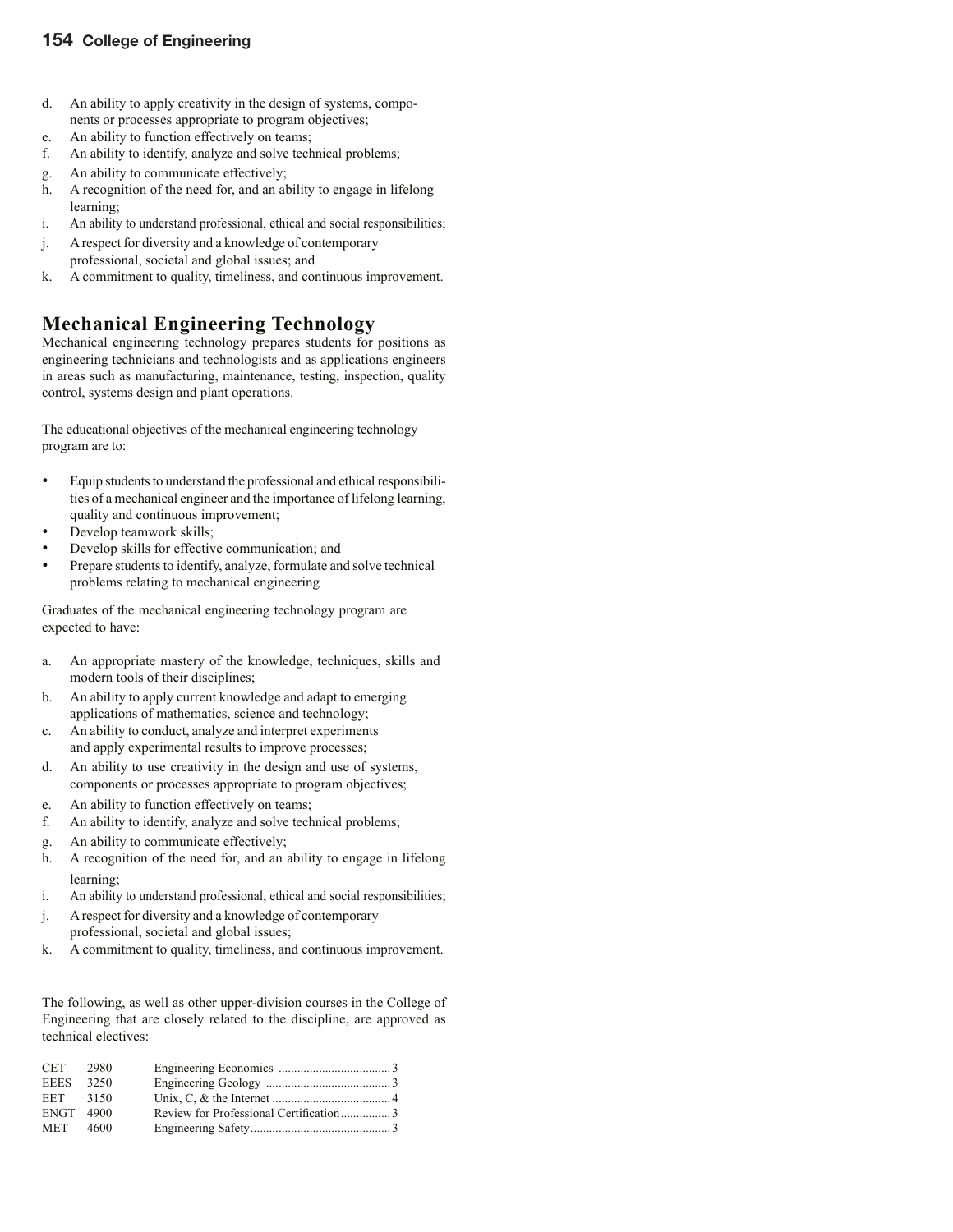Students should follow and complete the degree requirements in the Computer Science and Engineering Technology Full-time, Part-time, or Co-op charts.

### **Computer Science and Engineering Technology (Full-time)**

|                   | <b>Fall Semester</b>                                                                                                                                                                                                                   |                                                               | <b>Spring Semester</b>                                                                                                                                                                                                     |                                                                                |
|-------------------|----------------------------------------------------------------------------------------------------------------------------------------------------------------------------------------------------------------------------------------|---------------------------------------------------------------|----------------------------------------------------------------------------------------------------------------------------------------------------------------------------------------------------------------------------|--------------------------------------------------------------------------------|
| Freshman<br>Year  | MATH 1330 Trigonometry<br>ENGT 1000 Intro. To Engineering Tech.<br>Hum./Soc. Sci./Multicultural Elective<br>ENGL 1110 College Composition I<br>CSET 1100 Intro to CSET<br>EET 2420 Elect. Instrumentation Lab<br><b>Total 14 hours</b> | 3 cr.<br>1 cr.<br>3 cr.<br>3 cr.<br>3 <sub>cr.</sub><br>1 cr. | CSET 1200 GUI Programming<br><b>ENGT 3050 Fundamentals of Electricity</b><br>PHYS 2010 Tech. Physics Mechanics<br>ENGL 2950 Sci. & Tech. Report Writing<br>Hum./ Soc. Sci./Multicultural Elective<br><b>Total 17 hours</b> | 3 <sub>cr.</sub><br>4 cr.<br>4 cr.<br>3 cr.<br>$3$ cr.                         |
| Sophomore<br>Year | MATH 2450 Technical Calculus I<br>PHYS 2020 Tech. Physics<br><b>CSET 2100 Small Computers Systems</b><br>EET 2230 Assembly Language Prog.<br><b>Total 16 hours</b>                                                                     | 4 cr.<br>4 cr.<br>4 cr.<br>4 cr.                              | EET 2210 Digital Logic Fundamentals<br>MATH 2460 Technical Calculus II<br>CSET 2200 PC & Industrial Networks<br>EET 2410 Programmable Controllers<br>Hum./Soc. Sci./Multicultural Elective<br><b>Total 19 hours</b>        | 4 cr.<br>4 <sub>cr</sub><br>4 <sub>cr</sub><br>$4$ cr.<br>3 <sub>cr.</sub>     |
| Junior<br>Year    | ENGT 3010 Applied Statistics & DOE<br>MATH 2890 Num. Methods & Linear Alg.<br>EET 3150 UNIX, C & the Internet<br><b>CSET Elective</b><br>Hum./Soc. Sci./Multicultural Elective<br>Total 17 hours                                       | 4 cr.<br>3 cr.<br>4 cr.<br>3 <sub>cr.</sub><br>3 cr.          | CSET 4750 Comp. Net. & Data Comm<br>EET 3350 Digital Systems Design<br>CSET 3200 Client/Server Computing<br>CSET 3300 Database Driven Web Sites<br><b>Total 15 hours</b>                                                   | 4 cr.<br>4 cr.<br>3 cr.<br>4 cr.                                               |
| Senior<br>Year    | EET 4250 Microcomputer Architecture<br>CSET 4100 CGI Prog With Perl & Java<br><b>Communication Elective</b><br>Professional Development Elective<br><b>Total 14 hours</b>                                                              | 4 cr.<br>3 cr.<br>3 <sub>cr.</sub><br>4 cr.                   | ENGT 4050 Senior Tech. Capstone<br><b>CSET Elective</b><br>CSET 4250 Applied Prog. Languages<br>Professional Development Elective<br>Hum./Soc. Sci./Multicultural Elective<br><b>Total 16 hours</b>                        | 3 <sub>cr.</sub><br>$4$ cr.<br>3 <sub>cr.</sub><br>3 <sub>cr.</sub><br>$3$ cr. |

## **Computer Science and Engineering Technology (Part-time)**

|                   | <b>Fall Semester</b>                                                                                                                                                                                                     | <b>Spring Semester</b>                                                                                 |                                      | <b>Summer Semester</b>                                                                        |                           |
|-------------------|--------------------------------------------------------------------------------------------------------------------------------------------------------------------------------------------------------------------------|--------------------------------------------------------------------------------------------------------|--------------------------------------|-----------------------------------------------------------------------------------------------|---------------------------|
| ᅮ<br>Year         | MATH 1330 Trigonometry<br>3 <sub>cr.</sub><br>ENGT 1000 Intro. To Engineering Tech.<br>1 cr.<br>Hum./Soc. Sci./Multicultural Elective<br>3 cr.<br>EET 2420 Elect. Instrumentation Lab<br>$1$ cr.<br><b>Total 8 hours</b> | CSET 1100 Intro to CSET<br>ENGL 1110 College Composition I<br><b>Total 6 hours</b>                     | 3 <sub>cr.</sub><br>3 cr.            | CSET 1200 GUI Programming<br>Hum./Soc. Sci./Multicultural Elective<br><b>Total 6 hours</b>    | 3 <sub>cr.</sub><br>3 cr. |
| N<br>Year         | MATH 2450 Technical Calculus I<br>4 cr.<br>$4$ cr.<br>EET 2210 Digital Logic Fundamentals<br><b>Total 8 hours</b>                                                                                                        | MATH 2460 Technical Calculus II<br>ENGL 2950 Sci. & Tech. Report Writing<br><b>Total 7 hours</b>       | 4 cr.<br>3 cr.                       | CSET 2100 Small Computers Systems<br>EET 2230 Assembly Language Prog.<br><b>Total 8 hours</b> | $4$ cr.<br>$4$ cr.        |
| w<br>Year         | EET 2410 Prog. Controller Fund.<br>4 cr.<br>PHYS 2010 Technical Physics II<br>4 cr.<br><b>Total 8 hours</b>                                                                                                              | Hum./Soc. Sci./Multicultural<br>PHYS 2020 Technical Physics II<br><b>Total 7 hours</b>                 | 3 <sub>cr.</sub><br>$4$ cr.          | CSET 2200 PC & Industrial Networks<br>ENGT 3050 Fund. Of Electricity<br><b>Total 8 hours</b>  | $4$ cr.<br>$4$ cr.        |
| 4<br>Year         | MATH 2890 Num. Methods & Linear Alg. 3 cr.<br><b>CSET Elective</b><br>4 cr.<br><b>Total 7 hours</b>                                                                                                                      | EET 3150 UNIX, C & the Internet<br>Hum./Soc. Sci./Multicultural Elective<br><b>Total 7 hours</b>       | $4$ cr.<br>3 <sub>cr.</sub>          | EET 3350 Digital Systems Design<br>CSET 4750 Comp. Net. & Data Comm.<br><b>Total 8 hours</b>  | $4$ cr.<br>4 cr.          |
| <b>SC</b><br>Year | CSET 3200 Client-Server Computing<br>3 cr.<br>CSET 3300 Dhase Driven Websites<br>4 cr.<br><b>Total 7 hours</b>                                                                                                           | <b>EET 4250</b><br>Microcomputer Arch.<br>CSET 4100 CGI Prog. With Perl & Java<br><b>Total 7 hours</b> | 4 cr.<br>3 cr.                       | ENGT 3010 Appl. Statistics & DOE<br><b>CSET Elective</b><br><b>Total 7 hours</b>              | 4 cr.<br>3 cr.            |
| ဖ<br>ear<br>≻     | CSET 4250 Applied Prog. Languages<br>3 cr.<br>Professional Development Elective<br>3 cr.<br><b>Total 6 hours</b>                                                                                                         | Hum./Soc. Sci./Multicultural Elective<br>ENGT 4050 Senior Tech. Capstone<br><b>Total 6 hours</b>       | 3 <sub>cr.</sub><br>3 <sub>cr.</sub> | Professional Development Elective<br><b>Communication Elective</b><br><b>Total 7 hours</b>    | $4$ cr.<br>3 cr.          |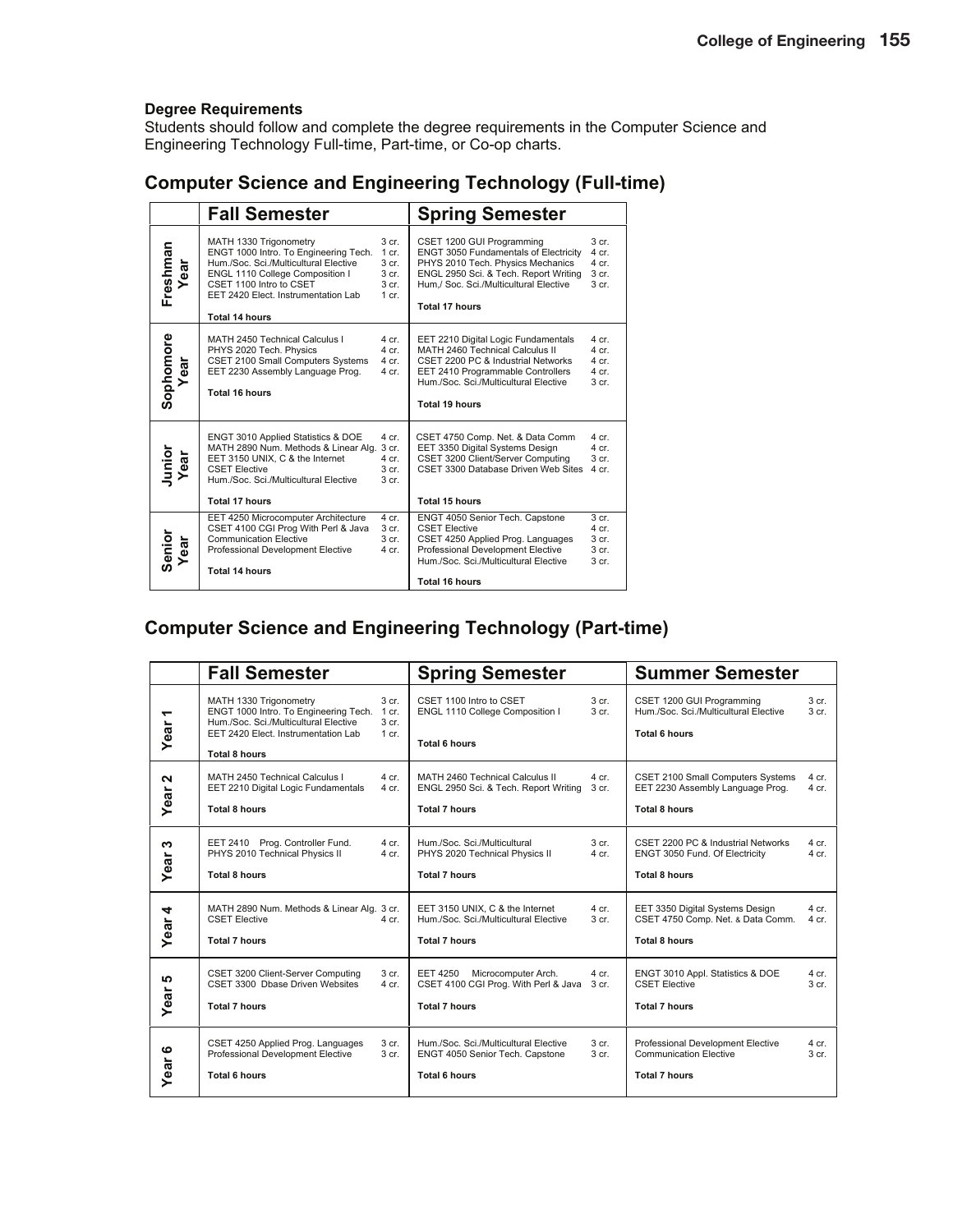## **Computer Science and Engineering Technology (Co-op Plan A)**

|                   | <b>Fall Semester</b>                                                                                                                                                                                                    |                                    | <b>Spring Semester</b>                                                                                                                                                           |                                                      | <b>Summer Semester</b>                                                                                                                                                                                    |
|-------------------|-------------------------------------------------------------------------------------------------------------------------------------------------------------------------------------------------------------------------|------------------------------------|----------------------------------------------------------------------------------------------------------------------------------------------------------------------------------|------------------------------------------------------|-----------------------------------------------------------------------------------------------------------------------------------------------------------------------------------------------------------|
| Freshman<br>ēā    | MATH 1330 Trigonometry<br>3 cr.<br>ENGT 1000 Intro. To Engineering Tech. 1 cr.<br>Social Science Elective<br>3 cr.<br>ENGL 1110 College Composition I<br>CSET 1100 Intro to CSET<br>EET 2420 Elect. Instrumentation Lab | 3 cr.<br>3 cr.<br>$1 \text{ cr}$ . | CSET 1200 GUI Programming<br>PHYS 2010 Tech. Physics I<br>ENGL 2950 Sci. & Tech. Report Writing<br>EET 2210 Digital Logic Fundamentals<br>ENGT 2000 Professional Development     | 3 cr.<br>4 cr.<br>3 cr.<br>4 cr.<br>$1 \text{ cr}$ . | <b>OPEN</b>                                                                                                                                                                                               |
|                   | <b>Total 14 hours</b>                                                                                                                                                                                                   |                                    | Total 15 hours                                                                                                                                                                   |                                                      |                                                                                                                                                                                                           |
| Sophomore<br>ear  | PHYS 2020 Tech. Physics II<br>4 cr.<br>MATH 2450 Technical Calculus I<br>4 cr.<br><b>CSET 2100 Small Computers Systems</b><br>EET 2230 Assembly Language Prog.<br>4 cr.                                                 | 4 cr.                              | Prog. Fund Controllers<br><b>EET 2410</b><br>MATH 2460 Technical Calculus II<br>CSET 2200 PC & Industrial Networks<br><b>Humanities Elective</b>                                 | 4 cr.<br>4 cr.<br>$4$ cr.<br>3 <sub>cr</sub>         | ENGT 3010 Applied Statistics & DOE<br>4 cr.<br>ENGT 3050 Fund. Of Electricity<br>4 cr.<br>CSET 4750 Comp. Net. & Data Comm<br>4 cr.<br>Multicultural Elective (U.S.)<br>3 <sub>cr.</sub>                  |
|                   | <b>Total 16 hours</b>                                                                                                                                                                                                   |                                    | Total 15 hours                                                                                                                                                                   |                                                      | <b>Total 15 hours</b>                                                                                                                                                                                     |
| Pre-Junior<br>ear | ENGT 3940 Co-op #1                                                                                                                                                                                                      |                                    | MATH 2890 Num. Methods & Linear Alg. 3 cr.<br>EET 3150 UNIX, C & the Internet<br>CSET 3200 Client/Server Computing<br>Hum/Multicultural Elective (U.S.)<br><b>Total 13 hours</b> | 4 cr.<br>3 cr.<br>3 cr.                              | ENGT 3940 Co-op #2                                                                                                                                                                                        |
| Junior<br>Year    | CSET 4100 Server Side Programming<br><b>CSET Elective</b><br>4 cr.<br>Professional Development Elective<br><b>Communication Elective</b><br><b>Total 13 hours</b>                                                       | 3 cr.<br>3 cr.<br>3 cr.            | ENGT 3940 Co-op #3                                                                                                                                                               |                                                      | CSET 3300 Dbase Driven Websites<br>4 cr.<br>EET 3350 Digital Systems Design<br>$4$ cr.<br><b>CSET Elective</b><br>3 cr.<br>Professional Development Elective<br>3 <sub>cr.</sub><br><b>Total 14 hours</b> |
|                   |                                                                                                                                                                                                                         |                                    |                                                                                                                                                                                  |                                                      |                                                                                                                                                                                                           |
| Senior<br>ear     | ENGT 3940 Co-op #4 (Optional)                                                                                                                                                                                           |                                    | ENGT 4050 Senior Tech. Capstone<br>EET 4250 Microcomputer Architecture<br>CSET 4250 Applied Prog. Languages<br>Social Science Elective                                           | 3 cr.<br>4 cr.<br>3 cr.<br>3 cr.                     |                                                                                                                                                                                                           |
|                   |                                                                                                                                                                                                                         |                                    | <b>Total 13 hours</b>                                                                                                                                                            |                                                      |                                                                                                                                                                                                           |

### **Computer Science and Engineering Technology (Co-op Plan B)**

|                       | <b>Fall Semester</b>                                                                                                                                                                            |                                                      | <b>Spring Semester</b>                                                                                                                                                       |                                                      | <b>Summer Semester</b>                                                                                                                                                                                             |  |
|-----------------------|-------------------------------------------------------------------------------------------------------------------------------------------------------------------------------------------------|------------------------------------------------------|------------------------------------------------------------------------------------------------------------------------------------------------------------------------------|------------------------------------------------------|--------------------------------------------------------------------------------------------------------------------------------------------------------------------------------------------------------------------|--|
| Freshman<br>ear       | MATH 1330 Trigonometry<br>ENGT 1000 Intro. To Engineering Tech.<br>Social Science Elective<br>ENGL 1110 College Composition I<br>CSET 1100 Intro to CSET<br>EET 2420 Elect. Instrumentation Lab | 3 cr.<br>1 cr.<br>3 cr.<br>3 cr.<br>3 cr.<br>$1$ cr. | CSET 1200 GUI Programming<br>PHYS 2010 Tech. Physics I<br>ENGL 2950 Sci. & Tech. Report Writing<br>EET 2210 Digital Logic Fundamentals<br>ENGT 2000 Professional Development | 3 <sub>cr.</sub><br>4 cr.<br>3 cr.<br>4 cr.<br>1 cr. | <b>OPEN</b>                                                                                                                                                                                                        |  |
|                       | <b>Total 14 hours</b>                                                                                                                                                                           |                                                      | <b>Total 15 hours</b>                                                                                                                                                        |                                                      |                                                                                                                                                                                                                    |  |
| Sophomore<br>ear      | PHYS 2020 Tech. Physics II<br>MATH 2450 Technical Calculus I<br>CSET 2100 Small Computers Systems<br>EET 2230 Assembly Language Prog.                                                           | 4 cr.<br>4 cr.<br>4 cr.<br>4 cr.                     | EET 2410 Prog. Fund Controllers<br>MATH 2460 Technical Calculus II<br>CSET 2200 PC & Industrial Networks<br><b>Humanities Elective</b>                                       | 4 cr.<br>$4$ cr.<br>4 cr.<br>3 cr                    | ENGT 3010 Applied Statistics & DOE<br>4 cr.<br>ENGT 3050 Fund. Of Electricity<br>4 cr.<br>CSET 4750 Comp. Net. & Data Comm<br>4 cr.<br>Multicultural Elective (U.S.)<br>3 cr.                                      |  |
|                       | Total 16 hours                                                                                                                                                                                  |                                                      | Total 15 hours                                                                                                                                                               |                                                      | <b>Total 15 hours</b>                                                                                                                                                                                              |  |
| Junior<br>Pre-        | MATH 2890 Num. Methods & Linear Alg. 3 cr.<br>EET 3150 UNIX, C & the Internet<br>CSET 3200 Client/Server Computing<br>Hum/Multicultural Elective (U.S.)<br><b>Total 13 hours</b>                | 4 cr.<br>3 cr.<br>3 cr.                              | ENGT 3940 Co-op #1                                                                                                                                                           |                                                      | CSET 3300 Dbase Driven Websites<br>4 cr.<br>EET 3350 Digital Systems Design<br>4 cr.<br><b>CSET Elective</b><br>3 <sub>cr.</sub><br>Professional Development Elective<br>3 <sub>cr.</sub><br><b>Total 14 hours</b> |  |
| Junior<br>Year<br>ear | ENGT 3940 Co-op #2                                                                                                                                                                              |                                                      | CSET 4100 Server Side Programming<br><b>CSET Elective</b><br>Professional Development Elective<br><b>Communication Elective</b><br>Total 13 hours                            | 3 cr.<br>4 cr.<br>3 cr.<br>3 <sub>cr.</sub>          | ENGT 3940 Co-op #3                                                                                                                                                                                                 |  |
| Senior<br>ear         | ENGT 4050 Senior Tech. Capstone<br>EET 4250 Microcomputer Architecture<br>CSET 4250 Applied Prog. Languages<br>Social Science Elective<br>Total 13 hours                                        | 3 <sub>cr.</sub><br>4 cr.<br>3 cr.<br>3 cr.          | ENGT 3940 Co-op #4 (Optional)                                                                                                                                                |                                                      |                                                                                                                                                                                                                    |  |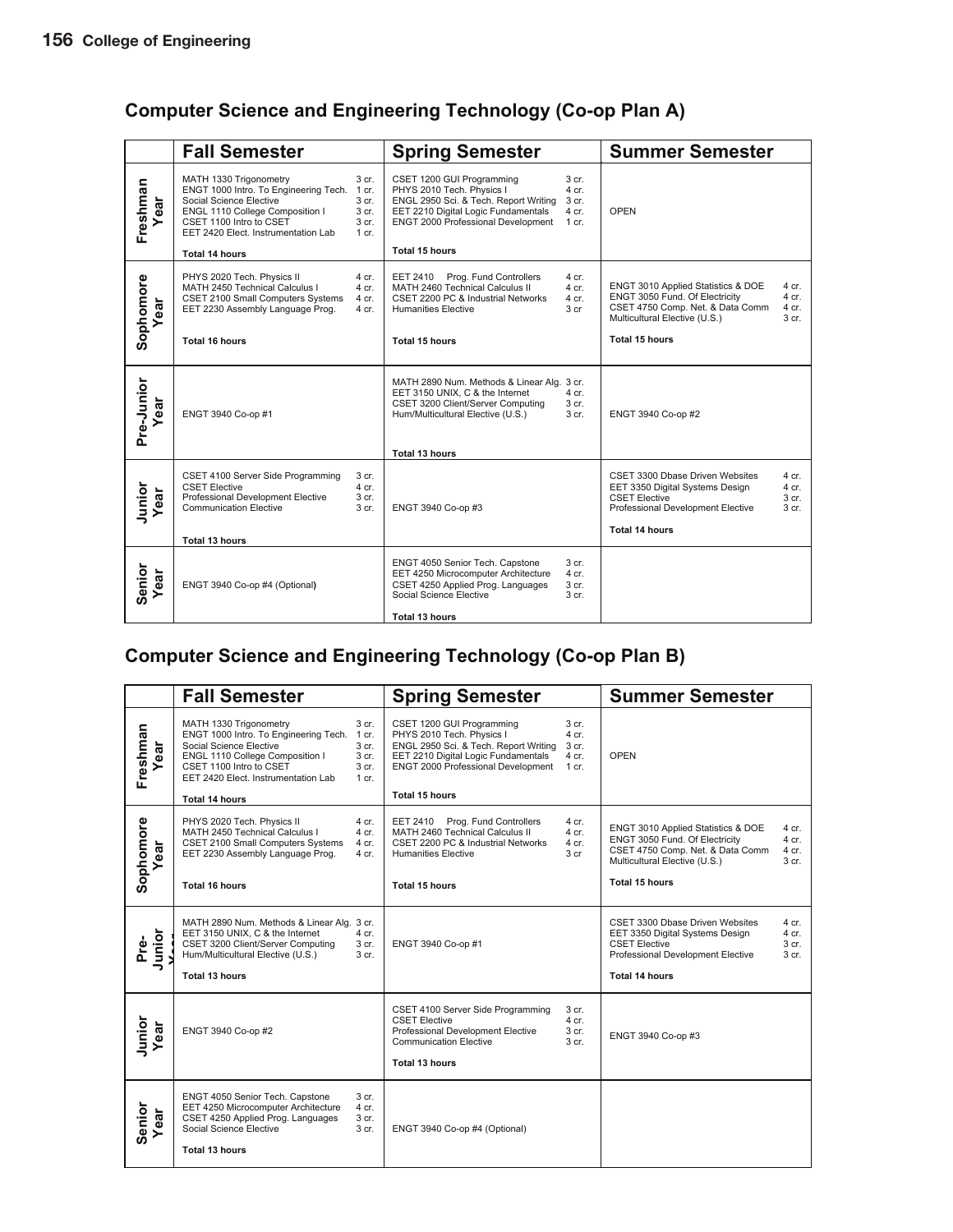Students should follow and complete the degree requirements in the Construction Engineering Technology Full-time, Part-time, or Co-op charts.

|                        | <b>Fall Semester</b>                                                                                                                                                                                                                        |                                                                           | <b>Spring Semester</b>                                                                                                                                                                                                           |                                                                                       |
|------------------------|---------------------------------------------------------------------------------------------------------------------------------------------------------------------------------------------------------------------------------------------|---------------------------------------------------------------------------|----------------------------------------------------------------------------------------------------------------------------------------------------------------------------------------------------------------------------------|---------------------------------------------------------------------------------------|
| Freshman<br>Year<br>ēā | MATH 1330 Trigonometry<br>ENGT 1000 Intro. To Engineering Tech.<br>ENGT 1050 Computers for Eng. Tech.<br>CET 1100 Architectural Graphics<br>CET 1150 Construction Matls & Codes<br>CET 1000 Intro. To Constr. Engr. Tech.<br>Total 14 hours | 3 cr.<br>$1$ cr.<br>3 cr.<br>3 <sub>cr.</sub><br>3 cr.<br>1 <sub>cr</sub> | ENGL 1110 College Composition I<br>PHYS 2010 Technical Physics: Mechanics<br>CET 1210 Surveying<br>ARCT 2250 Building Systems<br>MC/Hum/SS Elective<br>Total 16 hours                                                            | 3 <sub>cr.</sub><br>4 cr.<br>3 <sub>cr.</sub><br>3 <sub>cr.</sub><br>3 cr.            |
| Sophomore<br>Year      | PHYS 2020 Technical Physics<br>MATH 2450 Technical Calculus I<br>CET 1200 Engineering Mechanics<br>CET 2110 Materials Testing<br>ENGL 2950 Sci. & Tech. Report Writing<br>Total 18 hours                                                    | 4 cr.<br>4 cr.<br>4 cr.<br>3 cr.<br>3 cr.                                 | CET 2220 Soil Mechanics<br>ARCT 1260 Construction Estimating<br>CET 2250 Structural Design<br>CET 2030 Construction Graphics<br>MC/Hum/SS Elective<br>Total 16 hours                                                             | 3 <sub>cr.</sub><br>3 <sub>cr.</sub><br>4 cr.<br>3 <sub>cr.</sub><br>3 <sub>cr.</sub> |
| Junior<br>ear          | CET 3210 Surveying Applications<br>MATH 2460 Technical Calculus II<br>Professional Development Elective<br><b>Communication Elective</b><br>Natural Science Elective<br><b>Total 16 hours</b>                                               | 3 <sub>cr.</sub><br>$4$ cr.<br>3 cr.<br>3 cr.<br>3 <sub>cr.</sub>         | CET 3220 Hydrology and Hydraulics<br>CET 3120 Adv. Construction Materials<br>ENGT 3010 Applied Stats & Des of Exp.<br>ARCT 2160 Contracts and Specifications 3 cr.<br>Professional Development Elective<br><b>Total 16 hours</b> | 3 <sub>cr.</sub><br>3 <sub>cr.</sub><br>4 cr.<br>3 <sub>cr.</sub>                     |
| Senior Year            | CET 4250 Advanced Structural Design<br>CET 4460 Construction Mgmt & Sched.<br>CET 2980 Engineering Economics<br>Professional Development Elective<br>MC/Hum/SS Elective<br><b>Total 16 hours</b>                                            | 4 cr.<br>3 cr.<br>3 cr.<br>3 cr.<br>3 cr.                                 | ENGT 4050 Senior Tech. Capstone<br>CET 4350 Soils, Foundation, & Earth<br><b>Structures</b><br>MC/Hum/SS Elective<br>MC/Hum/SS Elective<br>Professional Development Elective<br><b>Total 16 hours</b>                            | 3 <sub>cr.</sub><br>4 cr.<br>3 <sub>cr.</sub><br>3 <sub>cr.</sub><br>3 cr.            |

## **Construction Engineering Technology (Full-time)**

### **Construction Engineering Technology (Part-time)**

|                                  | <b>Fall Semester</b>                                                                                                                 |                         | <b>Spring Semester</b>                                                                             |                                    | <b>Summer Semester</b>                                                                      |                           |
|----------------------------------|--------------------------------------------------------------------------------------------------------------------------------------|-------------------------|----------------------------------------------------------------------------------------------------|------------------------------------|---------------------------------------------------------------------------------------------|---------------------------|
| $\overline{\phantom{0}}$<br>Year | CET 1000 Intro to Constr. Eng. Tech.<br>ENGT 1000 Intro. To Engineering Tech.<br>ENGT 1050 Computers for Eng. Tech.<br>Total 5 hours | 1 cr.<br>1 cr.<br>3 cr. | CET 1100 Architectural Graphics<br>CET 1150 Construction Matls & Codes<br><b>Total 6 hours</b>     | 3 <sub>cr.</sub><br>3 cr.          | ENGL 1110 College Composition I<br>MATH 1330 Trigonometry<br><b>Total 6 hours</b>           | 3 cr.<br>3 cr.            |
| N<br>Year                        | ENGL 2950 Sci. & Tech. Report Writing<br>PHYS 2010 Technical Physics: Mechanics 4 cr.<br><b>Total 7 hours</b>                        | 3 cr.                   | PHYS 2020 Technical Physics<br>ARCT 2250 Building Systems<br>Total 7 hours                         | 4 cr.<br>3 cr.                     | CET 1200 Engineering Mechanics<br>CET 1210 Surveying<br><b>Total 7 hours</b>                | 4 cr.<br>3 cr.            |
| ო<br>Year                        | CET 2250 Structural Design<br>CET 2110 Materials Testing<br>CET 2030 Construction Graphics<br><b>Total 10 hours</b>                  | 4 cr.<br>3 cr.<br>3 cr. | ARCT 1260 Construction Estimating<br>MATH 2450 Technical Calculus I<br><b>Total 7 hours</b>        | 3 cr.<br>$4$ cr.                   | Professional Development Elective<br>Hum/SS/Multicultural Elective<br><b>Total 6 hours</b>  | 3 cr.<br>3 cr.            |
| 4<br>Year                        | Natural Science Elective<br>CET 3210 Surveying Applications                                                                          | 3 cr.<br>3 cr.          | CET 2220 Soil Mechanics<br>ARCT 2160 Contracts & Specifications<br>CET-3220 Hydrology & Hydraulics | 3 cr.<br>3 <sub>cr.</sub><br>3 cr. | <b>Professional Development Elective</b><br>Hum/SS/Multicultural Elective                   | 3 cr.<br>3 cr.            |
|                                  | Total 6 hours                                                                                                                        |                         | Total 9 hours                                                                                      |                                    | <b>Total 6 hours</b>                                                                        |                           |
| မ<br>Year                        | CET 2980 Engineering Economics<br>ENGT-3010 App. Stats & Des. Exmnts.<br>CET 4250 Adv. Structural Design<br>Total 11 hours           | 3 cr.<br>4 cr.<br>4 cr. | CET 3120 Adv. Construction Materials<br>MATH 2460 Technical Calculus II<br><b>Total 7 hours</b>    | 3 cr.<br>4 cr.                     | Professional Development Elective<br><b>Communications Elective</b><br><b>Total 6 hours</b> | 3 cr.<br>3 <sub>cr.</sub> |
| ဖ<br>ear                         | CET 4460 Construction Mgmt & Sched.<br>Hum/SS/Multicultural Elective<br>Hum/SS/Multicultural Elective                                | 3 cr.<br>3 cr.<br>3 cr  | CET 4350 Soils, Foundation, & Earth<br>Structures<br>ENGT 4050 Senior Tech. Capstone               | $4$ cr.<br>3 cr.                   | Professional Development Elective<br>Hum./Soc. Sci./Multicultural Electives                 | 3 cr.<br>3 cr.            |
| ≻                                | <b>Total 9 hours</b>                                                                                                                 |                         | <b>Total 7 hours</b>                                                                               |                                    | <b>Total 6 hours</b>                                                                        |                           |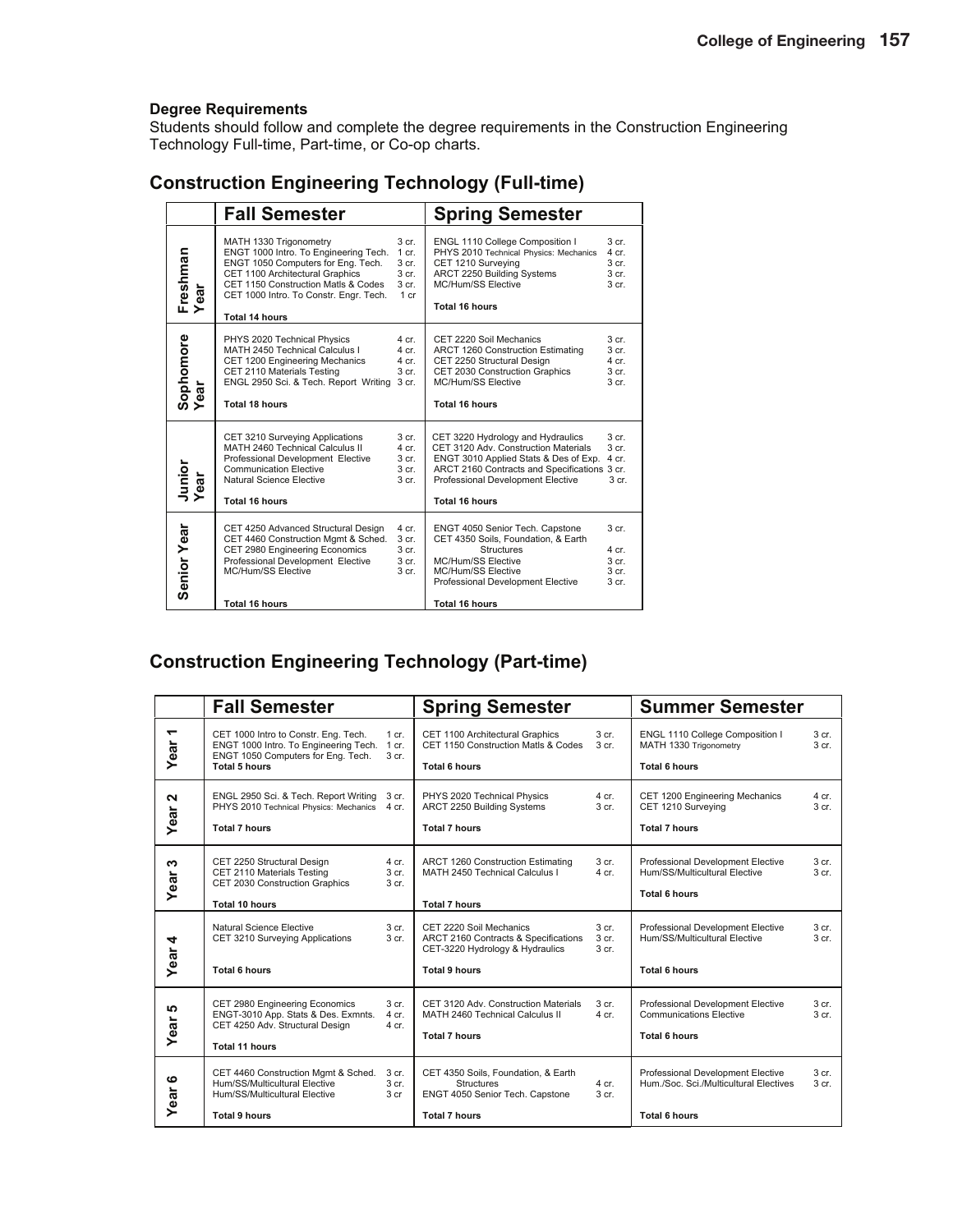## **Construction Engineering Technology (Co-op) Plan A**

|                   | <b>Fall Semester</b>                                                                                                                                                                                                      |                                                   | <b>Spring Semester</b>                                                                                                                                                                    |                                                                                     | <b>Summer Semester</b>                                                                                                                                                                                                                         |
|-------------------|---------------------------------------------------------------------------------------------------------------------------------------------------------------------------------------------------------------------------|---------------------------------------------------|-------------------------------------------------------------------------------------------------------------------------------------------------------------------------------------------|-------------------------------------------------------------------------------------|------------------------------------------------------------------------------------------------------------------------------------------------------------------------------------------------------------------------------------------------|
| Freshman<br>ā     | MATH 1330 Trigonometry<br>ENGT 1000 Intro. To Engineering Tech.<br>ENGT 1050 Computers for Eng. Tech.<br>CET 1100 Architectural Graphics<br>CET 1150 Construction Matls & Codes<br>CET 1000 Intro. To Constr. Engr. Tech. | 3 cr.<br>1 cr.<br>3 cr.<br>3 cr.<br>3 cr.<br>1 cr | ENGL 1110 College Composition I<br>PHYS 2010 Technical Physics: Mechanics<br>CET 1210 Surveying<br>ARCT 2250 Building Systems<br>MC/Hum/SS Elective<br>ENGT 2000 Professional Development | 3 <sub>cr.</sub><br>4 cr.<br>3 cr.<br>3 cr.<br>3 <sub>cr.</sub><br>$1 \text{ cr}$ . | Open                                                                                                                                                                                                                                           |
|                   | Total 14 hours                                                                                                                                                                                                            |                                                   | Total 17 hours                                                                                                                                                                            |                                                                                     |                                                                                                                                                                                                                                                |
| Sophomore<br>ear  | PHYS 2020 Technical Physics<br>MATH 2450 Technical Calculus I<br>CET 1200 Engineering Mechanics<br>CET 2110 Materials Testing<br>ENGL 2950 Sci. & Tech. Report Writing 3 cr.                                              | 4 cr.<br>4 cr.<br>4 cr.<br>3 cr.                  | CET 2220 Soil Mechanics<br>ARCT 1260 Construction Estimating<br>CET 2250 Structural Design<br>CET 2030 Construction Graphics<br>MC/Hum/SS Elective                                        | 3 cr.<br>3 cr.<br>4 cr.<br>3 cr.<br>3 <sub>cr.</sub>                                | ENGT 3940 Co-op #1                                                                                                                                                                                                                             |
|                   | <b>Total 18 hours</b>                                                                                                                                                                                                     |                                                   | Total 16 hours                                                                                                                                                                            |                                                                                     |                                                                                                                                                                                                                                                |
|                   |                                                                                                                                                                                                                           |                                                   |                                                                                                                                                                                           |                                                                                     |                                                                                                                                                                                                                                                |
| Pre-Junior<br>ear | MATH 2460 Technical Calculus II<br>CET 3210 Survey Applications<br>Professional Development Elective<br>Natural Science Elective<br><b>Communications Elective</b>                                                        | 4 cr.<br>3 cr.<br>3 cr.<br>3 cr.<br>3 cr.         | ENGT 3940 Co-op #2                                                                                                                                                                        |                                                                                     | Professional Development Elective<br>3 <sub>cr.</sub><br>ENGT 3010 App. Stats & Des. Expmnts.<br>4 cr.<br>Professional Development Elective<br>3 <sub>cr.</sub><br>MC/Hum/SS Elective<br>3 cr.<br>Professional Development Elective<br>$2$ cr. |
|                   | Total 16 hours                                                                                                                                                                                                            |                                                   |                                                                                                                                                                                           |                                                                                     | Total 15 hours                                                                                                                                                                                                                                 |
| Junior<br>ear     | ENGT 3940 Co-op #3                                                                                                                                                                                                        |                                                   | CET 3120 Adv. Construction Materials<br>CET 4350 Soils, Found. & Earth Struct.<br>CET 3220 Hydrology & Hydraulics<br>ARCT 2160 Contracts & Specifications<br>MC/Hum/SS Elective           | 3 cr.<br>4 cr.<br>3 <sub>cr.</sub><br>3 <sub>cr.</sub><br>3 <sub>cr.</sub>          | ENGT 3940 Co-op #4                                                                                                                                                                                                                             |
|                   |                                                                                                                                                                                                                           |                                                   | <b>Total 16 hours</b>                                                                                                                                                                     |                                                                                     |                                                                                                                                                                                                                                                |
| Senior<br>ă<br>Φ  | CET 2980 Engineering Economy<br>ENGT 4050 Senior Tech. Capstone<br>CET 4250 Adv. Structural Design<br>CET 4460 Const. Mgmt & Scheduling<br>MC/Hum/SS Elective                                                             | 3 cr.<br>3 cr.<br>4 cr.<br>3 cr.<br>3 cr.         |                                                                                                                                                                                           |                                                                                     |                                                                                                                                                                                                                                                |
|                   | <b>Total 16 hours</b>                                                                                                                                                                                                     |                                                   |                                                                                                                                                                                           |                                                                                     |                                                                                                                                                                                                                                                |

## **Construction Engineering Technology (Co-op) Plan B**

|                   | <b>Fall Semester</b>                                                                                                                                                                                                                                     |                                                      | <b>Spring Semester</b>                                                                                                                                                                                                    |                                                               | <b>Summer Semester</b>                                                                                                                                                                                                                            |
|-------------------|----------------------------------------------------------------------------------------------------------------------------------------------------------------------------------------------------------------------------------------------------------|------------------------------------------------------|---------------------------------------------------------------------------------------------------------------------------------------------------------------------------------------------------------------------------|---------------------------------------------------------------|---------------------------------------------------------------------------------------------------------------------------------------------------------------------------------------------------------------------------------------------------|
| Freshman<br>ear   | MATH 1330 Trigonometry<br>ENGT 1000 Intro. To Engineering Tech. 1 cr.<br>ENGT 1050 Computers for Eng. Tech.<br>CET 1100 Architectural Graphics<br>CET 1150 Construction Matls & Codes<br>CET 1000 Intro. To Constr. Engr. Tech.<br><b>Total 14 hours</b> | 3 cr.<br>3 cr.<br>3 cr.<br>3 cr.<br>1 cr             | ENGL 1110 College Composition I<br>PHYS 2010 Technical Physics: Mechanics<br>CET 1210 Surveying<br>ARCT 2250 Building Systems<br>MC/Hum/SS Elective<br><b>ENGT 2000 Professional Development</b><br><b>Total 17 hours</b> | 3 <sub>cr.</sub><br>4 cr.<br>3 cr.<br>3 cr.<br>3 cr.<br>1 cr. | Open                                                                                                                                                                                                                                              |
| Sophomore<br>ear  | PHYS 2020 Technical Physics<br>MATH 2450 Technical Calculus I<br>CET 1200 Engineering Mechanics<br>CET 2110 Materials Testing<br>ENGL 2950 Sci. & Tech. Report Writing 3 cr.<br>Total 18 hours                                                           | 4 cr.<br>4 cr.<br>4 cr.<br>3 cr.                     | CET 2220 Soil Mechanics<br>ARCT 1260 Construction Estimating<br>CET 2250 Structural Design<br>CET 2030 Construction Graphics<br><b>MC/Hum/SS Elective</b><br><b>Total 16 hours</b>                                        | 3 cr.<br>3 cr.<br>4 cr.<br>3 cr.<br>3 cr.                     | Open                                                                                                                                                                                                                                              |
| Pre-Junior<br>ear | ENGT 3940 Co-op #1                                                                                                                                                                                                                                       |                                                      | CET 3120 Adv. Construction Materials<br>CET 4350 Soils, Found. & Earth Struct.<br>CET 3220 Hydrology & Hydraulics<br>ARCT 2160 Contracts & Specifications<br>MC/Hum/SS Elective<br><b>Total 16 hours</b>                  | 3 <sub>cr.</sub><br>4 cr.<br>3 cr.<br>3 cr.<br>3 cr.          | ENGT 3940 Co-op #2                                                                                                                                                                                                                                |
| Junior<br>ear     | MATH 2460 Technical Calculus II<br>CET 3210 Survey Applications<br><b>Professional Development Elective</b><br>Natural Science Elective<br>CET 4250 Adv. Structural Design<br><b>Total 16 hours</b>                                                      | 4 cr.<br>3 cr.<br>2 cr.<br>3 cr.<br>4 cr.            | ENGT 3940 Co-op #3                                                                                                                                                                                                        |                                                               | Professional Development Elective<br>3 <sub>cr.</sub><br>ENGT 3010 App. Stats. & Des. Expmnts. 4 cr.<br>Professional Development Elective<br>3 cr.<br>MC/Hum/SS Elective<br>3 cr.<br>3 cr.<br>Professional Development Elective<br>Total 16 hours |
| Senior<br>ear     | CET 2980 Engineering Economy<br>ENGT 4050 Senior Tech. Capstone<br><b>Communications Elective</b><br>CET 4460 Const. Mgmt & Scheduling<br>MC/Hum/SS Elective<br>Total 15 hours                                                                           | 3 cr.<br>3 cr.<br>3 <sub>cr.</sub><br>3 cr.<br>3 cr. |                                                                                                                                                                                                                           |                                                               |                                                                                                                                                                                                                                                   |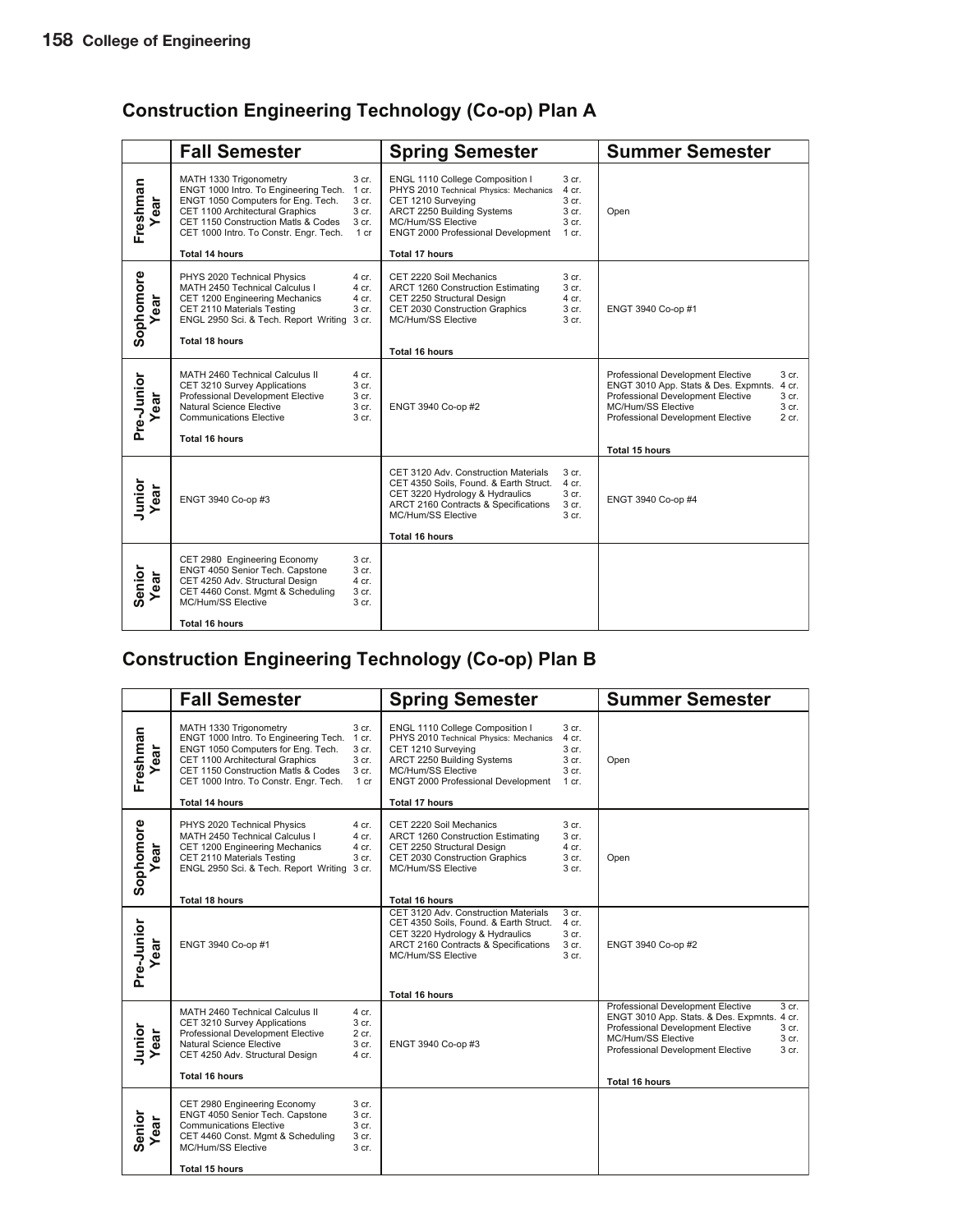Students should follow and complete the degree requirements in the Electrical Engineering Technology Full-time, Part-time, or Co-op charts.

## **Electrical Engineering Technology (Full-time)**

|                   | <b>Fall Semester</b>                                                                                                                                                                                                         |                                                                 | <b>Spring Semester</b>                                                                                                                                                                       |                                                                            |
|-------------------|------------------------------------------------------------------------------------------------------------------------------------------------------------------------------------------------------------------------------|-----------------------------------------------------------------|----------------------------------------------------------------------------------------------------------------------------------------------------------------------------------------------|----------------------------------------------------------------------------|
| Freshman<br>Year  | MATH 1330 Trigonometry<br>ENGT 1000 Intro. To Engineering Tech.<br>ENGL 1110 College Composition I<br>EET 1010 Resistive Circuits<br>ENGT 1050 Computers for Eng. Tech.<br><b>Total 14 hours</b>                             | 3 cr.<br>1 cr.<br>3 cr.<br>4 cr.<br>3 cr.                       | EET 1410 Electrical Drafting<br>EET 1020 Reactive Circuits<br>EET 2210 Digital Logic Fundamentals<br>ENGL 2950 Sci. & Tech. Report Writing<br>Social Science Elective<br>Total 17 hours      | 3 <sub>cr.</sub><br>$4$ cr.<br>$4$ cr.<br>3 cr.<br>3 <sub>cr.</sub>        |
| Sophomore<br>Year | PHYS 2010 Technical Physics: Mechanics<br>MATH 2450 Technical Calculus I<br>EET 2010 Electronic Principles<br>EET 2230 Assembly Language Prog.<br><b>Total 16 hours</b>                                                      | 4 cr.<br>4 cr.<br>$4$ cr.<br>4 cr.                              | MATH 2460 Technical Calculus II<br>PHYS 2020 Technical Physics<br>EET 2020 Electronic Device Applications 4 cr.<br>EET 2410 Programmable Controller Fund.<br>Total 16 hours                  | 4 cr.<br>4 cr.<br>4 cr.                                                    |
| Junior<br>Year    | <b>ENGT 3010 Applied Statistics and Design</b><br>of Experiments<br>ENGT 3020 Applied Engineering Math<br>EET 3150 UNIX, C, and Internet<br><b>Communication Elective</b><br>Multicultural Elective<br><b>Total 17 hours</b> | 4 cr.<br>3 cr.<br>4 cr.<br>3 <sub>cr.</sub><br>3 <sub>cr.</sub> | EET 3250 Network Analysis<br>EET 3350 Digital Systems Design<br>Professional Development Elective<br>EET 4550 Programmable Controller<br>Applications<br><b>Total 16 hours</b>               | $4 \text{ cr}$<br>$4$ cr.<br>4 cr.<br>4 cr.                                |
| Senior<br>Year    | EET 4150 Analog Systems Design<br>EET 4250 Microcomputer Architecture<br>EET 4350 Electric Power Systems<br>Multicultural & Humanities Elective<br>Total 15 hours                                                            | 4 cr.<br>4 cr.<br>4 cr.<br>3 cr.                                | ENGT 4050 Senior Tech. Capstone<br>EET 4450 Automatic Control Systems<br>Professional Development Elective<br>Social Science Elective<br><b>Humanities Elective</b><br><b>Total 17 hours</b> | 3 <sub>cr.</sub><br>4 cr.<br>4 cr.<br>3 <sub>cr.</sub><br>3 <sub>cr.</sub> |

### **Electrical Engineering Technology (Part-time)**

|                      | <b>Fall Semester</b>                                                                                                                                     | <b>Spring Semester</b>                                                                         |                             | <b>Summer Semester</b>                                                                              |                           |
|----------------------|----------------------------------------------------------------------------------------------------------------------------------------------------------|------------------------------------------------------------------------------------------------|-----------------------------|-----------------------------------------------------------------------------------------------------|---------------------------|
| ᅮ<br>ear<br>≻        | MATH 1330 Trigonometry<br>3 cr.<br>ENGT 1000 Intro. To Engineering Tech.<br>1 cr.<br>ENGT 1050 Computers for Eng. Tech.<br>3 cr.<br><b>Total 7 hours</b> | EET 1410 Electrical Drafting<br>EET 1010 Resistive Circuits<br><b>Total 7 hours</b>            | 3 cr.<br>$4$ cr.            | ENGL 1110 College Composition I<br>EET 1020 Reactive Circuits<br><b>Total 7 hours</b>               | 3 cr.<br>4 cr.            |
| $\mathbf{a}$<br>Year | MATH 2450 Technical Calculus I<br>4 cr.<br>EET 2210 Digital Logic Fundamentals<br>4 cr.<br><b>Total 8 hours</b>                                          | MATH 2460 Technical Calculus II<br>EET 2010 Electronic Principles<br><b>Total 8 hours</b>      | $4$ cr.<br>4 cr.            | EET 2020 Electronic Device Applications 4 cr.<br>EET 2230 Assembly Language<br><b>Total 8 hours</b> | 4 cr.                     |
| ∾<br>Year            | PHYS 2010 Tech. Physics I<br>4 cr.<br>EET 2410 Programmable Controller Fund.<br>4 cr.<br><b>Total 8 hours</b>                                            | PHYS 2020 Technical Physics II<br>Social Science Elective<br><b>Total 7 hours</b>              | $4$ cr.<br>3 <sub>cr.</sub> | ENGL 2950 Report Writing.<br>EET 4550 Prog. Controller Appl.<br><b>Total 7 hours</b>                | 3 <sub>cr.</sub><br>4 cr. |
| 4<br>Year            | ENGT 3020 Applied Eng. Mathematics<br>3 cr.<br><b>Communications Elective</b><br>3 <sub>cr.</sub><br><b>Total 6 hours</b>                                | EET 3150 UNIX, C & the Internet<br>Social Science Elective<br><b>Total 7 hours</b>             | $4$ cr.<br>3 <sub>cr.</sub> | EET 3350 Digital Design<br>EET 3250 Network Analysis<br>Total 8 hours                               | $4$ cr.<br>4 cr.          |
| မာ<br>Year           | Multicultural Elective<br>3 cr.<br>Professional Development Elective<br>$4$ cr.<br><b>Total 7 hours</b>                                                  | EET 4150 Analog Systems Design<br>EET 4350 Electric Power Systems<br><b>Total 8 hours</b>      | 4 cr.<br>$4$ cr.            | <b>ENGT 3010 Statistics &amp; DOE</b><br><b>Humanities Elective</b><br><b>Total 7 hours</b>         | $4$ cr.<br>3 cr.          |
| ဖ<br>Year            | EET 4450 Automatic Control Systems<br>4 cr.<br>Humanities/Multicultural Elective<br>3 <sub>cr.</sub><br><b>Total 7 hours</b>                             | EET 4250 Microcomputer Architecture<br>ENGT 4050 Senior Tech. Capstone<br><b>Total 7 hours</b> | 4 cr.<br>3 cr.              | Professional Development Elective<br><b>Total 4 hours</b>                                           | 4 cr.                     |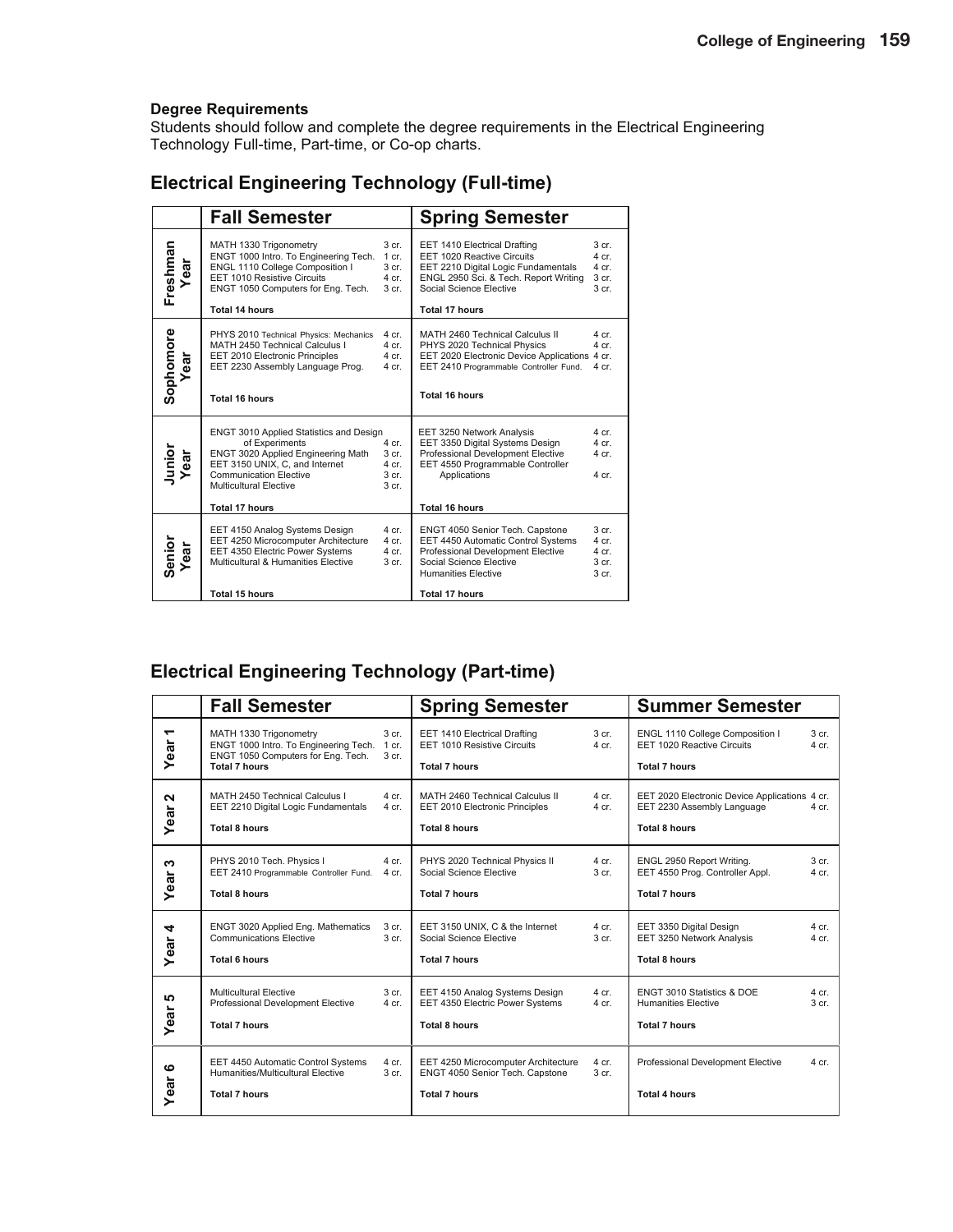## **Electrical Engineering Technology (Co-op Plan A)**

|                  | <b>Fall Semester</b>                                                                                                                                                  |                                             | <b>Spring Semester</b>                                                                                                                                                  |                                                                 | <b>Summer Semester</b>                                                                                                     |                                                            |
|------------------|-----------------------------------------------------------------------------------------------------------------------------------------------------------------------|---------------------------------------------|-------------------------------------------------------------------------------------------------------------------------------------------------------------------------|-----------------------------------------------------------------|----------------------------------------------------------------------------------------------------------------------------|------------------------------------------------------------|
| Freshman<br>ear  | MATH 1330 Trigonometry<br>ENGT 1000 Intro. to Engineering Tech.<br>ENGL 1110 College Composition I<br>EET 1010 Resistive Circuits<br>ENGT 1050 Computers for Eng Tech | 3 cr.<br>$1$ cr.<br>3 cr.<br>4 cr.<br>3 cr. | EET 1410 Electrical Drafting<br>EET 1020 Reactive Circuits<br>EET 2210 Digital Logic<br>ENGL 2950 Sci. & Tech. Report Writing<br>ENGT 2000 Prof. Development            | 3 <sub>cr.</sub><br>4 cr.<br>4 cr.<br>3 cr.<br>$1 \text{ cr}$ . | OPEN                                                                                                                       |                                                            |
|                  | <b>Total 14 hours</b>                                                                                                                                                 |                                             | <b>Total 15 hours</b>                                                                                                                                                   |                                                                 |                                                                                                                            |                                                            |
| Sophomore<br>ear | PHYS 2010 Tech. Physics: Mechanics<br>MATH 2450 Technical Calculus I<br>EET 2230 Assembly Language<br>EET 2010 Electronic Priniciples                                 | 4 cr.<br>4 cr.<br>4 cr.<br>4 cr.            | MATH 2460 Technical Calculus II<br>PHYS 2020 Technical Physics II<br>EET 2020 Electronic Device Appl.<br>EET 2410 Programm. Controller Fund.                            | 4 cr.<br>4 cr.<br>4 cr.<br>4 cr.                                | ENGT 3010 Statistics & DOE<br>EET 4550 PLC Applications<br>Professional Development Elective<br><b>Humanities Elective</b> | $4$ cr.<br>$4$ cr.<br>3 <sub>cr.</sub><br>3 <sub>cr.</sub> |
|                  | Total 16 hours                                                                                                                                                        |                                             | <b>Total 16 hours</b>                                                                                                                                                   |                                                                 | <b>Total 14 hours</b>                                                                                                      |                                                            |
| Pre-Junior<br>ar | ENGT 3940 Co-op #1                                                                                                                                                    |                                             | ENGT 3020 Applied Eng. Math<br>EET 4150 Analog System Design<br>Social Science Elective<br><b>Multicultural Elective</b><br>Total 13 hours                              | 3 cr.<br>4 cr.<br>3 <sub>cr.</sub><br>3 cr.                     | ENGT 3940 Co-op #2                                                                                                         |                                                            |
|                  |                                                                                                                                                                       |                                             |                                                                                                                                                                         |                                                                 |                                                                                                                            |                                                            |
| Junior<br>ear    | EET 3150 UNIX, C & the Internet<br>EET 4350 Electric Power Systems<br>Social Science Elective<br>Multicultural & Humanities Elective                                  | 4 cr.<br>4 cr.<br>3 cr.<br>3 <sub>cr.</sub> | ENGT 3940 Co-op #3                                                                                                                                                      |                                                                 | EET 3350 Digital Systems Design<br>EET 3250 Network Analysis<br>Professional Development Elective                          | 4 cr.<br>$4$ cr.<br>$4$ cr.                                |
|                  | <b>Total 14 hours</b>                                                                                                                                                 |                                             |                                                                                                                                                                         |                                                                 | Total 12 hours                                                                                                             |                                                            |
| Senior<br>ear    | ENGT 3940 Co-op #4 (optional)                                                                                                                                         |                                             | ENGT 4050 Senior Tech. Capstone<br>EET 4450 Automatic Control Systems<br>EET 4250 Microcomputer Architecture<br><b>Communications Elective</b><br><b>Total 14 hours</b> | 3 cr.<br>4 cr.<br>4 cr.<br>3 cr.                                |                                                                                                                            |                                                            |

## **Electrical Engineering Technology (Co-op Plan B)**

|                  | <b>Fall Semester</b>                                                                                                                                                         |                                             | <b>Spring Semester</b>                                                                                                                                       |                                                        | <b>Summer Semester</b>                                                                                                     |                                  |
|------------------|------------------------------------------------------------------------------------------------------------------------------------------------------------------------------|---------------------------------------------|--------------------------------------------------------------------------------------------------------------------------------------------------------------|--------------------------------------------------------|----------------------------------------------------------------------------------------------------------------------------|----------------------------------|
| Freshman<br>ear  | MATH 1330 Trigonometry<br>ENGT 1000 Intro. to Engineering Tech.<br>ENGL 1110 College Composition I<br><b>EET 1010 Resistive Circuits</b><br>ENGT 1050 Computers for Eng Tech | 3 cr.<br>$1$ cr.<br>3 cr.<br>4 cr.<br>3 cr. | EET 1410 Electrical Drafting<br>EET 1020 Reactive Circuits<br>EET 2210 Digital Logic<br>ENGL 2950 Sci. & Tech. Report Writing<br>ENGT 2000 Prof. Development | 3 <sub>cr.</sub><br>4 cr.<br>4 cr.<br>3 cr.<br>$1$ cr. | OPEN                                                                                                                       |                                  |
|                  | <b>Total 14 hours</b>                                                                                                                                                        |                                             | <b>Total 15 hours</b>                                                                                                                                        |                                                        |                                                                                                                            |                                  |
| Sophomore<br>ear | PHYS 2010 Tech. Physics: Mechanics<br>MATH 2450 Technical Calculus I<br>EET 2230 Assembly Language<br>EET 2010 Electronic Priniciples                                        | 4 cr.<br>4 cr.<br>4 cr.<br>4 cr.            | MATH 2460 Technical Calculus II<br>PHYS 2020 Technical Physics II<br>EET 2020 Electronic Device Appl.<br>EET 2410 Programm. Controller Fund.                 | 4 cr.<br>$4$ cr.<br>4 cr.<br>$4$ cr.                   | ENGT 3010 Statistics & DOE<br>EET 4550 PLC Applications<br>Professional Development Elective<br><b>Humanities Elective</b> | 4 cr.<br>4 cr.<br>3 cr.<br>3 cr. |
|                  | <b>Total 16 hours</b>                                                                                                                                                        |                                             | <b>Total 16 hours</b>                                                                                                                                        |                                                        | Total 14 hours                                                                                                             |                                  |
| Pre-Junior<br>ea | ENGT 3020 Applied Eng. Math<br>EET 4150 Analog System Design<br>Social Science Elective<br><b>Multicultural Elective</b><br><b>Total 13 hours</b>                            | 3 cr.<br>4 cr.<br>3 cr.<br>3 cr.            | ENGT 3940 Co-op #1                                                                                                                                           |                                                        | EET 3150 UNIX, C & the Internet<br>EET 3250 Network Analysis<br>Professional Development Elective<br>Total 12 hours        | 4 cr.<br>4 cr.<br>4 cr.          |
|                  |                                                                                                                                                                              |                                             |                                                                                                                                                              |                                                        |                                                                                                                            |                                  |
| Junior<br>Year   | ENGT 3940 Co-op #2                                                                                                                                                           |                                             | EET 3350 Digital Systems Design<br>EET 4350 Electric Power Systems<br>Social Science Elective<br>Multicultural & Humanities Elective                         | $4$ cr.<br>4 cr.<br>3 cr.<br>3 <sub>cr.</sub>          | ENGT 3940 Co-op #3                                                                                                         |                                  |
|                  |                                                                                                                                                                              |                                             | <b>Total 14 hours</b>                                                                                                                                        |                                                        |                                                                                                                            |                                  |
| Senior<br>ear    | ENGT 4050 Senior Tech. Capstone<br>EET 4450 Automatic Control Systems<br>EET 4250 Microcomputer Architecture<br><b>Communications Elective</b><br><b>Total 14 hours</b>      | 3 cr.<br>4 cr.<br>4 cr.<br>3 cr.            | ENGT 3940 Co-op #4 (optional)                                                                                                                                |                                                        |                                                                                                                            |                                  |
|                  |                                                                                                                                                                              |                                             |                                                                                                                                                              |                                                        |                                                                                                                            |                                  |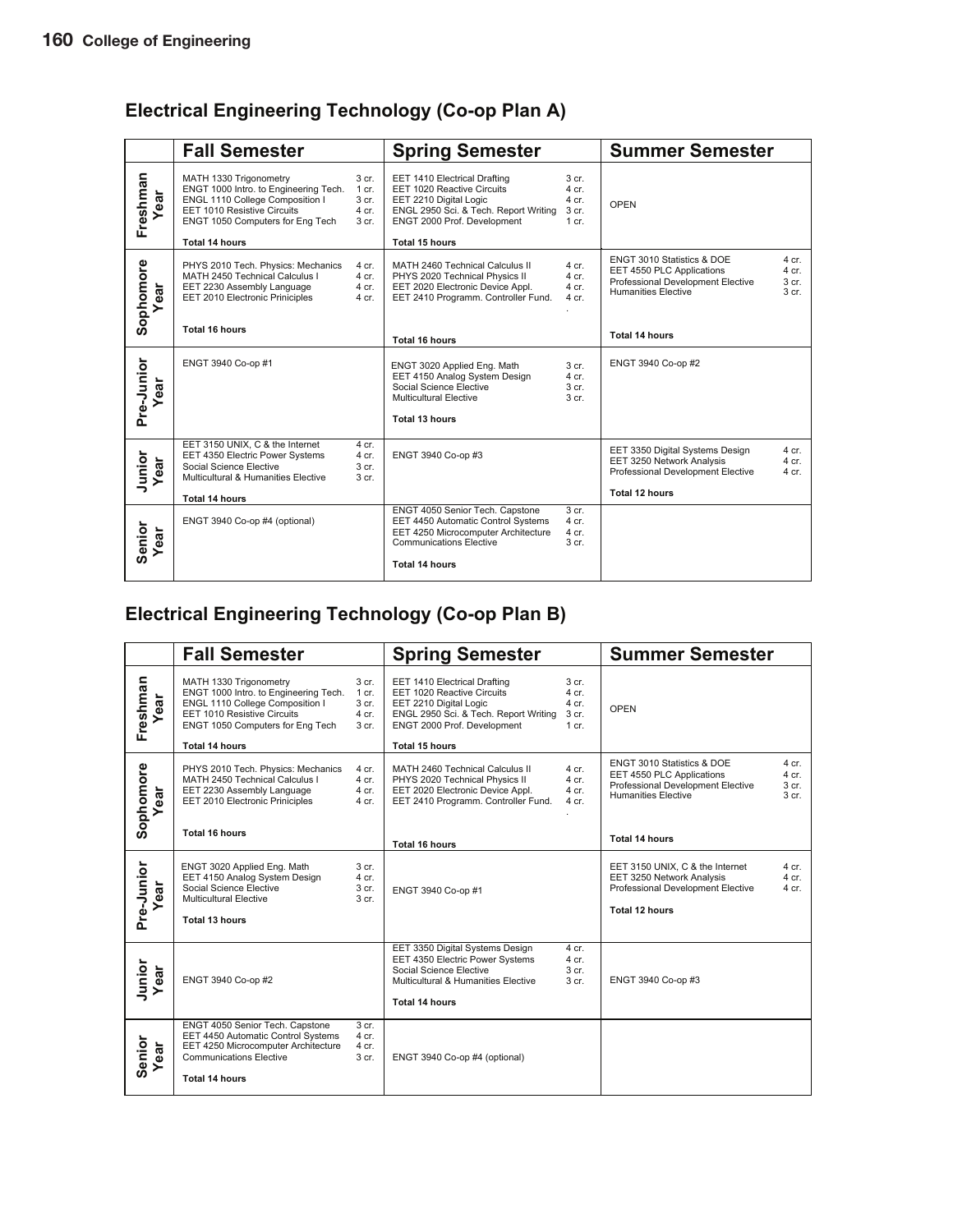Students should follow and complete the degree requirements in the Mechanical Engineering Technology Full-time, Part-time or Co-op charts.

| <b>Mechanical Engineering Technology (Full-time)</b> |  |  |  |
|------------------------------------------------------|--|--|--|
|------------------------------------------------------|--|--|--|

|                    | <b>Fall Semester</b>                                                                                                                                                                                                                                 |                                                                   | <b>Spring Semester</b>                                                                                                                                                                                   |                                                                            |
|--------------------|------------------------------------------------------------------------------------------------------------------------------------------------------------------------------------------------------------------------------------------------------|-------------------------------------------------------------------|----------------------------------------------------------------------------------------------------------------------------------------------------------------------------------------------------------|----------------------------------------------------------------------------|
| Freshman<br>Year   | MATH 1330 Trigonometry<br>ENGT 1000 Intro. To Engineering Tech.<br>ENGT 1050 Computers for Eng. Tech.<br>MET 1020 Technical Drawing<br>MET 1110 Metal Machining & Processes 3 cr.<br>MET 1120 Metal Mach, & Proc. Lab<br>Total 14 hours              | 3 cr.<br>$1$ cr.<br>3 cr.<br>3 <sub>cr.</sub><br>$1 \text{ cr}$ . | ENGL 1110 College Composition I<br>MET 1250 CADD<br>PHYS 2010 Technical Physics: Mechanics<br><b>Humanities Elective</b><br>Social Science Elective<br>Total 17 hours                                    | 3 <sub>cr.</sub><br>4 cr.<br>4 cr.<br>3 <sub>cr.</sub><br>3 <sub>cr.</sub> |
| Sophomore<br>Year  | PHYS 2020 Technical Physics<br>MATH 2450 Technical Calculus I<br>ENGL 2950 Sci. & Tech. Report Writing<br>MET 2100 Statics for Technology<br>MET 2150 NC or MET 2350 Adv CADD<br><b>Total 18 hours</b>                                               | 4 cr.<br>4 cr.<br>3 cr.<br>3 <sub>cr.</sub><br>4 cr.              | MATH 2460 Technical Calculus II<br>MET 2210 Technical Thermodynamics<br>MET 2120 Strength of Materials for Tech 4 cr.<br>MET 2050 Fluid & Hydraulic Mechanics<br><b>Total 16 hours</b>                   | 4 cr.<br>$4$ cr.<br>4 cr.                                                  |
| Junior Year        | ENGT 3010 Applied Statistics and Design<br>of Experiments<br>ENGT 3020 Applied Engineering Math<br>MET 3400 Dynamics<br>COMM 3810 Group Communication<br>CHEM 1230 General Chemistry I<br>CHEM 1280 General Chemistry I Lab<br><b>Total 18 hours</b> | 4 cr.<br>3 cr.<br>3 cr.<br>3 cr.<br>4 cr.<br>$1$ cr.              | MET 3100 Applied Thermodynamics<br>MET 3200 Mechanical Design I<br>ENGT 3040 Applied Materials Science<br><b>Humanities Elective</b><br>Professional Development Elective<br><b>Total 15 hours</b>       | $4$ cr.<br>3 <sub>cr.</sub><br>4 cr.<br>3 <sub>cr.</sub><br>1 cr.          |
| <b>Senior Year</b> | MET 4100 Applied Fluid Mechanics<br>MET 4200 Mechanical Design II<br><b>ENGT 3050 Fundamentals of Electricity</b><br>Multicultural Elective (Diversity of US)<br>Social Science Elective<br><b>Total 17 hours</b>                                    | 4 cr.<br>3 cr.<br>4 cr.<br>3 cr.<br>3 cr.                         | ENGT 4050 Senior Tech. Capstone<br>EET 4450 Automatic Control Systems<br><b>Technical Elective</b><br>Multicultural Elective (Non-Western)<br>Professional Development Elective<br><b>Total 16 hours</b> | 3 <sub>cr.</sub><br>4 cr.<br>3 <sub>cr.</sub><br>3 cr.<br>3 cr.            |

### **Mechanical Engineering Technology (Part-time)**

|                                  | <b>Fall Semester</b>                                                                                                                                                             | <b>Spring Semester</b>                                                                                   |                             | <b>Summer Semester</b>                                                                                                 |                                      |
|----------------------------------|----------------------------------------------------------------------------------------------------------------------------------------------------------------------------------|----------------------------------------------------------------------------------------------------------|-----------------------------|------------------------------------------------------------------------------------------------------------------------|--------------------------------------|
| $\overline{\phantom{0}}$<br>Year | ENGT 1000 Intro. To Engineering Tech.<br>1 cr.<br>MET 1020 Technical Drawing<br>3 cr.<br>MET 1110 Metal Machining & Processes 3 cr.<br>MET 1120 Metal Mach, & Proc. Lab<br>1 cr. | ENGT 1050 Computers for Eng. Tech<br>MATH 1330 Trigonometry                                              | 3 cr.<br>3 <sub>cr.</sub>   | ENGL 1110 College Composition I<br>PHYS 2010 Technical Physics: Mechanics                                              | 3 cr.<br>4 cr.                       |
|                                  | <b>Total 8 hours</b>                                                                                                                                                             | <b>Total 6 hours</b>                                                                                     |                             | <b>Total 7 hours</b>                                                                                                   |                                      |
| $\mathbf{\Omega}$<br>Year        | MATH 2450 Technical Calculus I<br>$4$ cr.<br>MET 1250 CADD<br>4 cr.                                                                                                              | PHYS 2020 Technical Physics<br>MET 2100 Statics for Technology                                           | $4$ cr.<br>3 cr.            | MET 2120 Strength of Materials for Tech 4 cr.<br>ENGL 2950 Sci. & Tech. Report Writing 3 cr.                           |                                      |
|                                  | <b>Total 8 hours</b>                                                                                                                                                             | <b>Total 7 hours</b>                                                                                     |                             | <b>Total 7 hours</b>                                                                                                   |                                      |
| w<br>Year                        | MET 2050 Fluid & Hydraulic Mechanics 4 cr.<br>MET 2150 NC or MET 2350 Adv CADD 4 cr.                                                                                             | MATH 2460 Technical Calculus II<br>MET 2210 Technical Thermodynamics                                     | 4 cr.<br>4 cr.              | Social Services Elective<br><b>Humanities Elective</b>                                                                 | 3 cr.<br>3 <sub>cr.</sub>            |
|                                  | <b>Total 8 hours</b>                                                                                                                                                             | <b>Total 8 hours</b>                                                                                     |                             | <b>Total 6 hours</b>                                                                                                   |                                      |
| 4<br>Year                        | ENGT 3020 Applied Eng. Mathematics<br>3 cr.<br>MET 3200 Mechanical Design I<br>3 cr.                                                                                             | MET 3100 Applied Thermodynamics<br>MET 3400 Applied Dynamics                                             | 4 cr.<br>3 cr.              | ENGT 3010 Appl Stat & DOE<br>CHEM 1230 General Chemistry I<br>CHEM 1280 General Chemistry I Lab                        | $4$ cr.<br>$4$ cr.<br>1 cr.          |
|                                  | <b>Total 6 hours</b>                                                                                                                                                             | <b>Total 7 hours</b>                                                                                     |                             | <b>Total 9 hours</b>                                                                                                   |                                      |
| 5<br>ear                         | ENGT 3040 Applied Materials Science<br>4 cr.<br><b>ENGT 3050 Fundamentals of Electricity</b><br>4 cr.                                                                            | MET 4100 Applied Fluid Mechanics<br>MET 4200 Mechanical Design II                                        | $4$ cr.<br>3 <sub>cr.</sub> | COMM 3810 Group Communication<br><b>Humanities Elective</b>                                                            | 3 <sub>cr.</sub><br>3 <sub>cr.</sub> |
| ≻                                | <b>Total 8 hours</b>                                                                                                                                                             | <b>Total 7 hours</b>                                                                                     |                             | <b>Total 6 hours</b>                                                                                                   |                                      |
| ဖ<br>ear                         | EET 4450 Automatic Control Systems<br>4 cr.<br>Social Science Elective<br>3 cr.                                                                                                  | ENGT 4050 Senior Tech. Capstone<br>Technical Elective (see advisor)<br>Professional Development Elective | 3 cr.<br>3 cr.<br>1 cr.     | Professional Development Elective<br>Multicultural Elective (Diversity of US)<br>Multiculltural Elective (Non-Western) | 3 cr.<br>3 cr.<br>3 cr.              |
| ⋝                                | <b>Total 7 hours</b>                                                                                                                                                             | <b>Total 7 hours</b>                                                                                     |                             | <b>Total 9 hours</b>                                                                                                   |                                      |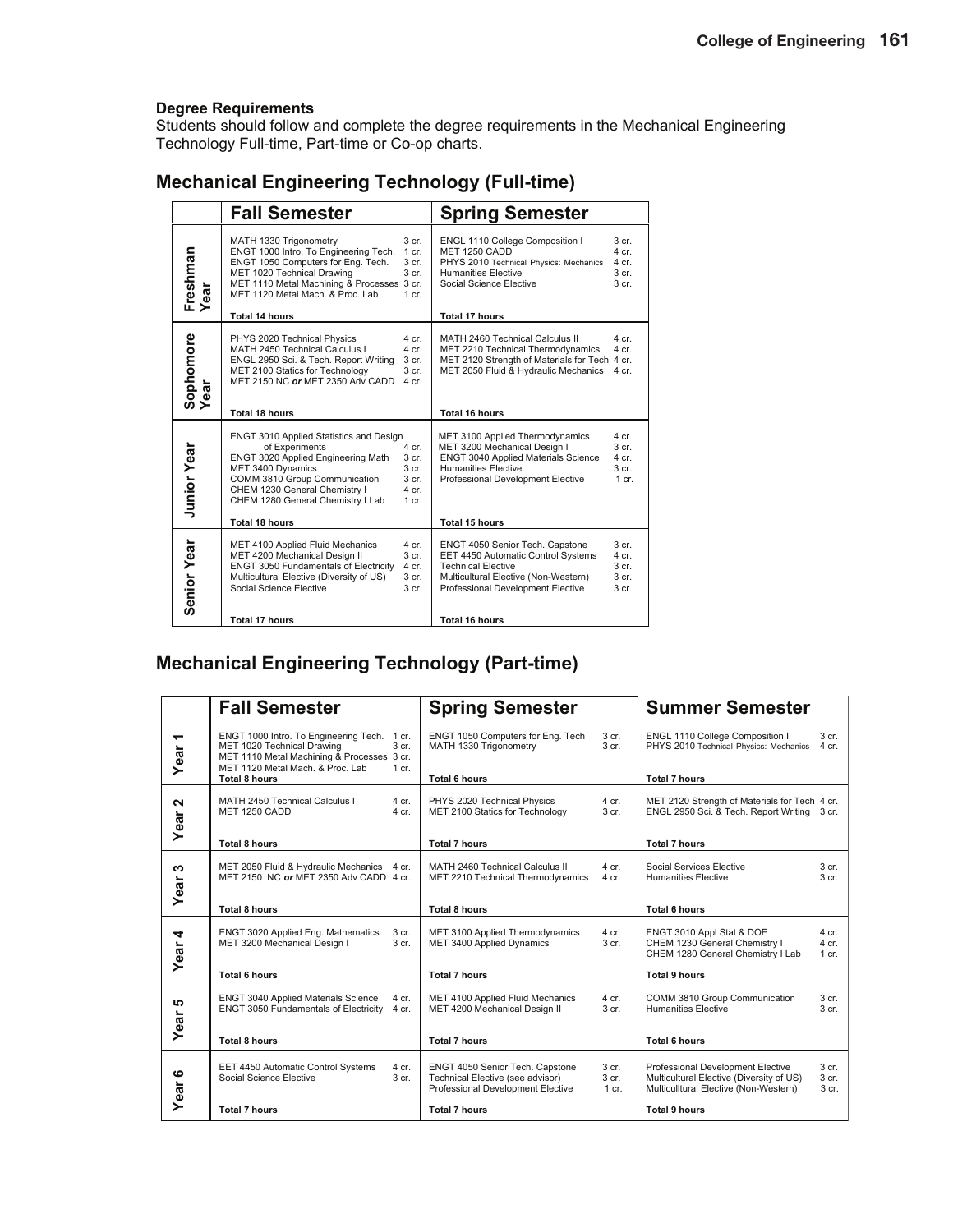## **Mechanical Engineering Technology (Co-op Plan A)**

|                   | <b>Fall Semester</b>                                                                                                                                                                                                      |                                                      | <b>Spring Semester</b>                                                                                                                                                                                                          |                                                        | <b>Summer Semester</b>                                                                                                                                                                                                               |
|-------------------|---------------------------------------------------------------------------------------------------------------------------------------------------------------------------------------------------------------------------|------------------------------------------------------|---------------------------------------------------------------------------------------------------------------------------------------------------------------------------------------------------------------------------------|--------------------------------------------------------|--------------------------------------------------------------------------------------------------------------------------------------------------------------------------------------------------------------------------------------|
| Freshman<br>ar    | MATH 1330 Trigonometry<br>ENGT 1000 Intro. To Engineering Tech.<br>ENGT 1050 Computers for Eng. Tech.<br>MET 1020 Technical Drawing<br>MET 1110 Metal Mach. & Proc.<br>MET 1120 Metal Mach, & Proc. Lab<br>Total 14 hours | 3 cr.<br>1 cr.<br>3 cr.<br>3 cr.<br>3 cr.<br>$1$ cr. | ENGL 1110 College Composition I<br>PHYS 2010 Tech. Physics Mechanics<br>MET 1250 CADD<br><b>Humanities Elective</b><br>ENGT 2000 Professional Development<br>Total 15 hours                                                     | 3 cr.<br>4 cr.<br>4 cr.<br>3 cr.<br>$1 \text{ cr}$ .   | <b>OPEN</b>                                                                                                                                                                                                                          |
| Sophomore<br>ear  | PHYS 2020 Tech. Physics<br>MATH 2450 Technical Calculus I<br>MET 2100 Statics for Technology<br>ENGL 2950 Sci. & Tech. Report Writing<br>Social Science Elective<br><b>Total 17 hours</b>                                 | 4 cr.<br>4 cr.<br>3 cr.<br>3 cr.<br>3 cr.            | MATH 2460 Technical Calculus II<br>MET 2050 Fluid & Hydraulic Mechanics<br>MET 2120 Strength of Materials for Tech 4 cr.<br>MET 2210 Tech Thermo<br>COMM 3810 Sm Grp Communications<br>Total 19 hours                           | 4 cr.<br>4 cr.<br>4 cr.<br>3 cr.                       | <b>OPEN</b>                                                                                                                                                                                                                          |
| Pre-Junior<br>ear | ENGT 3940 Co-op #1                                                                                                                                                                                                        |                                                      | MET 2150 NC or MET 2350 Adv CADD 4 cr.<br>MET 3400 Dynamics<br>ENGT 3010 Applied Statistics & DOE<br>ENGT 3020 Applied Engineering Math<br>CHEM 1230 General Chemistry I<br>CHEM 1280 General Chemistry I Lab<br>Total 19 hours | 3 cr.<br>4 cr.<br>3 <sub>cr.</sub><br>4 cr.<br>$1$ cr. | ENGT 3940 Co-op #2                                                                                                                                                                                                                   |
| Junior<br>ear     | ENGT 3040 Applied Mat'ls Science<br>MET 3100 Applied Thermodynamics<br><b>Technical Elective</b><br>Social Science Elective<br><b>Humanities Elective</b><br>Total 17 hours                                               | 4 cr.<br>4 cr.<br>3 cr.<br>3 <sub>cr.</sub><br>3cr.  | ENGT 3940 Co-op #3                                                                                                                                                                                                              |                                                        | 3 <sub>cr.</sub><br>MET 3200 Mechanical Design I<br><b>ENGT 3050 Fundamentals of Electricity</b><br>4 cr.<br>MET 4100 Applied Fluid Mechanics<br>4 cr.<br>Multicultural Elective (Diversity of US)<br>3 cr.<br><b>Total 14 hours</b> |
|                   |                                                                                                                                                                                                                           |                                                      |                                                                                                                                                                                                                                 |                                                        |                                                                                                                                                                                                                                      |
| Senior<br>Year    | ENGT 3940 Co-op #4 (optional)                                                                                                                                                                                             |                                                      | MET 4200 Mechanical Design II<br>ENGT 4050 Senior Tech. Capstone<br>EET 4450 Automatic Control Systems<br>Professional Development Elective<br>Multicultural Elective (Non-Western)                                             | 3 cr.<br>3 cr.<br>4 cr.<br>3 <sub>cr.</sub><br>3 cr.   |                                                                                                                                                                                                                                      |
|                   |                                                                                                                                                                                                                           |                                                      | Total 16 hours                                                                                                                                                                                                                  |                                                        |                                                                                                                                                                                                                                      |

## **Mechanical Engineering Technology (Co-op Plan B)**

|                       | <b>Fall Semester</b>                                                                                                                                                                                                            |                                                      | <b>Spring Semester</b>                                                                                                                                                                                                                      | <b>Summer Semester</b>                                                                                                                                                                                                          |
|-----------------------|---------------------------------------------------------------------------------------------------------------------------------------------------------------------------------------------------------------------------------|------------------------------------------------------|---------------------------------------------------------------------------------------------------------------------------------------------------------------------------------------------------------------------------------------------|---------------------------------------------------------------------------------------------------------------------------------------------------------------------------------------------------------------------------------|
| Freshman<br>ear       | MATH 1330 Trigonometry<br>ENGT 1000 Intro. To Engineering Tech.<br>ENGT 1050 Computers for Eng. Tech.<br>MET 1020 Technical Drawing<br>MET 1110 Metal Mach. & Proc.<br>MET 1120 Metal Mach, & Proc. Lab<br>Total 14 hours       | 3 cr.<br>1 cr.<br>3 cr.<br>3 cr.<br>3 cr.<br>1 cr.   | ENGL 1110 College Composition I<br>3 cr.<br>PHYS 2010 Tech. Physics Mechanics<br>4 cr.<br>MET 1250 CADD<br>4 cr.<br><b>Humanities Elective</b><br>3 cr.<br>Social Science Elective<br>3 <sub>cr.</sub><br><b>Total 17 hours</b>             | <b>OPEN</b>                                                                                                                                                                                                                     |
| Sophomore<br>ear      | PHYS 2020 Tech. Physics<br>MATH 2450 Technical Calculus I<br>MET 2100 Statics for Technology<br>ENGL 2950 Sci. & Tech. Report Writing<br>ENGT 2000 Professional Development<br><b>Total 15 hours</b>                            | 4 cr.<br>4 cr.<br>3 cr.<br>3 cr.<br>$1$ cr.          | MET 2150 NC or MET 2350 Adv CADD 4 cr.<br>MATH 2460 Technical Calculus II<br>4 cr.<br>MET 2050 Fluid & Hydraulic Mechanics 4 cr.<br>MET 2120 Strength of Materials for Tech 4 cr.<br>MET 2210 Tech Thermo<br>4 cr.<br><b>Total 20 hours</b> | <b>OPEN</b>                                                                                                                                                                                                                     |
| Pre-Junior<br>ear     | MET 3400 Dynamics<br>ENGT 3010 Applied Statistics & DOE<br>ENGT 3020 Applied Engineering Math<br>CHEM 1230 General Chemistry I<br>CHEM 1280 General Chemistry I Lab<br>COMM 3810 Sm Grp Communications<br><b>Total 18 hours</b> | 3 cr.<br>4 cr.<br>3 cr.<br>4 cr.<br>$1$ cr.<br>3 cr. | ENGT 3940 Co-op #1                                                                                                                                                                                                                          | ENGT 3040 Applied Mat'ls Science<br>4 cr.<br>MET 3100 Applied Thermodynamics<br>4 cr.<br><b>Technical Elective</b><br>3 cr.<br>Social Science Elective<br>3 cr.<br><b>Humanities Elective</b><br>3 cr.<br><b>Total 17 hours</b> |
| Junior<br>Year<br>ear | ENGT 3940 Co-op #2                                                                                                                                                                                                              |                                                      | MET 3200 Mechanical Design I<br>3 cr.<br><b>ENGT 3050 Fundamentals of Electricity</b><br>4 cr.<br>MET 4100 Applied Fluid Mechanics<br>4 cr.<br>Multicultural Elective (Diversity of US)<br>3 cr.<br><b>Total 14 hours</b>                   | ENGT 3940 Co-op #3                                                                                                                                                                                                              |
| Senior<br>Year<br>ear | MET 4200 Mechanical Design II<br>ENGT 4050 Senior Tech. Capstone<br>EET 4450 Automatic Control Systems<br>Professional Development Elective<br>Multicultural Elective (Non-Western)                                             | 3 cr.<br>3 cr.<br>4 cr.<br>3 cr.<br>3 cr.            | ENGT 3940 Co-op #4 (optional)                                                                                                                                                                                                               |                                                                                                                                                                                                                                 |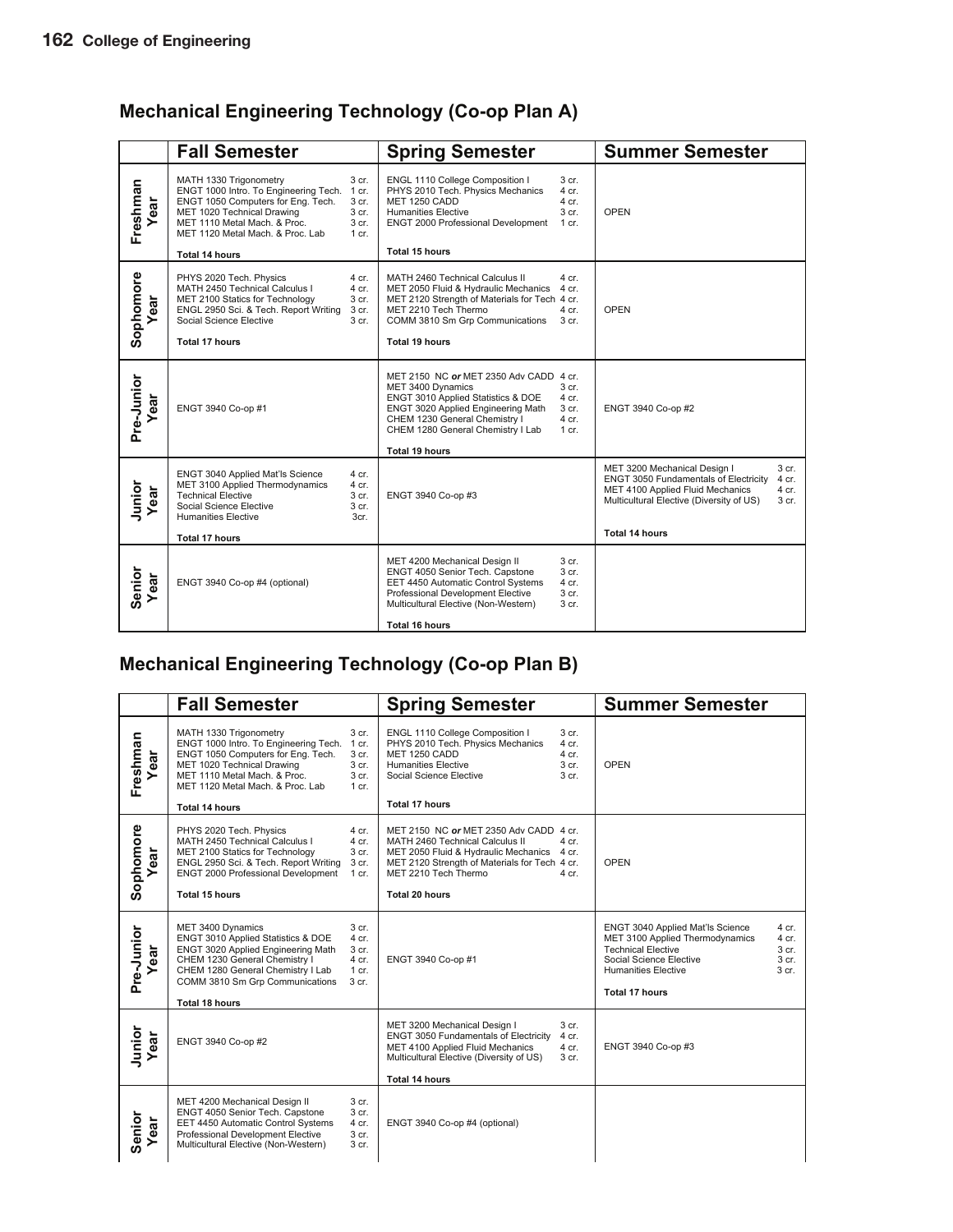#### **College of Engineering 163**

## **College of Engineering Faculty**

### **Department of Bioengineering**

**Brent D. Cameron,** 2000, assistant professor B.S.B.E., M.S.B.E., Ph.D., Texas A&M University

**Ronald L. Fournier,** 1985, professor B.S.Ch.E., M.S.Ch.E., Ph.D., The University of Toledo; P.E. (Ohio)

**Vijay Goel,** 2000, professor and chair B.E., Panjabi University; M.E., Roorkee University; Ph.D., University of New South Wales

**Vik J. Kapoor,** 1994, professor and director of Nanotechnology Research Center M.S., Ph.D., Lehigh University

**Jian-yu Lu,** 1997, professor B.S.E.E., Fudan University; M.S., Tongji University; Ph.D., Southeast University

**Scott C. Molitor,** 2000, assistant professor and undergraduate program director

B.S.E., University of Michigan; Ph.D., Johns Hopkins University School of Medicine

**Patricia A. Relue,** 1993, associate professor and graduate program director B.S.Ch.E., The University of Toledo; M.S.ChE., Ph.D., University of

**EMERITUS FACULTY**

Michigan

**Frank J. Kollarits,** 1980, professor emeritus B.S., M.S., John Carroll University; Ph.D., The Ohio State University

**Demetrios D. Raftopoulos,** 1967, professor emeritus B.S.C.E., Widener College; M.S.C.E., University of Delaware; Ph.D., Pennsylvania State University; P.E. (Pennsylvania, Ohio, New Jersey)

#### **PRESTIGE FACULTY**

**Michael D. P. Boyle,** 1998, adjunct professor B.Sc., University of Glasgow; Ph.D., Chester Beatty Research Institute

**Steven L. Britton,** 1997, adjunct professor Ph.D., Texas Tech University School of Medicine

**Jeffrey Brown,** 2002, adjunct professor B.S., Trinity College; M.D., University of Chicago

**Michael J. Dennis,** 1998, adjunct assistant professor B.S., Xavier University; M.S., University of Cincinnati; Ph.D., University of Texas School of Biomedical Sciences

**Sergio Z. deSalles-Cunha,** 1997, adjunct assistant professor M.S., Ph.D., Marquette University

**Theodore D. Fraker Jr.,** 1998, adjunct professor A.B., Wittenberg University; M.D., The Ohio State University

**Gregory M. Georgiadis,** 1997, adjunct assistant professor B.S., Indiana University; M.D., Indiana University School of Medicine

**Lucy S. Goodenday,** 1998, adjunct associate professor B.A., Bryn Mawr College; M.D., New York Medical College

**Henry Goitz,** 2002, adjunct professor A.B., Cornell University; M.D., Rutgers University

**James A. Hampton,** 1997, adjunct associate professor B.S., Ohio University; Ph.D., West Virginia University

**Mohamed Samir Hefzy,** 1987, professor Ph.D., University of Cincinnati; PE (Ohio)

**James M. Horner,** 1998, adjunct associate professor B.A., Albion College; M.D., University of Michigan

**Jerzy Jankun,** 1997, adjunct associate professor M.S., Adam Mickiewicz University; Ph.D., University of Poznan

**Steven H. Selman,** 1997, adjunct professor B.S., The University of Toledo; M.D., Case Western Reserve University School of Medicine

**Cornel C. VanGorp,** 1999, adjunct assistant professor B.A., Miami University; M.D., Medical College of Ohio

**Lars Weidenhielm,** 2000, adjunct professor M.B., Ch.B., Ph.D., M.D., Karolinska Institute

### **Department of Chemical and Environmental Engineering**

**Martin A. Abraham,** 1996, professor and dean of the Graduate School B.S.Ch.E., Rensselaer Polytechnic Institute; Ph.D., University of Delaware; PE (Oklahoma)

**Abdul-Majeed Azad,** 2003, associate professor

B.Sc., Jamshedpur Cooperative College; M.Sc., Ranchi University; Ph.D., University of Madras

**John Brace,** 2000, research professor A.B., Wheaton College; PhD., Purdue University

**Michael R. Cameron,** 1988, research associate professor B.S.Ch.E., University of Minnesota; M.S.ChE., Ph.D., The University of Toledo

**Maria R. Coleman,** 1998, professor B.S., Ch. E., Louisiana Tech University; Ph.D., The University of Texas at Austin; PE (Arkansas)

**John P. Dismukes,** 1996, professor B.S., Auburn University; Ph.D., University of Illinois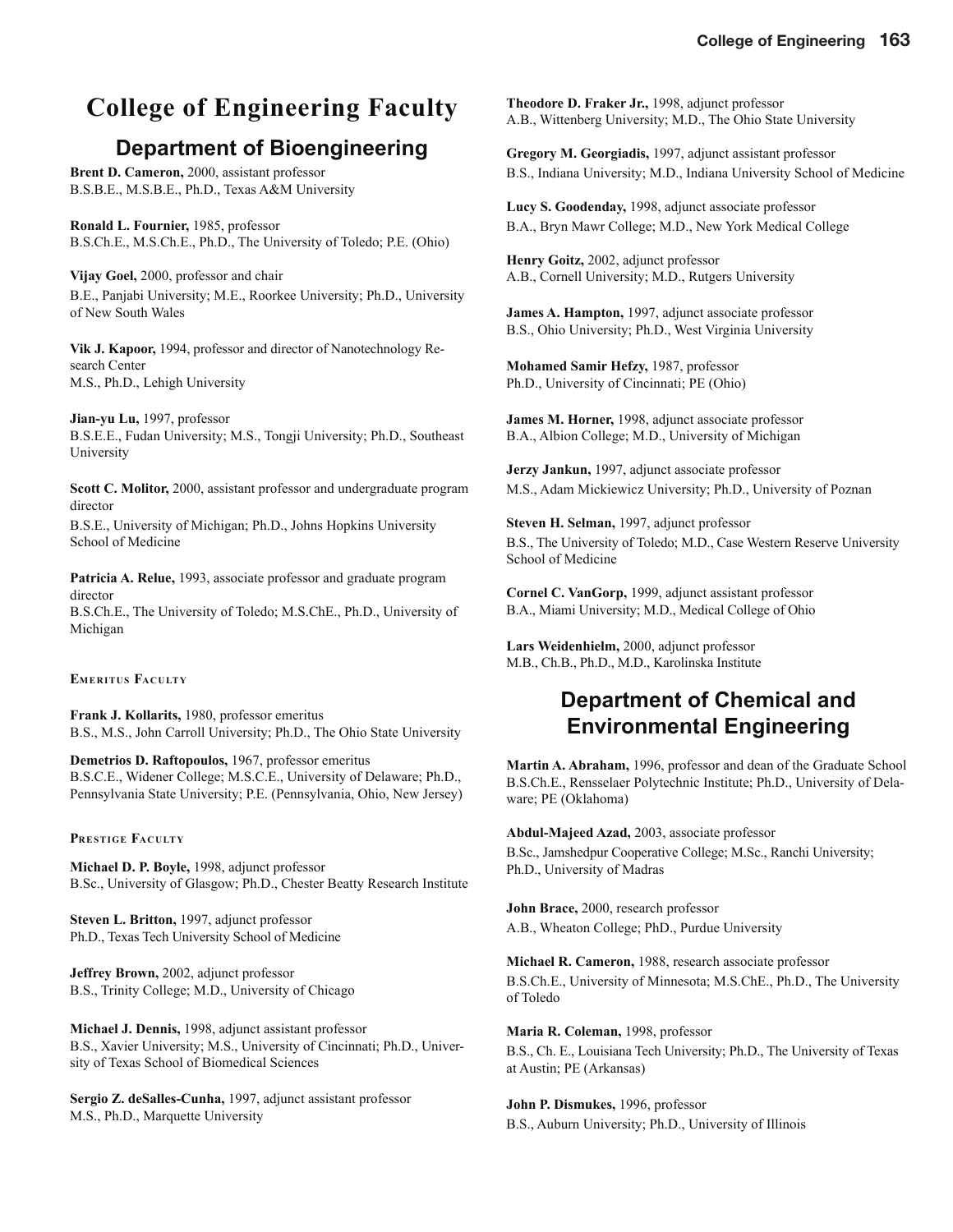#### **164 College of Engineering**

**Isabel C. Escobar,** 2000, assistant professor B.S.Env.E., M.S.Env.E., Ph.D., University of Central Florida

**Saleh A. Jabarin,** 1987, professor and director of the Polymer Institute B.A., Dartmouth College; M.S., Polytechnic Institute of New York; Ph.D., University of Massachusetts

**Dong-Shik Kim,** 2000, assistant professor B.S.Ch.E., M.S.Ch.E., Seoul National University; Ph.D., University of Michigan

**Steven E. LeBlanc,** 1980, professor and director of academic affairs B.S.Ch.E., The University of Toledo; M.S.Ch.E., Ph.D., University of Michigan; PE (Ohio)

**G. Glenn Lipscomb,** 1994, professor and chair B.S.Ch.E., University of Missouri - Rolla; Ph.D., University of California - Berkeley

**Arunan Nadarajah,** 1996, professor and graduate program director B.Tech.Ch.E., Indian Institute of Technology; M.S.Ch.E., Ph.D., University of Florida

**Bruce E. Poling,** 1990, professor and director of assessment and planning

B.Ch.E., M.Sc., The Ohio State University; Ph.D., University of Illinois; PE (Missouri)

**Constance A. Schall,** 1997, associate professor and undergraduate program director

B.S.Ch.E., Cornell University; M.S.Ch.E., Ph.D., Rutgers University; PE (New Jersey)

#### **Sasidhar Varanasi,** 1984, professor

B.S.Ch.E., Andhra University; M.S., Indian Institute of Technology; Ph.D., State University of New York

#### **EMERITUS AND SUPERANNUATE FACULTY**

**Gary F. Bennett,** 1963, professor emeritus

B.Sc., Queen's University; M.S.E., Ph.D., University of Michigan; PE (Ontario)

**Kenneth J. DeWitt,** 1965, Distinguished Professor Emeritus B.S.Ch.E., University of Detroit; M.S.Ch.E., Ph.D., Northwestern University

**Millard L. Jones,** 1966, professor emeritus B.S.Ch.E., University of Utah; M.S.Ch.E., Ph.D., University of Michigan

**James W. Lacksonen,** 1967, professor emeritus B.Ch.E., M.S., Ph.D., The Ohio State University; PE (Ohio)

**Leslie E. Lahti,** 1967, professor emeritus B.S.Ch.E., Tri-State College; M.S.Ch.E., Michigan State University; Ph.D., Carnegie Mellon University, PE (Ohio)

## **Department of Civil Engineering**

**Defne Apul,** 2004, assistant professor

B.S., Ch.E., Bogazici University; M.S. Env.E., Michigan Technological University; Ph.D., University of New Hampshire; E.I. (New Hampshire)

**Yein Juin Eddie Chou,** 1989, professor

B.S., M.S.C.E., National Taiwan University; Ph.D., Texas A & M University; PE (Ohio)

**Cyndee Gruden,** 2003, assistant professor B.S.C.E, M.S., University of New Hampshire; Ph.D., University of Colorado at Boulder; PE (New Hampshire)

**Jiwan D. Gupta,** 1980, professor B.E.C.E, University of Jabalpur; Ph.D., University of Waterloo; PE (Ohio)

**Andrew G. Heydinger,** 1982, professor and undergraduate program director

B.S.C.E., University of Cincinnati; M.S.C.E., University of Pittsburgh; Ph.D., University of Houston; PE (Ohio)

**Ashok Kumar,** 1980, professor, acting graduate program director and chair

B.S.E., Aligarth University; M.S., University of Ottawa; Ph.D., University of Waterloo; PE (Alberta)

**Douglas K. Nims,** 1991, associate professor B.S.C.E., M.S., The Ohio State University; M.B.A., University of Michigan; Ph.D., University of California - Berkeley; PE (California)

**Azadeh Parvin,** 1993, associate professor B.S.C.E., M.S., D.Sc., George Washington University

**Mark A. Pickett,** 1983, professor

B.S.C.E., Marquette University; M.S.C.E., Ph.D., University of Connecticut; PE (Ohio, Wisconsin)

**Brian W. Randolph,** 1987, professor and associate dean for undergraduate studies B.S.C.E., M.S., University of Cincinnati; Ph.D., The Ohio State University; PE (Ohio)

#### **EMERITUS FACULTY**

**Donald I. Angelbeck,** 1971, professor emeritus B.S.C.E., M.S.C.E., Washington University; Ph.D., Purdue University; PE (Ohio, Michigan)

**Gerald R. Frederick,** 1966, professor emeritus B.S.C.E., The University of Toledo; M.S., Ph.D., Purdue University; PE (Ohio)

**Kuan-Chen Fu,** 1967, professor emeritus

B.S.C.E., Taiwan College of Engineering; M.S.C.E., Ph.D., University of Notre Dame; PE (Indiana)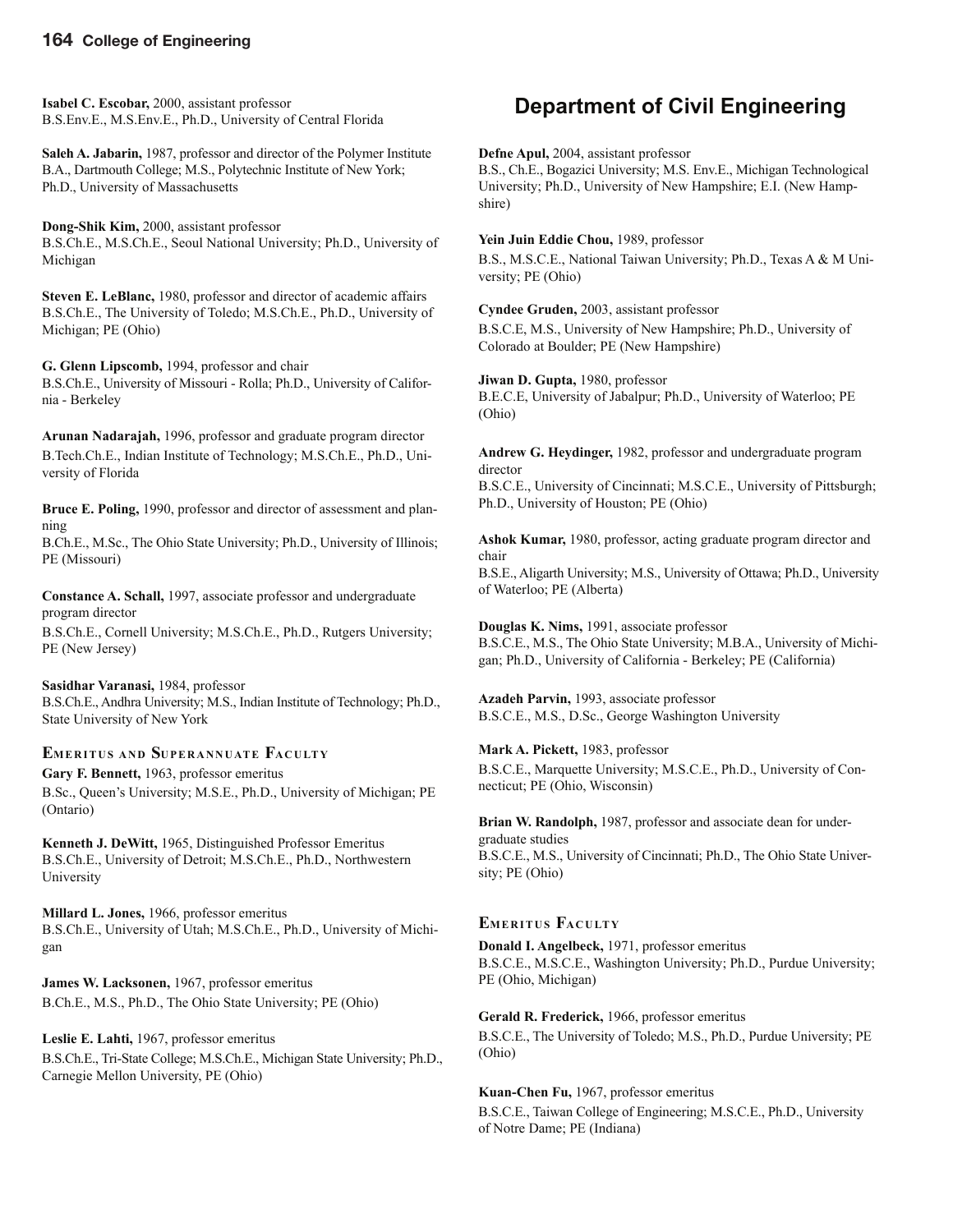**Benjamin Koo,** 1965, professor emeritus B.S.C.E., St. John's University in Shanghai; M.S., Ph.D., Cornell University; PE (Ohio, New York)

**Naser Mostaghel,** 1990, professor emeritus B.S., Abadan Institute of Technology; M.S., Ph.D., University of California - Berkeley; PE (Iran)

**George J. Murnen,** 1958, professor emeritus B.S.C.E., The University of Toledo; M.S., University of Illinois; Ph.D., University of Notre Dame; PE (Ohio)

## **Department of Electrical Engineering and Computer Science**

**Mansoor Alam,** 1989, professor B.S.E.E, Aligarth University; M.S., Ph.D., Indian Institute of Science

**Gerald R. Heuring,** 1987, assistant professor and undergraduate program director

B.S.C.S.E., B.S.I.E., M.S.I.E., The University of Toledo; Ph.D., University of Illinois - Urbana/Champaign

**Mohsin M. Jamali,** 1984, professor B.S.E.E., Aligarth University; M.S.E.E., University of Saskatchewan; Ph.D., University of Windsor

**Anthony D. Johnson,** 1988, associate professor Dip. Ing. (Electrical Engr.), Ph.D., University of Belgrade

**Vikram J. Kapoor,** 1994, professor and director of Nanotechnology Research Center

M.S., Ph.D., Lehigh University

**Devinder Kaur,** 1989, associate professor M.S. (Physics), Panjab University; M.S. (Medical Physics), University of Aberdeen; M.S., Ph.D., Wayne State University

**Junghwan Kim,** 1988, professor and graduate director B.S., Seoul National University; M.S., Ph.D., Virginia Polytechnic Institute & State University; PE (Ohio)

**Roger J. King,** 1983, professor and interim chair B.S.E.E., M.S.E.E., Ph.D., The University of Toledo; PE (Ohio)

**Henry F. Ledgard,** 1989, professor B.S. (E.E.), Tufts University; M.S., Ph.D., Massachusetts Institute of Technology

**Wei Li,** 2002, associate professor B.S., Shaanxi Normal University; M.S., University of Hebei Technology; Ph.D., Chinese Academy of Sciences

**Kami Makki,** 2003, assistant professor B.S., M.S., University of Tehran; Ph.D., University of Queensland **Lawrence Miller,** 2000, assistant professor B.A.C.S., University of Texas - Austin; M.S.C.S., Southwest Texas State University; Ph.D., University of Houston

**Ezzatollah Salari,** 1985, professor B.S.E.E., Iran College of Science & Technology; M.S., Ph.D., Wayne State University

**Gursel Serpen,** 1993, associate professor B.S.E.E., Air Force Academy - Turkey; M.S.E.E., Air Force Institute of Technology; Ph.D., Old Dominion University

**Hilda M. Standley,** 1979, associate professor B.S., Michigan State University; M.S., Northwestern University; Ph.D., The University of Toledo

**Thomas A. Stuart,** 1975, professor B.S.E.E., University of Illinois; M.E., Ph.D., Iowa State University; PE (Ohio)

**M. Afzal Upal,** 2003, assistant professor B.S.C., M.S.C., University of Saskatchewan; Ph.D., University of Alberta

**EMERITUS FACULTY**

**John Hemdal,** 1986, professor emeritus B.S.E.E., M.S.E.E, Ph.D., E.E., Purdue University

**Adel H. Eltimsahy,** 1968, professor B.S.E.E., Cairo University; M.S.E.E., Ph.D., University of Michigan

**Donald J. Ewing,** 1954, professor emeritus B.S.E.E., The University of Toledo; M.S.E.E., Massachusetts Institute of Technology; Ph.D., University of Wisconsin

**Adel A. Ghandakly,** 1979, professor B.S.E.E., University of Alexandria; M.S.E.E., Ph.D., University of Calgary; PE (Alberta)

**Subhash Kwatra,** 1977, professor emeritus B.E., M.E., Birla Institute; Ph.D., University of South Florida

**Richard G. Molyet,** 1980, professor emeritus B.S.E.E., M.S.E.E., Ph.D., The University of Toledo

**Edwyn D. Smith,** 1982, professor A.A., Phoenix College; B.S.E.E., M.S.E.E., Ph.D., University of Arizona; PE (Ohio)

#### **PRESTIGE FACULTY**

**Xunming Deng,** 1996, adjunct professor M.S., Ph.D., University of Chicago

**Mary Lou Dorf,** 1990, adjunct associate professor B.A., Alma College; M.A. (Mathematics), Ph.D., The University of Toledo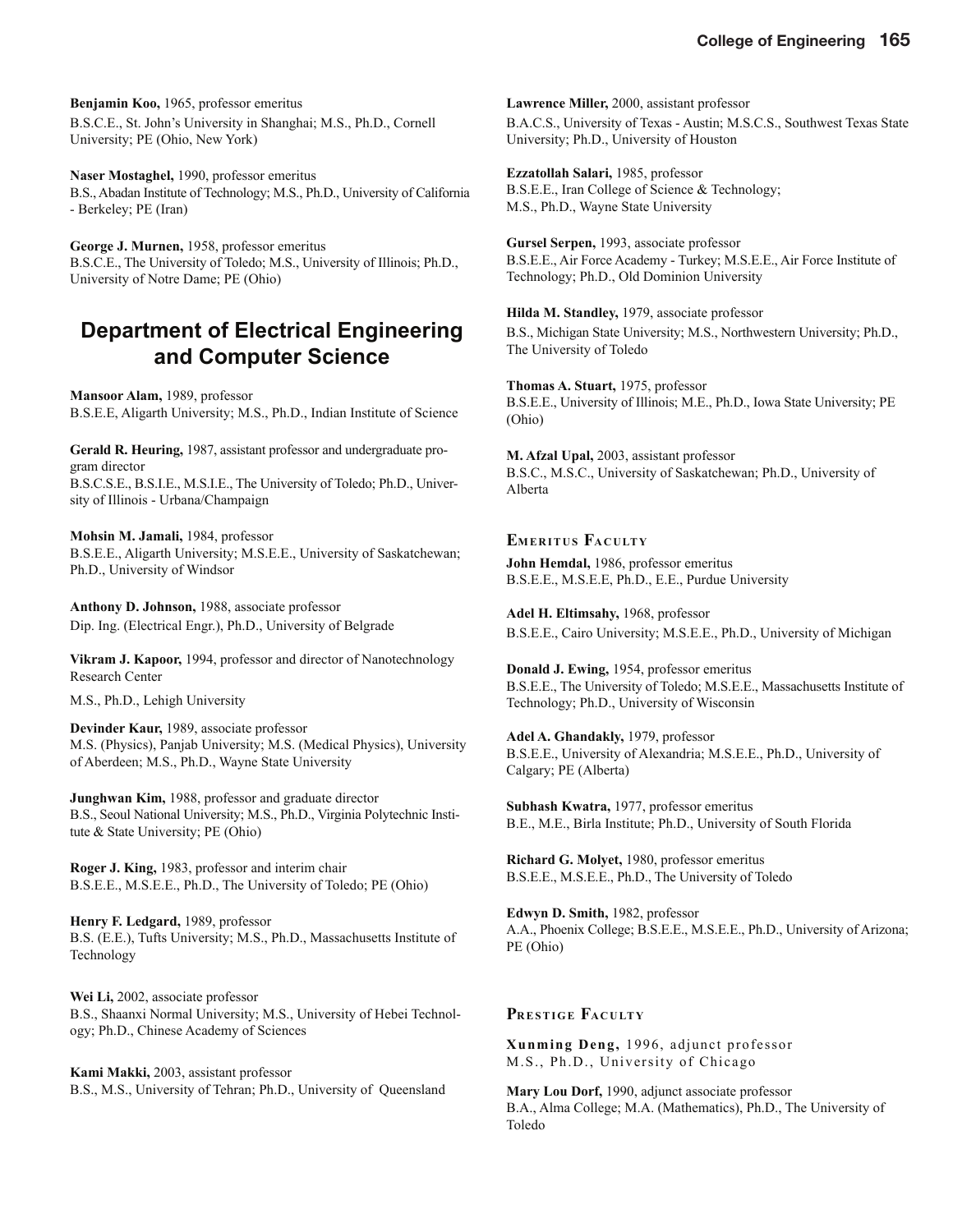## **Department of Mechanical, Industrial and Manufacturing Engineering**

**Robert J. Abella,** 1988, associate professor B.S.M.E., M.S.I.E., Ph.D., The University of Toledo

**Abdollah A. Afjeh,** 1984, professor and chair B.S.M.E., Arya Mehr University of Technology; M.S.M.E., Ph.D., The University of Toledo; PE (Ohio)

**Leslie Berhan,** 2004, assistant professor B.S., University of West Indies; M.S., M. I. T., Ph.D., University of Michigan

**Robert A. Bennett,** 1985, professor B.S., M.S., Ph.D., Wayne State University; M.B.A., The University of Toledo

**Mohamed Elahnia**, 2004, assistant professor B.S., KN Toosi University of Technology; M.S. Tehran Polytechnic; M.S. Villanova University; Ph.D., Virginia Polytechnic University

**Ali Fatemi,** 1987, professor B.S.C.E., M.S.C.E., Ph.D., University of Iowa

**Mohamed Samir Hefzy,** 1987, professor, graduate program director and interim associate dean B.S., Cairo University; B.S., Ainshams University; M.S., Ph.D., University of Cincinnati; PE (Ohio)

**Duane Hixon**, 2000, assistant professor B.S., M.S. Ph.D. Georgia Institute of Technology

**Ahalapitiya H. Jayatissa,** 2003, assistant professor B.Sc., M.Phil., University of Ruhuna, Sri Lanka; Ph.D., Shizuoka University

**Theo G. Keith,** 1971, Distinguished University Professor B.M.E., Fenn College; M.S.M.E., Ph.D., University of Maryland

**Steven N. Kramer,** 1973, professor B.S.M.E., M.S.M.E., Ph.D., Rensselaer Polytechnic Institute; PE (Ohio)

**Ioan D. Marinescu,** 1997, professor and director of Precision Micro-Machining Center

B.S., M.S., Polytechnic Institute of Budapest; Ph.D., University of Galatzi

**K. Cyril Masiulaniec,** 1982, associate professor B.S.M.E., M.S.M.E., Ph.D., The University of Toledo; PE (Ohio)

**Nagi G. Naganathan,** 1986, professor and dean B.S.M.E., University of Madras; M.S.M.E., Clarkson University; Ph.D., Oklahoma State University

**Tsung-Ming Terry Ng,** 1991, professor B.S., M.S., University of Wisconsin; Ph.D., University of California - Berkeley

**Efstratios Nikolaidis,** 2000, professor B.S.E., National Technical University of Athens; M.S., Ph.D., University of Michigan

**Douglas L. Oliver,** 1985, associate professor and undergraduate program director B.A., University of Washington; M.S.M.E., Ph.D., Washington State University; PE (Ohio)

**Walter W. Olson,** 1997, professor B.S., U.S. Military Academy; M.S.M.E., Ph.D., Rensselaer Polytechnic Institute; PE (Virginia)

**Mehdi Pourazady,** 1986, associate professor B.S.M.E., University of Science & Technology - Iran; M.S.M.E., University of Michigan; Ph.D., University of Cincinnati

**Phillip R. White,** 1979, professor B.S.M.E., The University of Toledo; M.S.M.E., Ph.D., Purdue University

**Hongyan Zhang,** 2000, professor B.S., Jilin University; M.S., Institute of Metal Research, Chinese Academy of Sciences; Ph.D., The Ohio State University

## **Department of Engineering Technology**

**Linda J. Bode,** 1985, assistant professor A.A.S., B.E.T., M.A., The University of Toledo

**Chitrasmitha Mathukumalli**, 2005, lecturer B.E., Osmania University; M.S., Gannon University

**Joe P. Elmers,** 1990, assistant professor M.S., California Institute of Technology

**William T. Evans,** 1986, associate professor B.S.E.E., University of Illinois; M.S.E.E., Ph.D., The University of Toledo; PE (Ohio, Indiana)

**Ahmad Farhoud,** 2000, assistant professor B.S., M.S., Ph.D., The University of Toledo

**Ella Fridman,** 1993, assistant professor and graduate program director (M.S. in engineering) B.S., M.S.M.E., Ph.D., Kiev University

**Cyrus K. Hagigat,** 2002, assistant professor B.S.M.E., University of Maryland; M.S.C.S., Central Michigan University; M.S.M.E., University of Akron; Ph.D., Case Western Reserve University; PE (Ohio)

**James L. Kamm,** 1974, professor

B.S., Carnegie Institute of Technology; Ph.D., The Ohio State University